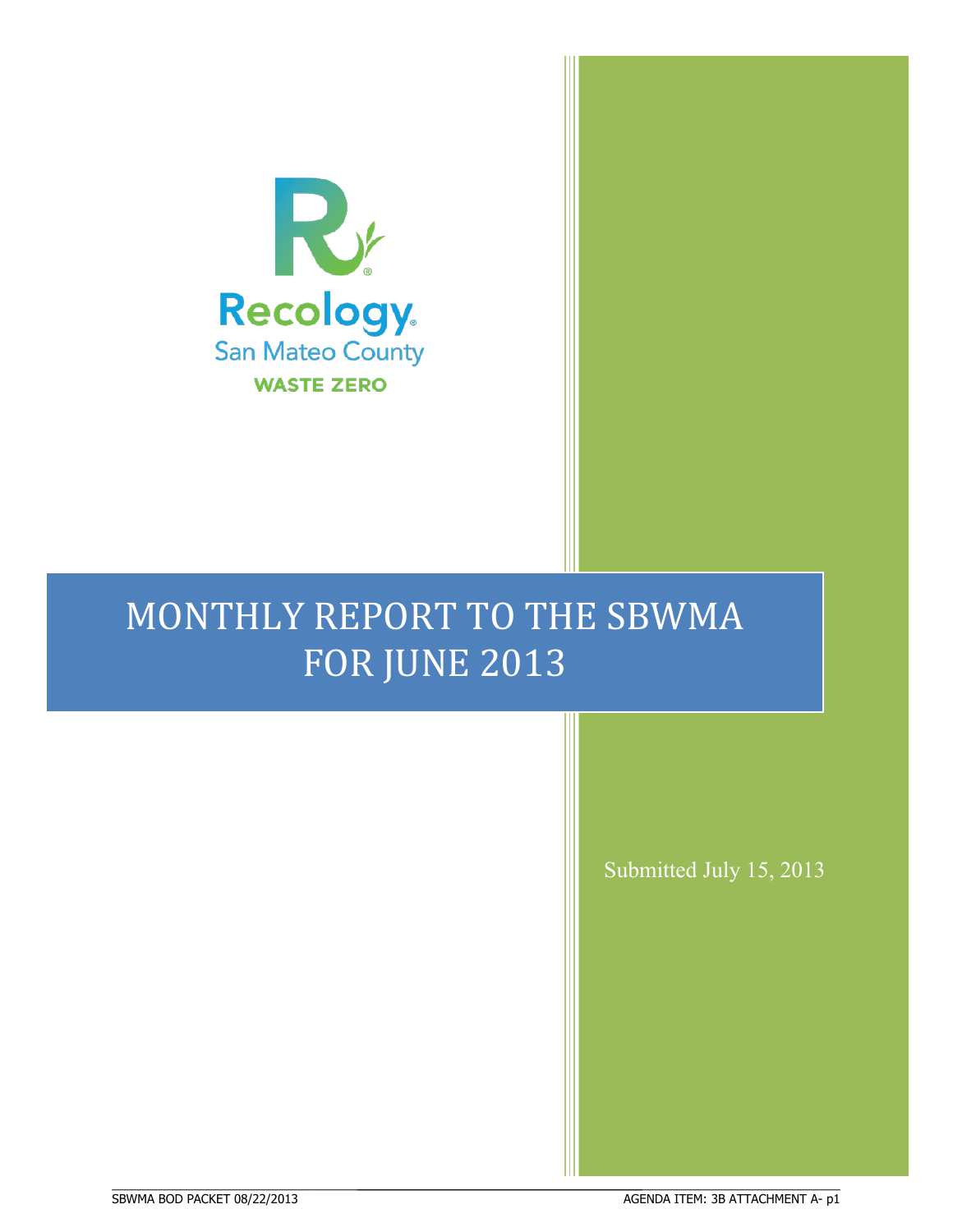

July 15, 2013

Kevin McCarthy **Executive Director** SBWMA/RethinkWaste 610 Elm Street, Suite 202 San Carlos, CA 94070

Dear Mr. McCarthy:

Enclosed is a copy of the Recology June, 2013 monthly report to the SBWMA. Recology will send electronic copies to each jurisdiction.

In accordance with the requirements of Section 9.04 B of the Agreement, the undersigned hereby certifies, under penalty of perjury, that the report submitted herewith is true and correct to the best knowledge of the undersigned after reasonable inquiry.

If you should have any questions or require additional information, please call me at (650) 598-8243.

Sincerely,

Mand Paccinelli

Mario Puccinelli General Manager

cc: Cliff Feldman Marshall Moran

225 Shoreway Road | San Carlos, CA 94070-2712 | T: 650.595.3900 | RecologySanMateoCounty.com

BBBBBBBBBBBBBBBBBBBBBBBBBBBBBBBBBBBBBBBBBBBBBBBBBBBBBBBBBBBBBBBBBBBBBBBBBBBBBB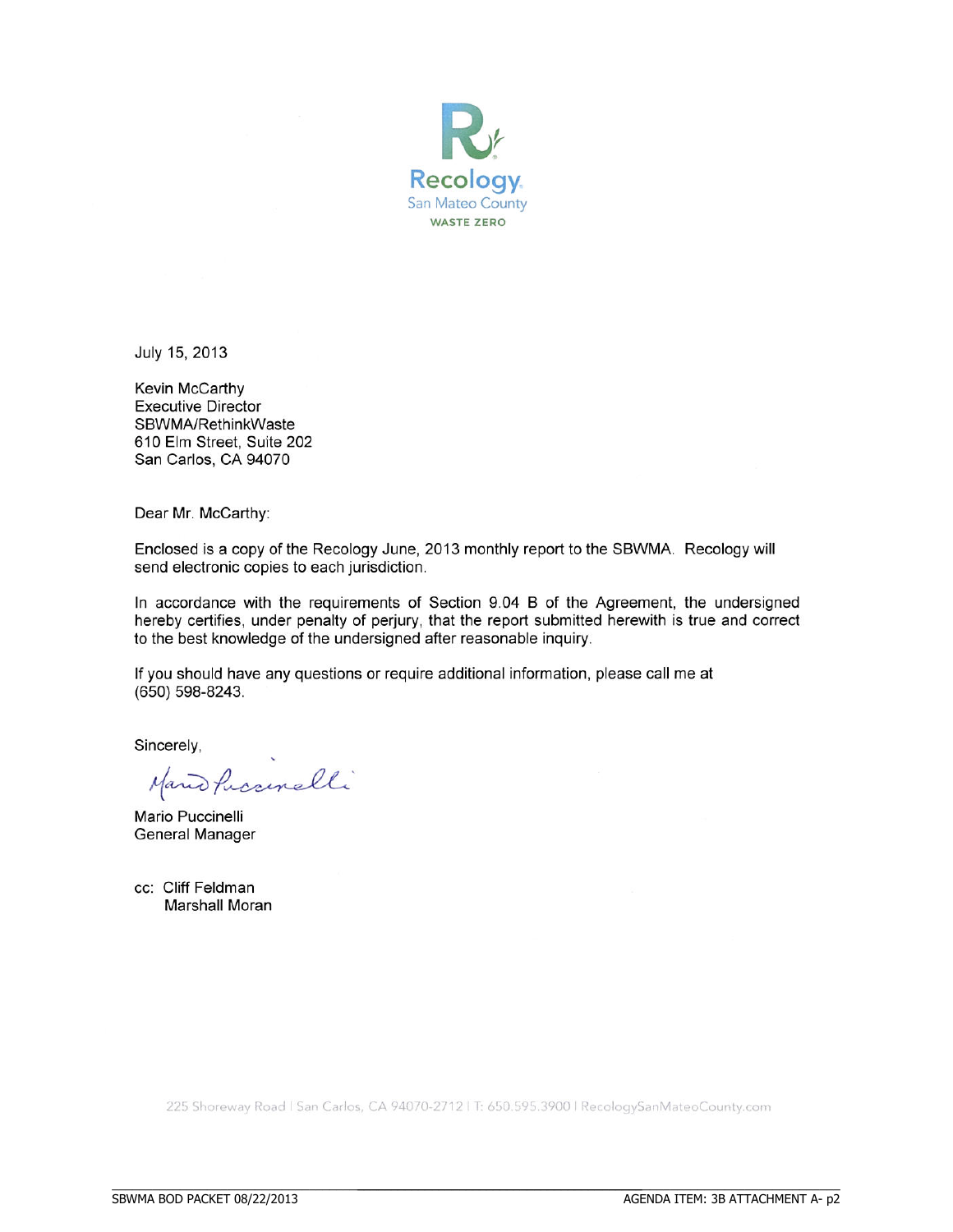

# **RECOLOGY SAN MATEO COUNTY**

# **MONTHLY REPORT TO THE SBWMA**

**For JUNE 2013**

**Submitted JULY 15, 2013**

BBBBBBBBBBBBBBBBBBBBBBBBBBBBBBBBBBBBBBBBBBBBBBBBBBBBBBBBBBBBBBBBBBBBBBBBBBBBBB **68WMA BOD PACKET 08/22/2013** 

BBBBBBBBBBBBBBBBBBBBBBBBBBBBBBBBBBBBBBBBBBBBBBBBBBBBBBBBBBBBBBBBBBBBBBB AGENDA ITEM: 3B ATTACHMENT A- p3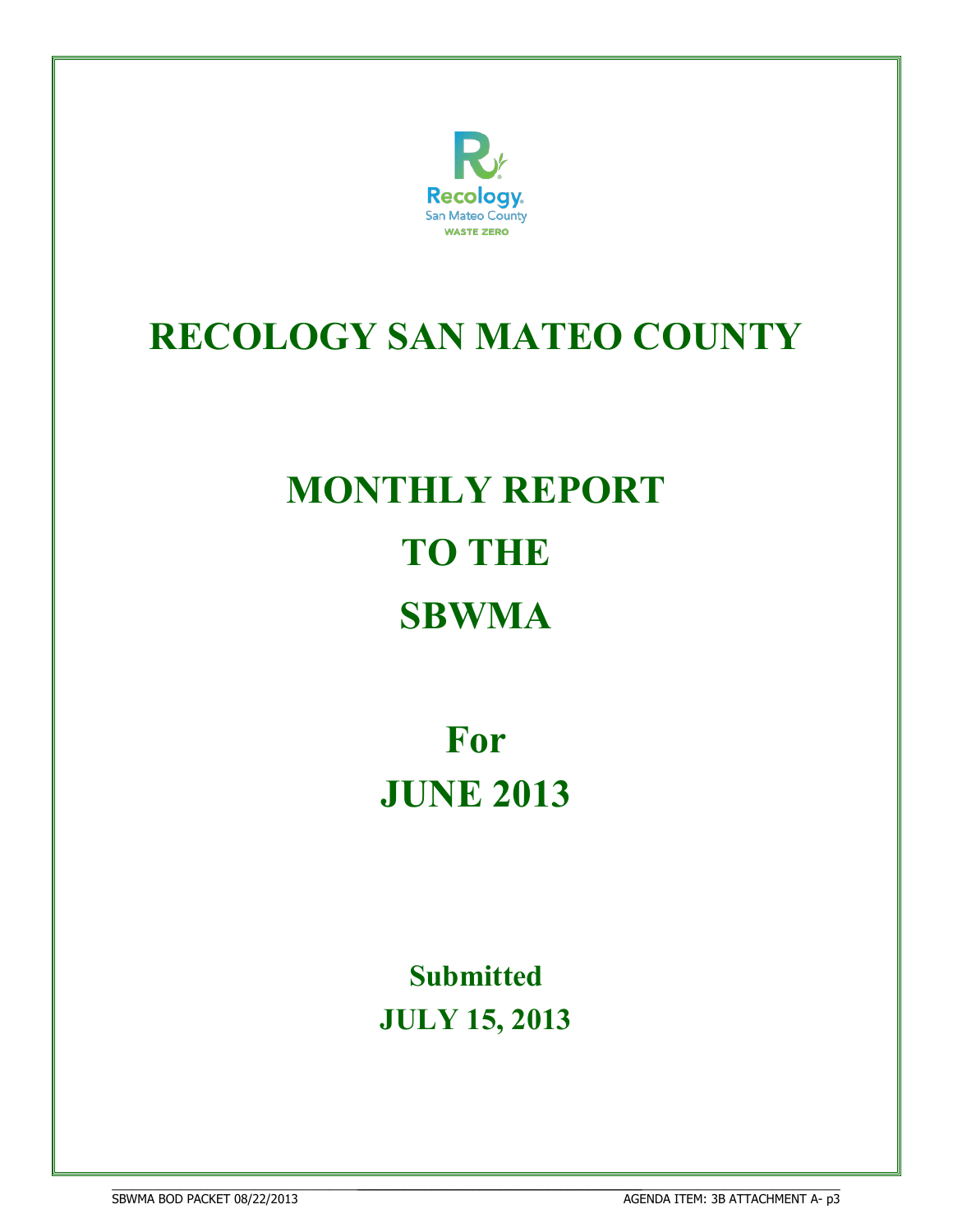

## JUNE 2013 MONTHLY REPORT

## TABLE OF CONTENTS

|                                                                                                | Page       |
|------------------------------------------------------------------------------------------------|------------|
| A. Definitions                                                                                 | $ii - iii$ |
| B. Summary                                                                                     | iv         |
| C. Tonnage Summary and Cumulative Comparison                                                   | $1 - 28$   |
| D. Inquiry, Service Request and Complaint Data                                                 | 29         |
| E. Call Center Data and Quality Assurance Calls Made                                           | 30         |
| F. On-Site Customer Assessments, Visual Audits,<br>and Recycling Tote-Bag Delivery Information | 31         |

i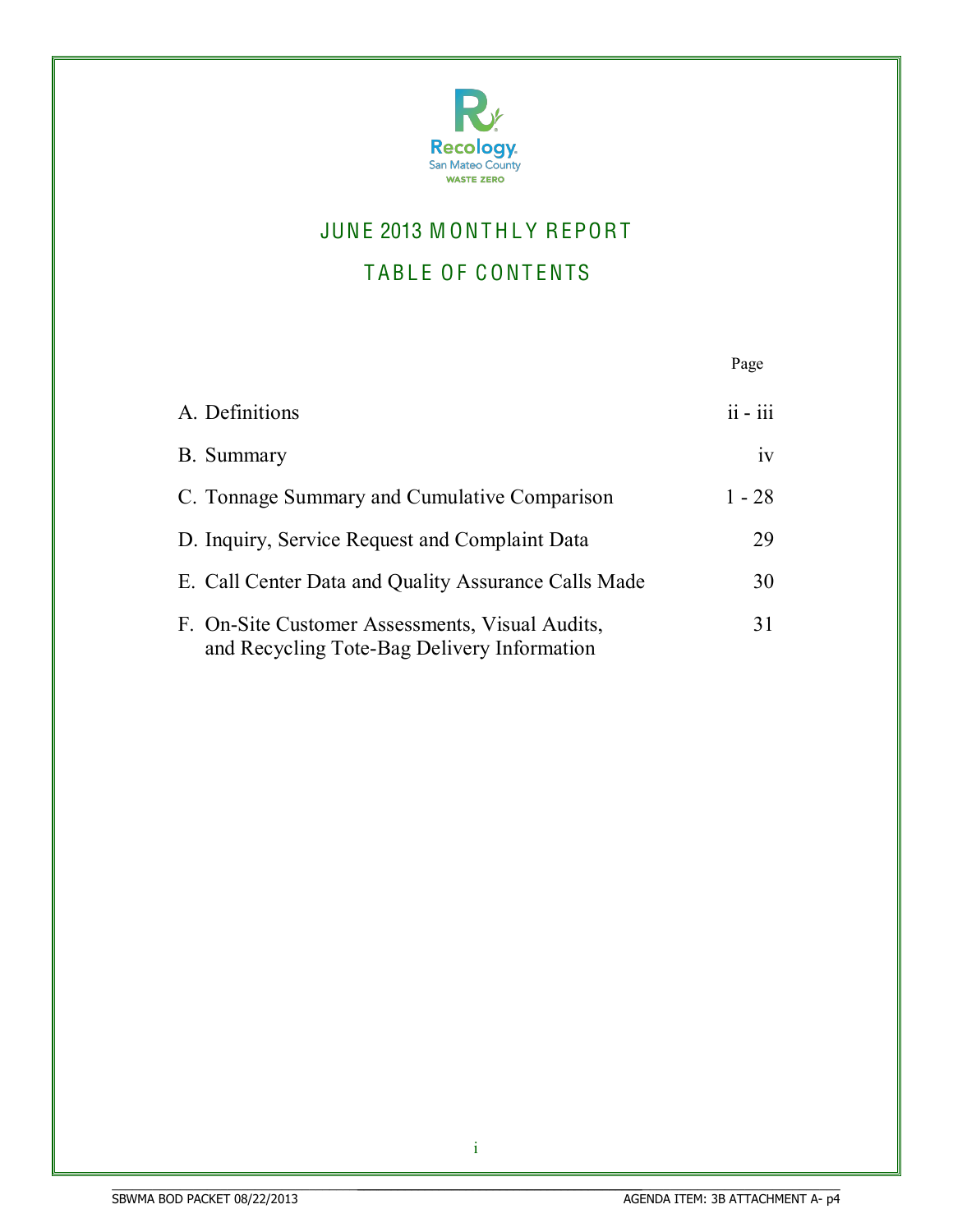

## JUNE 2013 MONTHI Y REPORT

## DE FINITIONS OF WASTE TYPES INCLUDED ON THE TONNAGE SUM M ARY REPORT

- Commercial Solid Waste Franchised solid waste collected from businesses, agency facilities, venues and events and multi-family dwellings not coded as apartments delivered to the Shoreway Recycling and Disposal Center. Source data is inbound tonnage data provided to Recology by the operator of the Shoreway Recycling and Disposal Center.
- Commercial Recycling Franchised recyclable materials collected from businesses, agency facilities, venues and events and multi-family dwellings not coded as apartments delivered to the Shoreway Recycling and Disposal Center. This includes construction and demolition debris collected from agency facilities. Source data is inbound tonnage data provided to Recology by the operator of the Shoreway Recycling and Disposal Center.
- Commercial Organics Franchised organic materials collected from businesses, agency facilities, venues and events and multi-family dwellings not coded as apartments delivered to the Shoreway Recycling and Disposal Center. Source data is inbound tonnage data provided to Recology by the operator of the Shoreway Recycling and Disposal Center.
- M FD Solid Waste **±** Franchised solid waste collected from multi-family dwellings coded as apartments delivered to the Shoreway Recycling and Disposal Center. Source data is inbound tonnage data provided to Recology by the operator of the Shoreway Recycling and Disposal Center.
- M FD Recycling **±** Franchised recyclable materials collected from multi-family dwellings coded as apartments delivered to the Shoreway Recycling and Disposal Center. Source data is inbound tonnage data provided to Recology by the operator of the Shoreway Recycling and Disposal Center.
- M FD Organics **±** Franchised organic materials collected from multi-family dwellings coded as apartments delivered to the Shoreway Recycling and Disposal Center. Source data is inbound tonnage data provided to Recology by the operator of the Shoreway Recycling and Disposal Center.

BBBBBBBBBBBBBBBBBBBBBBBBBBBBBBBBBBBBBBBBBBBBBBBBBBBBBBBBBBBBBBBBBBBBBBB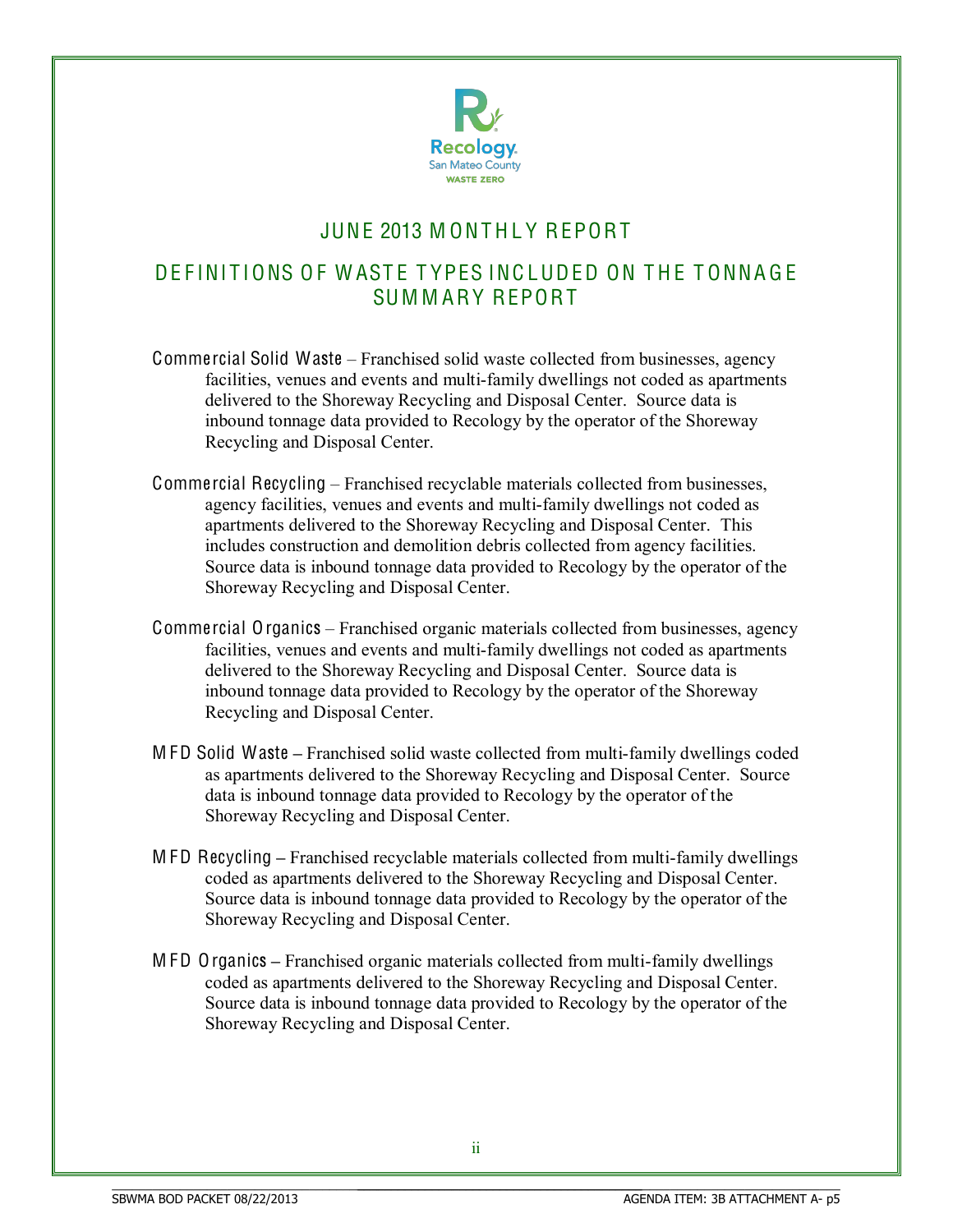- Roll-Off Solid Waste **±** Franchised solid waste collected in drop boxes or compactors, serviced by drop box collection vehicles, delivered to the Shoreway Recycling and Disposal Center. Source data is inbound tonnage data provided to Recology by the operator of the Shoreway Recycling and Disposal Center.
- Roll-Off Recycling Franchised recyclable materials collected in drop boxes or compactors, serviced by drop box collection vehicles, delivered to the Shoreway Recycling and Disposal Center. This includes construction and demolition debris. Source data is inbound tonnage data provided to Recology by the operator of the Shoreway Recycling and Disposal Center.
- Roll-Off Organics Franchised organic materials collected in drop boxes or compactors, serviced by drop box collection vehicles, delivered to the Shoreway Recycling and Disposal Center. Source data is inbound tonnage data provided to Recology by the operator of the Shoreway Recycling and Disposal Center.
- Residential Solid Waste Franchised solid waste collected from single-family dwellings delivered to the Shoreway Recycling and Disposal Center. Source data is inbound tonnage data provided to Recology by the operator of the Shoreway Recycling and Disposal Center.
- Residential Recycling **±** Franchised recyclable materials collected from single-family dwellings delivered to the Shoreway Recycling and Disposal Center. Source data is inbound tonnage data provided to Recology by the operator of the Shoreway Recycling and Disposal Center.
- Residential Organics **±** Franchised organic materials collected from single-family dwellings delivered to the Shoreway Recycling and Disposal Center. Source data is inbound tonnage data provided to Recology by the operator of the Shoreway Recycling and Disposal Center.

BBBBBBBBBBBBBBBBBBBBBBBBBBBBBBBBBBBBBBBBBBBBBBBBBBBBBBBBBBBBBBBBBBBBBBB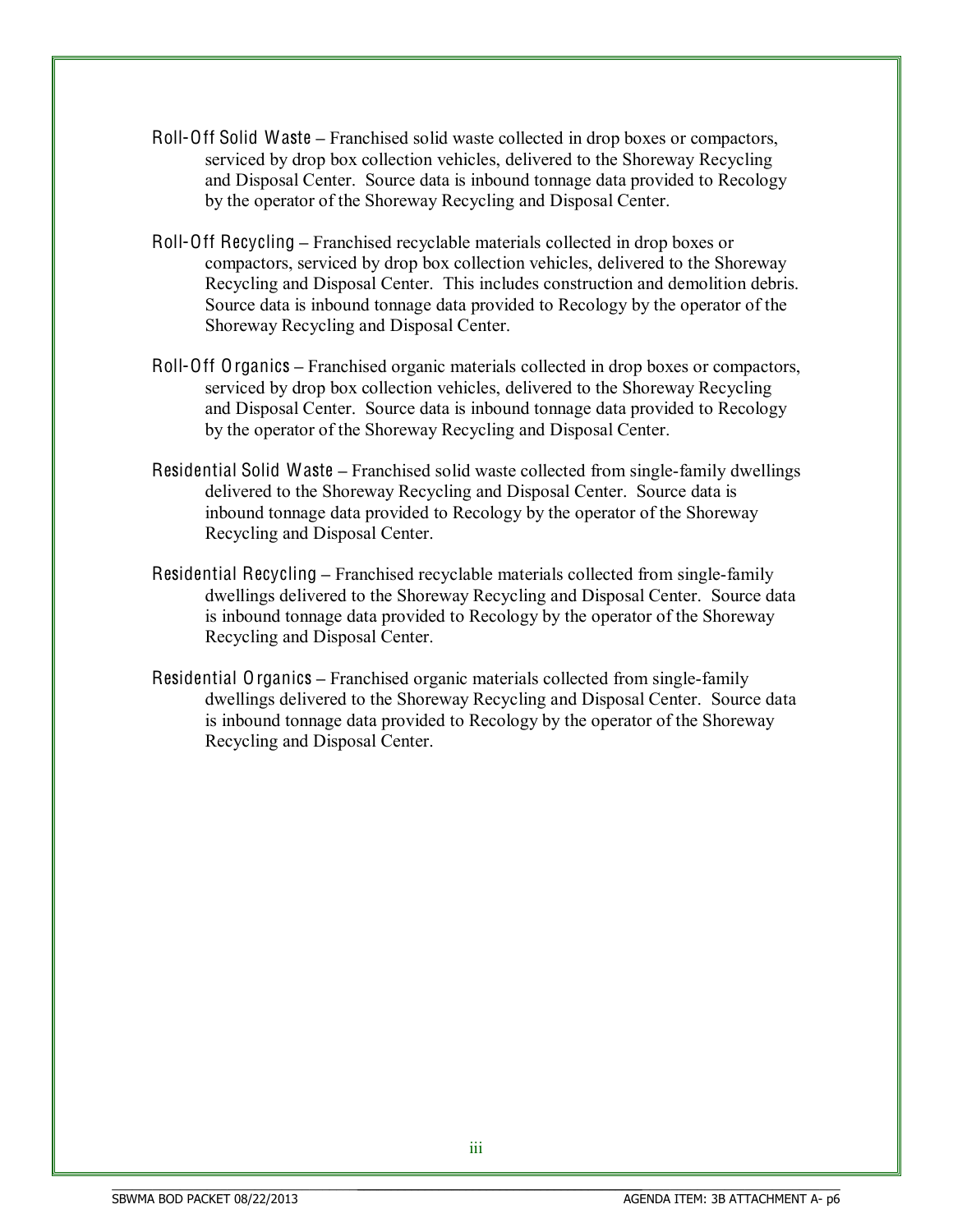

## JUNE 2013 MONTHLY REPORT SUMMARY

| Month                             | Jan      | Feb      | Mar      | Apr      | May      | Jun      | Jul | Aug | Sep | Oct | Nov | Dec |
|-----------------------------------|----------|----------|----------|----------|----------|----------|-----|-----|-----|-----|-----|-----|
| Commercial<br>Tonnage Collected   |          |          |          |          |          |          |     |     |     |     |     |     |
| Solid Waste                       | 7,143.05 | 6,253.53 | 6,762.26 | 7,013.30 | 7,219.49 | 6,585.41 |     |     |     |     |     |     |
| Recyclables                       | 1,701.11 | 1,438.20 | 1,733.77 | 1,714.04 | 1,786.99 | 1,760.43 |     |     |     |     |     |     |
| Organics                          | 1,587.47 | 1,464.57 | 1,534.82 | 1,694.25 | 1,733.85 | 1,552.74 |     |     |     |     |     |     |
| Multi-Family<br>Tonnage Collected |          |          |          |          |          |          |     |     |     |     |     |     |
| Solid Waste                       | 2,985.23 | 2,643.89 | 2,836.46 | 3,063.91 | 3,072.79 | 2,779.73 |     |     |     |     |     |     |
| Recyclables                       | 665.27   | 559.41   | 601.64   | 641.80   | 652.84   | 604.10   |     |     |     |     |     |     |
| Organics                          | 81.80    | 70.69    | 77.63    | 89.38    | 90.04    | 77.02    |     |     |     |     |     |     |
| Residential Tonnage<br>Collected  |          |          |          |          |          |          |     |     |     |     |     |     |
| Solid Waste                       | 5,073.89 | 4,452.86 | 4,614.26 | 4,944.35 | 5,136.81 | 4,618.57 |     |     |     |     |     |     |
| Recyclables                       | 3,741.00 | 3,008.90 | 3,186.33 | 3,399.88 | 3,585.90 | 3,184.30 |     |     |     |     |     |     |
| Organics                          | 6,662.79 | 4,841.93 | 5,933.37 | 7,828.24 | 7,443.14 | 5,924.03 |     |     |     |     |     |     |
| <b>Diversion Rates</b>            |          |          |          |          |          |          |     |     |     |     |     |     |
| Commercial                        | 28.49%   | 28.42%   | 29.14%   | 29.12%   | 29.29%   | 29.90%   |     |     |     |     |     |     |
| Multi-Family                      | 20.02%   | 19.25%   | 19.32%   | 19.27%   | 19.47%   | 19.68%   |     |     |     |     |     |     |
| Residential                       | 67.22%   | 63.81%   | 66.40%   | 69.43%   | 68.22%   | 66.35%   |     |     |     |     |     |     |
| Overall                           | 48.71%   | 46.02%   | 47.90%   | 50.57%   | 49.78%   | 48.37%   |     |     |     |     |     |     |
| Inquires $\&$<br>Complaints       | 5,003    | 4,234    | 4,204    | 5,272    | 5,275    | 5,174    |     |     |     |     |     |     |
| Calls Received                    | 15,864   | 11,322   | 12,321   | 13,914   | 13,658   | 13,072   |     |     |     |     |     |     |
| Avg. Hold Time                    | 15.66    | 19.19    | 15.85    | 14.83    | 13.23    | 14.19    |     |     |     |     |     |     |
| Assessments                       | 48       | 64       | 61       | 69       | 97       | 152      |     |     |     |     |     |     |
| <b>Ouality Assurance</b>          | 216      | 214      | 213      | 208      | 217      | 205      |     |     |     |     |     |     |

BBBBBBBBBBBBBBBBBBBBBBBBBBBBBBBBBBBBBBBBBBBBBBBBBBBBBBBBBBBBBBBBBBBBBBBBBBBBBB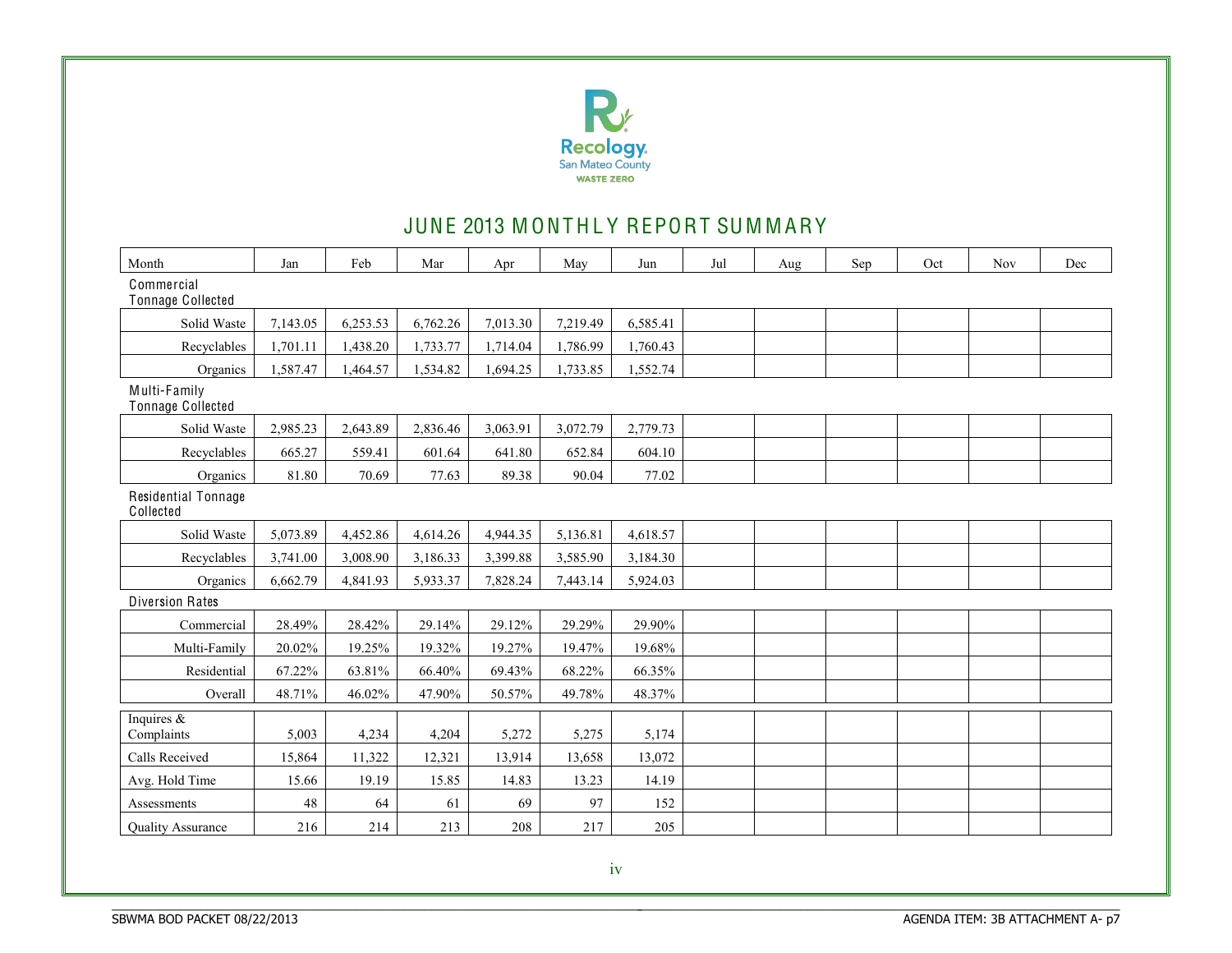## **RECOLOGY MONTHLY REPORT 2013**

|                                              |           |           |           |           |           |           |           |           |           |           |           |           | 2013         |
|----------------------------------------------|-----------|-----------|-----------|-----------|-----------|-----------|-----------|-----------|-----------|-----------|-----------|-----------|--------------|
|                                              | January   | February  | March     | April     | May       | June      | July      | August    | September | October   | November  | December  | Year to Date |
|                                              | Tons      | Tons      | Tons      | Tons      | Tons      | Tons      | Tons      | Tons      | Tons      | Tons      | Tons      | Tons      | Tons         |
| <b>MEMBER AGENCY</b>                         | Collected | Collected | Collected | Collected | Collected | Collected | Collected | Collected | Collected | Collected | Collected | Collected | Collected    |
| <b>ATHERTON</b>                              |           |           |           |           |           |           |           |           |           |           |           |           |              |
| Commercial                                   |           |           |           |           |           |           |           |           |           |           |           |           |              |
| <b>Commercial Solid Waste</b>                | 42.08     | 31.78     | 34.29     | 37.56     | 44.12     | 38.42     | 0.00      | 0.00      | 0.00      | 0.00      | 0.00      | 0.00      | 228.25       |
| <b>Commercial Recycling</b>                  | 13.00     | 11.14     | 12.07     | 12.71     | 13.26     | 12.02     | 0.00      | 0.00      | 0.00      | 0.00      | 0.00      | 0.00      | 74.20        |
| <b>Commercial Organics</b>                   | 38.84     | 30.69     | 27.96     | 54.58     | 65.76     | 28.38     | 0.00      | 0.00      | 0.00      | 0.00      | 0.00      | 0.00      | 246.21       |
| Subtotal - Disposed                          | 42.08     | 31.78     | 34.29     | 37.56     | 44.12     | 38.42     | 0.00      | 0.00      | 0.00      | 0.00      | 0.00      | 0.00      | 228.25       |
| <b>Subtotal - Diverted</b>                   | 51.84     | 41.83     | 40.03     | 67.29     | 79.02     | 40.40     | 0.00      | 0.00      | 0.00      | 0.00      | 0.00      | 0.00      | 320.41       |
| <b>Diversion Rate</b>                        | 55.20%    | 56.83%    | 53.86%    | 64.18%    | 64.17%    | 51.26%    | 0.00%     | $0.00\%$  | 0.00%     | 0.00%     | 0.00%     | 0.00%     | 58.40%       |
| <b>MFD</b>                                   |           |           |           |           |           |           |           |           |           |           |           |           |              |
| <b>MFD Solid Waste</b>                       | 0.00      | 0.00      | 0.00      | 0.00      | 0.00      | 0.00      | 0.00      | 0.00      | 0.00      | 0.00      | 0.00      | 0.00      | 0.00         |
| <b>MFD Recycling</b>                         | 0.00      | 0.00      | 0.00      | 0.00      | 0.00      | 0.00      | 0.00      | 0.00      | 0.00      | 0.00      | 0.00      | 0.00      | 0.00         |
| <b>MFD Organics</b>                          | 0.00      | 0.00      | 0.00      | 0.00      | 0.00      | 0.00      | 0.00      | 0.00      | 0.00      | 0.00      | 0.00      | 0.00      | 0.00         |
| Subtotal - Disposed                          | 0.00      | 0.00      | 0.00      | 0.00      | 0.00      | 0.00      | 0.00      | 0.00      | 0.00      | 0.00      | 0.00      | 0.00      | 0.00         |
| <b>Subtotal - Diverted</b>                   | 0.00      | 0.00      | 0.00      | 0.00      | 0.00      | 0.00      | 0.00      | 0.00      | 0.00      | 0.00      | 0.00      | 0.00      | 0.00         |
| <b>Diversion Rate</b>                        | 0.00%     | 0.00%     | 0.00%     | 0.00%     | 0.00%     | 0.00%     | 0.00%     | 0.00%     | 0.00%     | 0.00%     | 0.00%     | 0.00%     | 0.00%        |
| Roll-Off                                     |           |           |           |           |           |           |           |           |           |           |           |           |              |
| <b>Roll-Off Solid Waste</b>                  | 0.00      | 0.00      | 0.00      | 0.00      | 0.43      | 0.00      | 0.00      | 0.00      | 0.00      | 0.00      | 0.00      | 0.00      | 0.43         |
| <b>Roll-Off Recycling</b>                    | 0.00      | 0.00      | 0.00      | 0.00      | 0.24      | 0.00      | 0.00      | 0.00      | 0.00      | 0.00      | 0.00      | 0.00      | 0.24         |
| <b>Roll-Off Organics</b>                     | 0.00      | 0.00      | 0.00      | 0.00      | 0.00      | 0.00      | 0.00      | 0.00      | 0.00      | 0.00      | 0.00      | 0.00      | 0.00         |
| Subtotal - Disposed                          | 0.00      | 0.00      | 0.00      | 0.00      | 0.43      | 0.00      | 0.00      | 0.00      | 0.00      | 0.00      | 0.00      | 0.00      | 0.43         |
| <b>Subtotal - Diverted</b>                   | 0.00      | 0.00      | 0.00      | 0.00      | 0.24      | 0.00      | 0.00      | 0.00      | 0.00      | 0.00      | 0.00      | 0.00      | 0.24         |
| <b>Diversion Rate</b>                        | 0.00%     | 0.00%     | 0.00%     | 0.00%     | 35.82%    | 0.00%     | 0.00%     | $0.00\%$  | 0.00%     | 0.00%     | 0.00%     | 0.00%     | 35.82%       |
| Residential                                  |           |           |           |           |           |           |           |           |           |           |           |           |              |
| <b>Residential Solid Waste</b>               | 152.12    | 130.25    | 133.81    | 145.60    | 150.01    | 136.02    | 0.00      | 0.00      | 0.00      | 0.00      | 0.00      | 0.00      | 847.81       |
| <b>Residential Curbside Recycling</b>        | 121.08    | 98.13     | 103.70    | 115.19    | 118.69    | 108.19    | 0.00      | 0.00      | 0.00      | 0.00      | 0.00      | 0.00      | 664.98       |
| <b>Residential Curbside Organics</b>         | 698.80    | 504.69    | 558.37    | 778.44    | 695.92    | 548.94    | 0.00      | 0.00      | 0.00      | 0.00      | 0.00      | 0.00      | 3,785.16     |
| Subtotal - Disposed                          | 152.12    | 130.25    | 133.81    | 145.60    | 150.01    | 136.02    | 0.00      | 0.00      | 0.00      | 0.00      | 0.00      | 0.00      | 847.81       |
| <b>Subtotal - Diverted</b>                   | 819.88    | 602.82    | 662.07    | 893.63    | 814.61    | 657.13    | 0.00      | 0.00      | 0.00      | 0.00      | 0.00      | 0.00      | 4,450.14     |
| <b>Diversion Rate</b>                        | 84.35%    | 82.23%    | 83.19%    | 85.99%    | 84.45%    | 82.85%    | 0.00%     | 0.00%     | 0.00%     | 0.00%     | 0.00%     | 0.00%     | 84.00%       |
| <b>Total Disposed</b>                        | 194.20    | 162.03    | 168.10    | 183.16    | 194.56    | 174.44    | 0.00      | 0.00      | 0.00      | 0.00      | 0.00      | 0.00      | 1,076.49     |
| <b>Total Diverted</b>                        | 871.72    | 644.65    | 702.10    | 960.92    | 893.87    | 697.53    | 0.00      | 0.00      | 0.00      | 0.00      | 0.00      | 0.00      | 4,770.79     |
| <b>Total Diversion Rate</b>                  | 81.78%    | 79.91%    | 80.68%    | 83.99%    | 82.12%    | 79.99%    | 0.00%     | 0.00%     | 0.00%     | 0.00%     | 0.00%     | 0.00%     | 81.59%       |
| <b>Single-Family Measured Diversion Rate</b> | 84.35%    | 82.23%    | 83.19%    | 85.99%    | 84.45%    | 82.85%    | $0.00\%$  | $0.00\%$  | 0.00%     | 0.00%     | 0.00%     | 0.00%     | 84.00%       |
| <b>Commercial Measured Diversion Rate</b>    | 55.20%    | 56.83%    | 53.86%    | 64.18%    | 64.02%    | 51.26%    | 0.00%     | 0.00%     | 0.00%     | $0.00\%$  | 0.00%     | 0.00%     | 58.37%       |
| <b>MFD Measured Diversion Rate</b>           | 0.00%     | 0.00%     | $0.00\%$  | 0.00%     | 0.00%     | 0.00%     | $0.00\%$  | 0.00%     | 0.00%     | $0.00\%$  | 0.00%     | 0.00%     | 0.00%        |
| <b>Overall Measured Diversion Rate</b>       | 81.78%    | 79.91%    | 80.68%    | 83.99%    | 82.12%    | 79.99%    | 0.00%     | 0.00%     | 0.00%     | 0.00%     | 0.00%     | 0.00%     | 81.59%       |

BBBBBBBBBBBBBBBBBBBBBBBBBBBBBBBBBBBBBBBBBBBBBBBBBBBBBBBBBBBBBBBBBBBBBBBBBBBBBB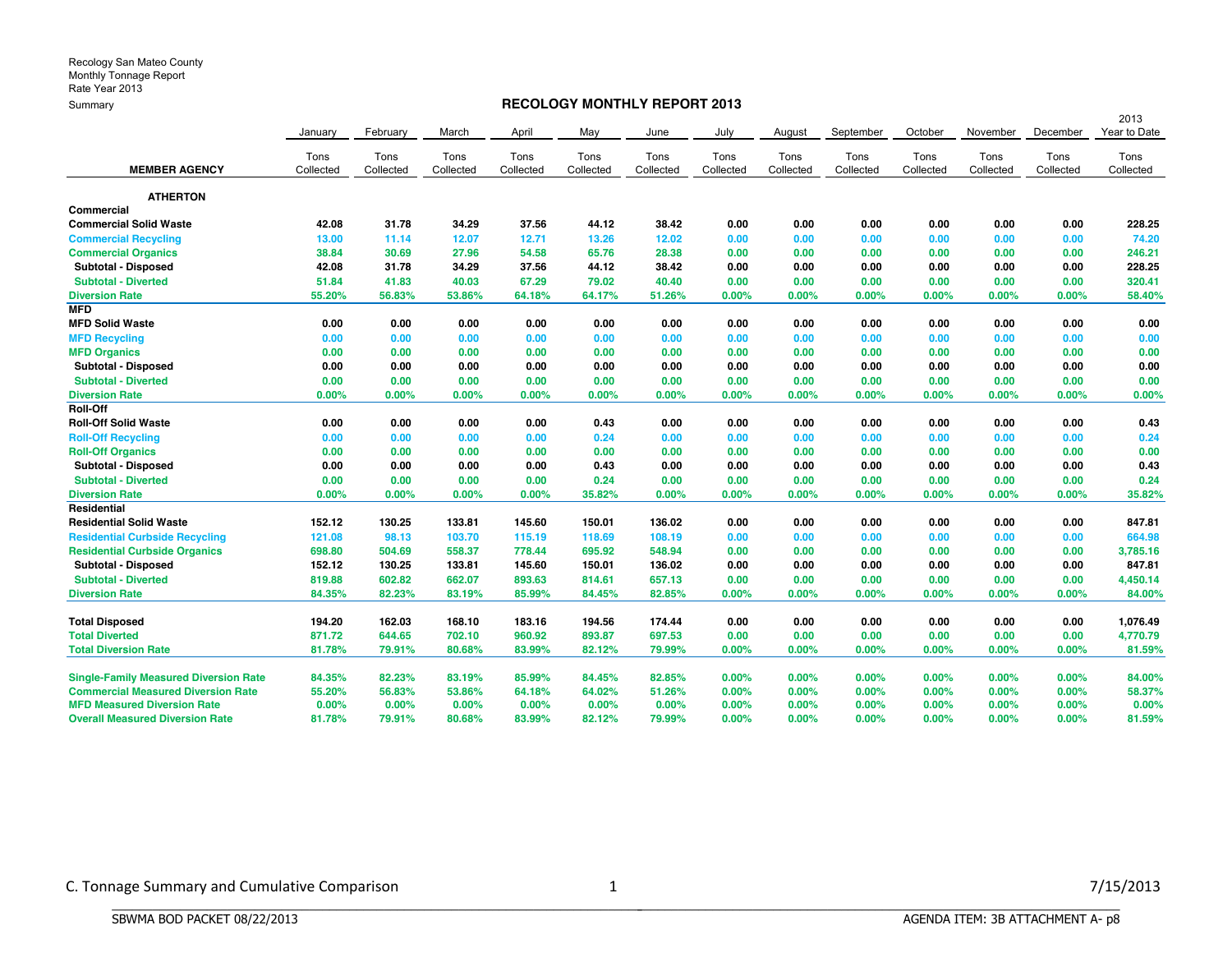## **CUMULATIVE ANNUAL COMPARISON OF TONNAGE**

|                                       | <b>Year to Date</b> | <b>Year to Date</b> | <b>Year to Date</b> | 2012 - 2013             | 2012 - 2013 |  |  |
|---------------------------------------|---------------------|---------------------|---------------------|-------------------------|-------------|--|--|
| <b>MEMBER AGENCY</b>                  | <b>2011 Tons</b>    | <b>2012 Tons</b>    | <b>2013 Tons</b>    | <b>Tons Incr/(Decr)</b> | % Change    |  |  |
| <b>Atherton</b>                       |                     |                     |                     |                         |             |  |  |
| Commercial <sup>1</sup> and MFD       |                     |                     |                     |                         |             |  |  |
| <b>Commercial Solid Waste</b>         | 281.86              | 272.07              | 228.25              | (43.82)                 | $-16.11\%$  |  |  |
| <b>MFD Solid Waste</b>                | 0.00                | 0.00                | 0.00                | 0.00                    | $0.00\%$    |  |  |
| <b>Roll-Off Solid Waste</b>           | 0.00                | 0.00                | 0.43                | 0.43                    | 100.00%     |  |  |
| <b>Commercial Recycling</b>           | 124.02              | 69.79               | 74.20               | 4.41                    | 6.32%       |  |  |
| <b>MFD Recycling</b>                  | 0.00                | 0.00                | 0.00                | 0.00                    | 0.00%       |  |  |
| <b>Roll-Off Recycling</b>             | 6.61                | 0.00                | 0.24                | 0.24                    | 100.00%     |  |  |
| <b>Commercial Organics</b>            | 209.13              | 151.50              | 246.21              | 94.71                   | 62.51%      |  |  |
| <b>MFD Organics</b>                   | 0.00                | 0.00                | 0.00                | 0.00                    | 0.00%       |  |  |
| <b>Roll-Off Organics</b>              | 3.53                | 26.57               | 0.00                | (26.57)                 | $-100.00\%$ |  |  |
| <b>SUBTOTAL - Disposed Tons</b>       | 281.86              | 272.07              | 228.68              | (43.39)                 | $-15.95%$   |  |  |
| <b>SUBTOTAL - Diverted Tons</b>       | 343.29              | 247.86              | 320.65              | 72.79                   | 29.37%      |  |  |
| <b>Residential</b>                    |                     |                     |                     |                         |             |  |  |
| <b>Residential Solid Waste</b>        | 1,086.47            | 864.50              | 847.81              | (16.69)                 | $-1.93%$    |  |  |
| <b>Residential Curbside Recycling</b> | 623.82              | 642.38              | 664.98              | 22.60                   | 3.52%       |  |  |
| <b>Residential Curbside Organics</b>  | 3.781.70            | 3,935.08            | 3,785.16            | (149.92)                | $-3.81%$    |  |  |
| <b>SUBTOTAL - Disposed Tons</b>       | 1,086.47            | 864.50              | 847.81              | (16.69)                 | $-1.93%$    |  |  |
| <b>SUBTOTAL - Diverted Tons</b>       | 4,405.52            | 4,577.46            | 4,450.14            | (127.32)                | $-2.78%$    |  |  |
| <b>Commercial/MFD and Residential</b> |                     |                     |                     |                         |             |  |  |
| <b>TOTAL TONS DISPOSED</b>            | 1,368.33            | 1,136.57            | 1,076.49            |                         |             |  |  |
| <b>TOTAL TONS DIVERTED</b>            | 4,748.81            | 4,825.32            | 4,770.79            |                         |             |  |  |
| <b>COMMERCIAL DIVERSION RATE</b>      | 54.91%              | 47.67%              | 58,37%              |                         |             |  |  |
| <b>MFD DIVERSION RATE</b>             | 0.00%               | 0.00%               | 0.00%               |                         |             |  |  |
| <b>RESIDENTIAL DIVERSION RATE</b>     | 80.22%              | 84.11%              | 84.00%              |                         |             |  |  |
| <b>TOTAL DIVERSION RATE</b>           | 77.63%              | 80.94%              | 81.59%              |                         |             |  |  |

 $<sup>1</sup>$  Includes Agency facilities tonnage</sup>

BBBBBBBBBBBBBBBBBBBBBBBBBBBBBBBBBBBBBBBBBBBBBBBBBBBBBBBBBBBBBBBBBBBBBBBBBBBBBB

C.#Tonnage#Summary#and#Cumulative#Comparison 2 7/15/2013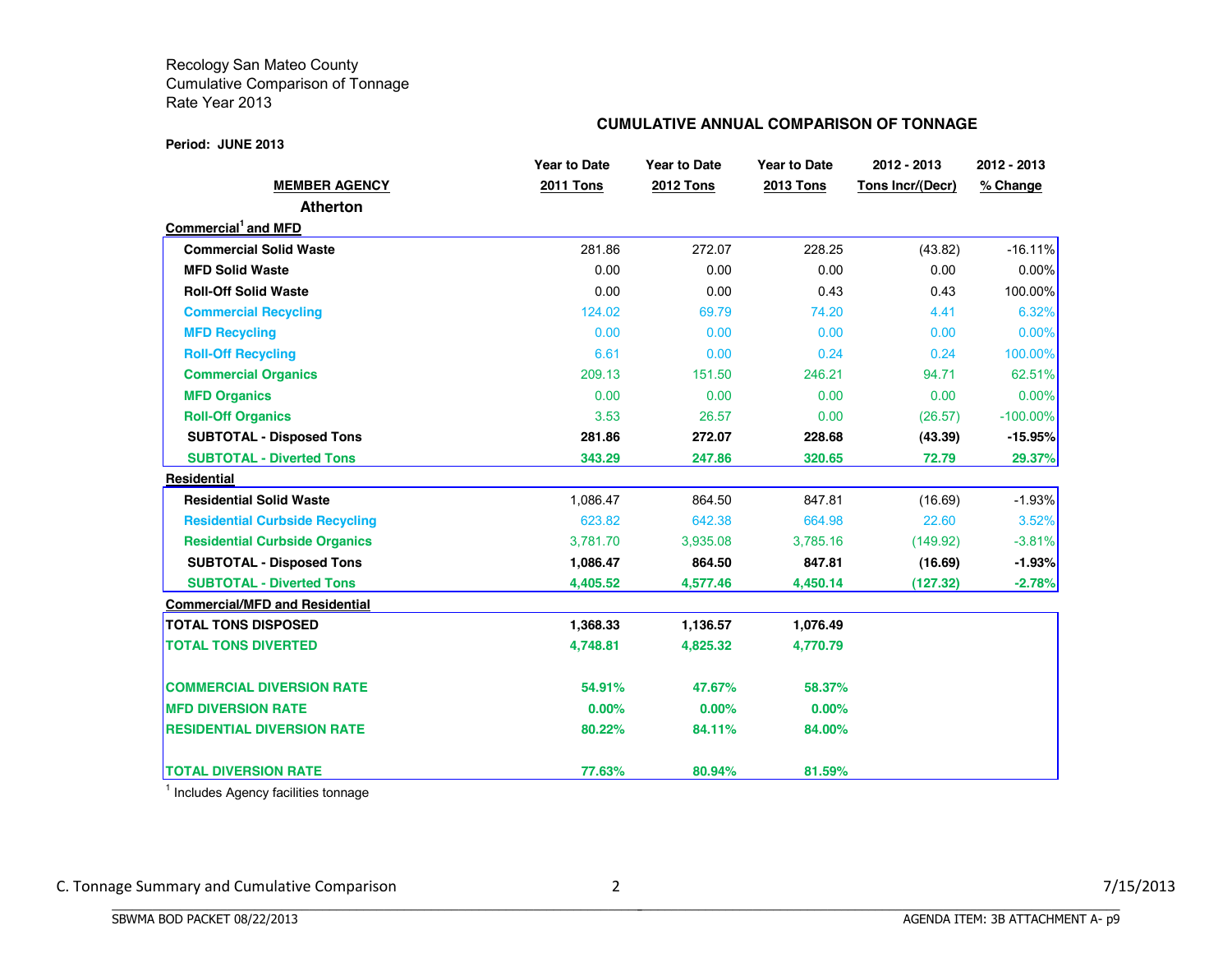## **RECOLOGY MONTHLY REPORT 2013**

|                                              |           |           |           |           |           |           |           |           |           |           |           |           | 2013         |
|----------------------------------------------|-----------|-----------|-----------|-----------|-----------|-----------|-----------|-----------|-----------|-----------|-----------|-----------|--------------|
|                                              | January   | February  | March     | April     | May       | June      | July      | August    | September | October   | November  | December  | Year to Date |
|                                              | Tons      | Tons      | Tons      | Tons      | Tons      | Tons      | Tons      | Tons      | Tons      | Tons      | Tons      | Tons      | Tons         |
| <b>MEMBER AGENCY</b>                         | Collected | Collected | Collected | Collected | Collected | Collected | Collected | Collected | Collected | Collected | Collected | Collected | Collected    |
| <b>BELMONT</b>                               |           |           |           |           |           |           |           |           |           |           |           |           |              |
| Commercial                                   |           |           |           |           |           |           |           |           |           |           |           |           |              |
| <b>Commercial Solid Waste</b>                | 197.38    | 178.75    | 192.10    | 205.61    | 199.40    | 180.51    | 0.00      | 0.00      | 0.00      | 0.00      | 0.00      | 0.00      | 1,153.75     |
| <b>Commercial Recycling</b>                  | 52.22     | 46.09     | 50.31     | 53.28     | 54.74     | 51.32     | 0.00      | 0.00      | 0.00      | 0.00      | 0.00      | 0.00      | 307.96       |
| <b>Commercial Organics</b>                   | 38.40     | 36.83     | 37.59     | 46.71     | 43.56     | 36.91     | 0.00      | 0.00      | 0.00      | 0.00      | 0.00      | 0.00      | 240.00       |
| <b>Subtotal - Disposed</b>                   | 197.38    | 178.75    | 192.10    | 205.61    | 199.40    | 180.51    | 0.00      | 0.00      | 0.00      | 0.00      | 0.00      | 0.00      | 1,153.75     |
| <b>Subtotal - Diverted</b>                   | 90.62     | 82.92     | 87.90     | 99.99     | 98.30     | 88.23     | 0.00      | 0.00      | 0.00      | 0.00      | 0.00      | 0.00      | 547.96       |
| <b>Diversion Rate</b>                        | 31.47%    | 31.69%    | 31.39%    | 32.72%    | 33.02%    | 32.83%    | $0.00\%$  | $0.00\%$  | 0.00%     | 0.00%     | 0.00%     | 0.00%     | 32.20%       |
| <b>MFD</b>                                   |           |           |           |           |           |           |           |           |           |           |           |           |              |
| <b>MFD Solid Waste</b>                       | 187.86    | 168.65    | 178.75    | 191.93    | 190.08    | 173.17    | 0.00      | 0.00      | 0.00      | 0.00      | 0.00      | 0.00      | 1,090.44     |
| <b>MFD Recycling</b>                         | 44.73     | 38.44     | 40.05     | 42.34     | 44.23     | 39.77     | 0.00      | 0.00      | 0.00      | 0.00      | 0.00      | 0.00      | 249.56       |
| <b>MFD Organics</b>                          | 5.00      | 4.60      | 4.91      | 5.09      | 5.63      | 4.73      | 0.00      | 0.00      | 0.00      | 0.00      | 0.00      | 0.00      | 29.96        |
| Subtotal - Disposed                          | 187.86    | 168.65    | 178.75    | 191.93    | 190.08    | 173.17    | 0.00      | 0.00      | 0.00      | 0.00      | 0.00      | 0.00      | 1,090.44     |
| <b>Subtotal - Diverted</b>                   | 49.73     | 43.04     | 44.96     | 47.43     | 49.86     | 44.50     | 0.00      | 0.00      | 0.00      | 0.00      | 0.00      | 0.00      | 279.52       |
| <b>Diversion Rate</b>                        | 20.93%    | 20.33%    | 20.10%    | 19.82%    | 20.78%    | 20.44%    | 0.00%     | 0.00%     | 0.00%     | 0.00%     | 0.00%     | 0.00%     | 20.40%       |
| Roll-Off                                     |           |           |           |           |           |           |           |           |           |           |           |           |              |
| <b>Roll-Off Solid Waste</b>                  | 32.44     | 46.21     | 31.89     | 41.59     | 45.36     | 33.31     | 0.00      | 0.00      | 0.00      | 0.00      | 0.00      | 0.00      | 230.80       |
| <b>Roll-Off Recycling</b>                    | 0.00      | 1.80      | 0.00      | 0.00      | 0.82      | 0.00      | 0.00      | 0.00      | 0.00      | 0.00      | 0.00      | 0.00      | 2.62         |
| <b>Roll-Off Organics</b>                     | 0.22      | 0.00      | 0.00      | 0.00      | 0.00      | 0.00      | 0.00      | 0.00      | 0.00      | 0.00      | 0.00      | 0.00      | 0.22         |
| Subtotal - Disposed                          | 32.44     | 46.21     | 31.89     | 41.59     | 45.36     | 33.31     | 0.00      | 0.00      | 0.00      | 0.00      | 0.00      | 0.00      | 230.80       |
| <b>Subtotal - Diverted</b>                   | 0.22      | 1.80      | 0.00      | 0.00      | 0.82      | 0.00      | 0.00      | 0.00      | 0.00      | 0.00      | 0.00      | 0.00      | 2.84         |
| <b>Diversion Rate</b>                        | 0.67%     | 3.75%     | 0.00%     | 0.00%     | 1.78%     | 0.00%     | 0.00%     | $0.00\%$  | 0.00%     | 0.00%     | 0.00%     | 0.00%     | 1.22%        |
| Residential                                  |           |           |           |           |           |           |           |           |           |           |           |           |              |
| <b>Residential Solid Waste</b>               | 284.94    | 248.73    | 261.68    | 266.19    | 297.90    | 261.63    | 0.00      | 0.00      | 0.00      | 0.00      | 0.00      | 0.00      | 1,621.07     |
| <b>Residential Curbside Recycling</b>        | 264.85    | 209.03    | 222.08    | 230.07    | 253.77    | 218.34    | 0.00      | 0.00      | 0.00      | 0.00      | 0.00      | 0.00      | 1,398.14     |
| <b>Residential Curbside Organics</b>         | 350.48    | 260.03    | 335.02    | 401.34    | 412.73    | 334.20    | 0.00      | 0.00      | 0.00      | 0.00      | 0.00      | 0.00      | 2,093.80     |
| <b>Subtotal - Disposed</b>                   | 284.94    | 248.73    | 261.68    | 266.19    | 297.90    | 261.63    | 0.00      | 0.00      | 0.00      | 0.00      | 0.00      | 0.00      | 1,621.07     |
| <b>Subtotal - Diverted</b>                   | 615.33    | 469.06    | 557.10    | 631.41    | 666.50    | 552.54    | 0.00      | 0.00      | 0.00      | 0.00      | 0.00      | 0.00      | 3,491.94     |
| <b>Diversion Rate</b>                        | 68.35%    | 65.35%    | 68.04%    | 70.34%    | 69.11%    | 67.87%    | 0.00%     | 0.00%     | 0.00%     | 0.00%     | 0.00%     | 0.00%     | 68.30%       |
| <b>Total Disposed</b>                        | 702.62    | 642.34    | 664.42    | 705.32    | 732.74    | 648.62    | 0.00      | 0.00      | 0.00      | 0.00      | 0.00      | 0.00      | 4,096.06     |
| <b>Total Diverted</b>                        | 755.90    | 596.82    | 689.96    | 778.83    | 815.48    | 685.27    | 0.00      | 0.00      | 0.00      | 0.00      | 0.00      | 0.00      | 4,322.26     |
| <b>Total Diversion Rate</b>                  | 51.83%    | 48.16%    | 50.94%    | 52.48%    | 52.67%    | 51.37%    | 0.00%     | 0.00%     | 0.00%     | 0.00%     | 0.00%     | 0.00%     | 51.34%       |
| <b>Single-Family Measured Diversion Rate</b> | 68.35%    | 65.35%    | 68.04%    | 70.34%    | 69.11%    | 67.87%    | 0.00%     | 0.00%     | 0.00%     | 0.00%     | 0.00%     | 0.00%     | 68.30%       |
| <b>Commercial Measured Diversion Rate</b>    | 25.18%    | 24.50%    | 24.81%    | 25.13%    | 25.52%    | 25.54%    | 0.00%     | 0.00%     | 0.00%     | 0.00%     | 0.00%     | 0.00%     | 25.12%       |
| <b>MFD Measured Diversion Rate</b>           | 20.93%    | 20.33%    | 20.10%    | 19.82%    | 20.78%    | 20.44%    | 0.00%     | 0.00%     | 0.00%     | 0.00%     | 0.00%     | 0.00%     | 20.40%       |
| <b>Overall Measured Diversion Rate</b>       | 51.83%    | 48.16%    | 50.94%    | 52.48%    | 52.67%    | 51.37%    | $0.00\%$  | $0.00\%$  | 0.00%     | 0.00%     | 0.00%     | $0.00\%$  | 51.34%       |

BBBBBBBBBBBBBBBBBBBBBBBBBBBBBBBBBBBBBBBBBBBBBBBBBBBBBBBBBBBBBBBBBBBBBBBBBBBBBB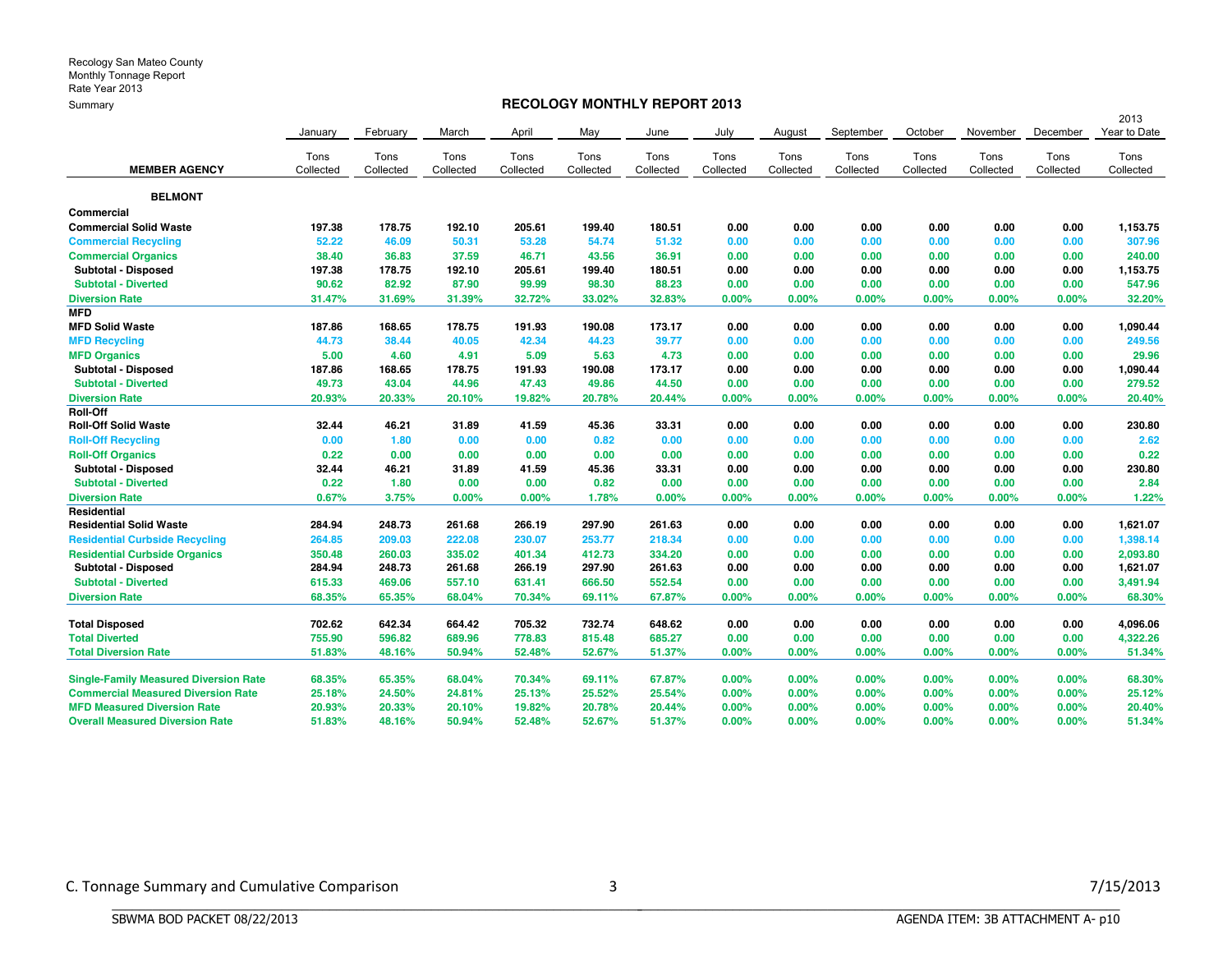#### **Period: JUNE 2013**

## **CUMULATIVE ANNUAL COMPARISON OF TONNAGE**

|                                       | <b>Year to Date</b> | <b>Year to Date</b> | <b>Year to Date</b> | 2012 - 2013      | 2012 - 2013 |  |
|---------------------------------------|---------------------|---------------------|---------------------|------------------|-------------|--|
| <b>MEMBER AGENCY</b>                  | <b>2011 Tons</b>    | <b>2012 Tons</b>    | <b>2013 Tons</b>    | Tons Incr/(Decr) | % Change    |  |
| <b>Belmont</b>                        |                     |                     |                     |                  |             |  |
| Commercial <sup>1</sup> and MFD       |                     |                     |                     |                  |             |  |
| <b>Commercial Solid Waste</b>         | 1,015.74            | 1,344.04            | 1,153.75            | (190.29)         | $-14.16%$   |  |
| <b>MFD Solid Waste</b>                | 900.99              | 1,013.15            | 1,090.44            | 77.29            | 7.63%       |  |
| <b>Roll-Off Solid Waste</b>           | 228.06              | 232.79              | 230.80              | (1.99)           | $-0.85%$    |  |
| <b>Commercial Recycling</b>           | 256.77              | 309.00              | 307.96              | (1.04)           | $-0.34%$    |  |
| <b>MFD Recycling</b>                  | 223.81              | 222.26              | 249.56              | 27.30            | 12.28%      |  |
| <b>Roll-Off Recycling</b>             | 0.00                | 0.00                | 2.62                | 2.62             | 145.56%     |  |
| <b>Commercial Organics</b>            | 188.62              | 209.41              | 240.00              | 30.59            | 14.61%      |  |
| <b>MFD Organics</b>                   | 11.73               | 10.43               | 29.96               | 19.53            | 187.25%     |  |
| <b>Roll-Off Organics</b>              | 1.14                | 7.02                | 0.22                | (6.80)           | $-96.87%$   |  |
| <b>SUBTOTAL - Disposed Tons</b>       | 2,144.79            | 2,589.98            | 2,474.99            | (114.99)         | -4.44%      |  |
| <b>SUBTOTAL - Diverted Tons</b>       | 682.07              | 758.12              | 830.32              | 72.20            | 9.52%       |  |
| Residential                           |                     |                     |                     |                  |             |  |
| <b>Residential Solid Waste</b>        | 1,594.95            | 1,661.16            | 1,621.07            | (40.09)          | $-2.41%$    |  |
| <b>Residential Curbside Recycling</b> | 1,608.15            | 1,419.15            | 1,398.14            | (21.01)          | $-1.48%$    |  |
| <b>Residential Curbside Organics</b>  | 2,028.49            | 2,002.91            | 2,093.80            | 90.89            | 4.54%       |  |
| <b>SUBTOTAL - Disposed Tons</b>       | 1,594.95            | 1,661.16            | 1,621.07            | (40.09)          | $-2.41%$    |  |
| <b>SUBTOTAL - Diverted Tons</b>       | 3,636.64            | 3,422.06            | 3,491.94            | 69.88            | 2.04%       |  |
| <b>Commercial/MFD and Residential</b> |                     |                     |                     |                  |             |  |
| <b>TOTAL TONS DISPOSED</b>            | 3,739.74            | 4,251.14            | 4,096.06            |                  |             |  |
| <b>TOTAL TONS DIVERTED</b>            | 4,318.71            | 4,180.18            | 4,322.26            |                  |             |  |
| <b>COMMERCIAL DIVERSION RATE</b>      | 24.13%              | 22.64%              | 25.12%              |                  |             |  |
| <b>MFD DIVERSION RATE</b>             | 20.72%              | 18.68%              | 20.40%              |                  |             |  |
| <b>RESIDENTIAL DIVERSION RATE</b>     | 69.51%              | 67.32%              | 68.30%              |                  |             |  |
| <b>TOTAL DIVERSION RATE</b>           | 53.59%              | 49.58%              | 51.34%              |                  |             |  |

 $<sup>1</sup>$  Includes Agency facilities tonnage</sup>

BBBBBBBBBBBBBBBBBBBBBBBBBBBBBBBBBBBBBBBBBBBBBBBBBBBBBBBBBBBBBBBBBBBBBBBBBBBBBB

C. Tonnage Summary and Cumulative Comparison 4 3/15/2013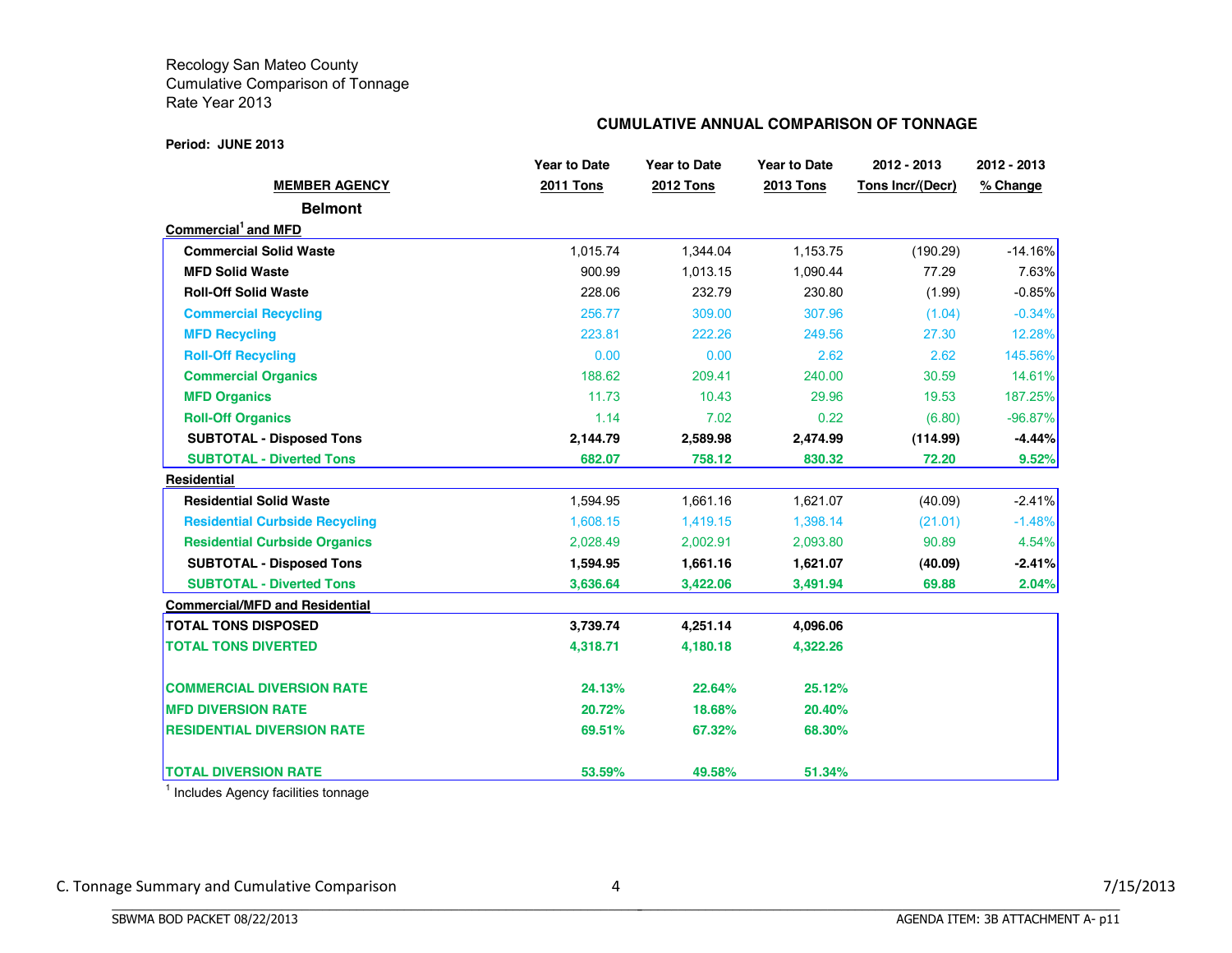## **RECOLOGY MONTHLY REPORT 2013**

|                                              |           |           |           |           |           |           |           |           |           |           |           |           | 2013         |
|----------------------------------------------|-----------|-----------|-----------|-----------|-----------|-----------|-----------|-----------|-----------|-----------|-----------|-----------|--------------|
|                                              | January   | February  | March     | April     | May       | June      | July      | August    | September | October   | November  | December  | Year to Date |
|                                              | Tons      | Tons      | Tons      | Tons      | Tons      | Tons      | Tons      | Tons      | Tons      | Tons      | Tons      | Tons      | Tons         |
| <b>MEMBER AGENCY</b>                         | Collected | Collected | Collected | Collected | Collected | Collected | Collected | Collected | Collected | Collected | Collected | Collected | Collected    |
|                                              |           |           |           |           |           |           |           |           |           |           |           |           |              |
| <b>BURLINGAME</b>                            |           |           |           |           |           |           |           |           |           |           |           |           |              |
| Commercial                                   |           |           |           |           |           |           |           |           |           |           |           |           |              |
| <b>Commercial Solid Waste</b>                | 710.75    | 621.16    | 661.78    | 718.37    | 722.42    | 646.51    | 0.00      | 0.00      | 0.00      | 0.00      | 0.00      | 0.00      | 4,080.99     |
| <b>Commercial Recycling</b>                  | 251.36    | 210.55    | 260.94    | 276.27    | 280.79    | 275.52    | 0.00      | 0.00      | 0.00      | 0.00      | 0.00      | 0.00      | 1,555.43     |
| <b>Commercial Organics</b>                   | 220.34    | 201.76    | 230.18    | 225.97    | 223.30    | 233.58    | 0.00      | 0.00      | 0.00      | 0.00      | 0.00      | 0.00      | 1,335.13     |
| <b>Subtotal - Disposed</b>                   | 710.75    | 621.16    | 661.78    | 718.37    | 722.42    | 646.51    | 0.00      | 0.00      | 0.00      | 0.00      | 0.00      | 0.00      | 4,080.99     |
| <b>Subtotal - Diverted</b>                   | 471.70    | 412.31    | 491.12    | 502.24    | 504.09    | 509.10    | 0.00      | 0.00      | 0.00      | 0.00      | 0.00      | 0.00      | 2,890.56     |
| <b>Diversion Rate</b>                        | 39.89%    | 39.90%    | 42.60%    | 41.15%    | 41.10%    | 44.05%    | 0.00%     | 0.00%     | $0.00\%$  | 0.00%     | 0.00%     | 0.00%     | 41.46%       |
| MFD                                          |           |           |           |           |           |           |           |           |           |           |           |           |              |
| <b>MFD Solid Waste</b>                       | 258.70    | 228.43    | 242.42    | 255.38    | 261.52    | 226.59    | 0.00      | 0.00      | 0.00      | 0.00      | 0.00      | 0.00      | 1,473.04     |
| <b>MFD Recycling</b>                         | 78.32     | 64.37     | 67.61     | 71.13     | 73.03     | 69.09     | 0.00      | 0.00      | 0.00      | 0.00      | 0.00      | 0.00      | 423.55       |
| <b>MFD Organics</b>                          | 6.16      | 5.03      | 5.33      | 6.13      | 6.68      | 5.25      | 0.00      | 0.00      | 0.00      | 0.00      | 0.00      | 0.00      | 34.58        |
| Subtotal - Disposed                          | 258.70    | 228.43    | 242.42    | 255.38    | 261.52    | 226.59    | 0.00      | 0.00      | 0.00      | 0.00      | 0.00      | 0.00      | 1,473.04     |
| <b>Subtotal - Diverted</b>                   | 84.48     | 69.40     | 72.94     | 77.26     | 79.71     | 74.34     | 0.00      | 0.00      | 0.00      | 0.00      | 0.00      | 0.00      | 458.13       |
| <b>Diversion Rate</b>                        | 24.62%    | 23.30%    | 23.13%    | 23.23%    | 23.36%    | 24.70%    | 0.00%     | 0.00%     | $0.00\%$  | 0.00%     | 0.00%     | 0.00%     | 23.72%       |
| <b>Roll-Off</b>                              |           |           |           |           |           |           |           |           |           |           |           |           |              |
| <b>Roll-Off Solid Waste</b>                  | 687.76    | 559.09    | 584.38    | 569.85    | 618.69    | 581.46    | 0.00      | 0.00      | 0.00      | 0.00      | 0.00      | 0.00      | 3,601.23     |
| <b>Roll-Off Recycling</b>                    | 9.93      | 9.94      | 12.02     | 8.35      | 8.73      | 6.93      | 0.00      | 0.00      | 0.00      | 0.00      | 0.00      | 0.00      | 55.90        |
| <b>Roll-Off Organics</b>                     | 0.00      | 0.00      | 0.00      | 0.00      | 0.00      | 0.00      | 0.00      | 0.00      | 0.00      | 0.00      | 0.00      | 0.00      | 0.00         |
| <b>Subtotal - Disposed</b>                   | 687.76    | 559.09    | 584.38    | 569.85    | 618.69    | 581.46    | 0.00      | 0.00      | 0.00      | 0.00      | 0.00      | 0.00      | 3,601.23     |
| <b>Subtotal - Diverted</b>                   | 9.93      | 9.94      | 12.02     | 8.35      | 8.73      | 6.93      | 0.00      | 0.00      | 0.00      | 0.00      | 0.00      | 0.00      | 55.90        |
| <b>Diversion Rate</b>                        | 1.42%     | 1.75%     | 2.02%     | 1.44%     | 1.39%     | 1.18%     | 0.00%     | 0.00%     | 0.00%     | 0.00%     | 0.00%     | 0.00%     | 1.53%        |
| Residential                                  |           |           |           |           |           |           |           |           |           |           |           |           |              |
| <b>Residential Solid Waste</b>               | 323.74    | 279.67    | 275.19    | 317.33    | 323.07    | 292.60    | 0.00      | 0.00      | 0.00      | 0.00      | 0.00      | 0.00      | 1,811.60     |
| <b>Residential Curbside Recycling</b>        | 285.61    | 221.18    | 226.01    | 254.15    | 257.04    | 235.19    | 0.00      | 0.00      | 0.00      | 0.00      | 0.00      | 0.00      | 1,479.18     |
| <b>Residential Curbside Organics</b>         | 458.87    | 303.26    | 374.90    | 524.15    | 499.62    | 407.25    | 0.00      | 0.00      | 0.00      | 0.00      | 0.00      | 0.00      | 2,568.05     |
| <b>Subtotal - Disposed</b>                   | 323.74    | 279.67    | 275.19    | 317.33    | 323.07    | 292.60    | 0.00      | 0.00      | 0.00      | 0.00      | 0.00      | 0.00      | 1,811.60     |
| <b>Subtotal - Diverted</b>                   | 744.48    | 524.44    | 600.91    | 778.30    | 756.66    | 642.44    | 0.00      | 0.00      | 0.00      | 0.00      | 0.00      | 0.00      | 4,047.23     |
| <b>Diversion Rate</b>                        | 69.69%    | 65.22%    | 68.59%    | 71.04%    | 70.08%    | 68.71%    | 0.00%     | 0.00%     | 0.00%     | 0.00%     | 0.00%     | 0.00%     | 69.08%       |
|                                              |           |           |           |           |           |           |           |           |           |           |           |           |              |
| <b>Total Disposed</b>                        | 1,980.95  | 1,688.35  | 1,763.77  | 1,860.93  | 1,925.70  | 1,747.16  | 0.00      | 0.00      | 0.00      | 0.00      | 0.00      | 0.00      | 10,966.86    |
| <b>Total Diverted</b>                        | 1,310.59  | 1,016.09  | 1,176.99  | 1,366.15  | 1,349.19  | 1,232.81  | 0.00      | 0.00      | 0.00      | 0.00      | 0.00      | 0.00      | 7,451.82     |
| <b>Total Diversion Rate</b>                  | 39.82%    | 37.57%    | 40.02%    | 42.33%    | 41.20%    | 41.37%    | 0.00%     | 0.00%     | 0.00%     | 0.00%     | 0.00%     | 0.00%     | 40.46%       |
|                                              |           |           |           |           |           |           |           |           |           |           |           |           |              |
| <b>Single-Family Measured Diversion Rate</b> | 69.69%    | 65.22%    | 68.59%    | 71.04%    | 70.08%    | 68.71%    | $0.00\%$  | $0.00\%$  | $0.00\%$  | 0.00%     | 0.00%     | $0.00\%$  | 69.08%       |
| <b>Commercial Measured Diversion Rate</b>    | 25.46%    | 25.87%    | 27.90%    | 27.58%    | 26.99%    | 28.87%    | $0.00\%$  | 0.00%     | $0.00\%$  | 0.00%     | 0.00%     | $0.00\%$  | 27.11%       |
| <b>MFD Measured Diversion Rate</b>           | 24.62%    | 23.30%    | 23.13%    | 23.23%    | 23.36%    | 24.70%    | $0.00\%$  | 0.00%     | 0.00%     | 0.00%     | 0.00%     | $0.00\%$  | 23.72%       |
| <b>Overall Measured Diversion Rate</b>       | 39.82%    | 37.57%    | 40.02%    | 42.33%    | 41.20%    | 41.37%    | 0.00%     | 0.00%     | 0.00%     | 0.00%     | 0.00%     | 0.00%     | 40.46%       |

BBBBBBBBBBBBBBBBBBBBBBBBBBBBBBBBBBBBBBBBBBBBBBBBBBBBBBBBBBBBBBBBBBBBBBBBBBBBBB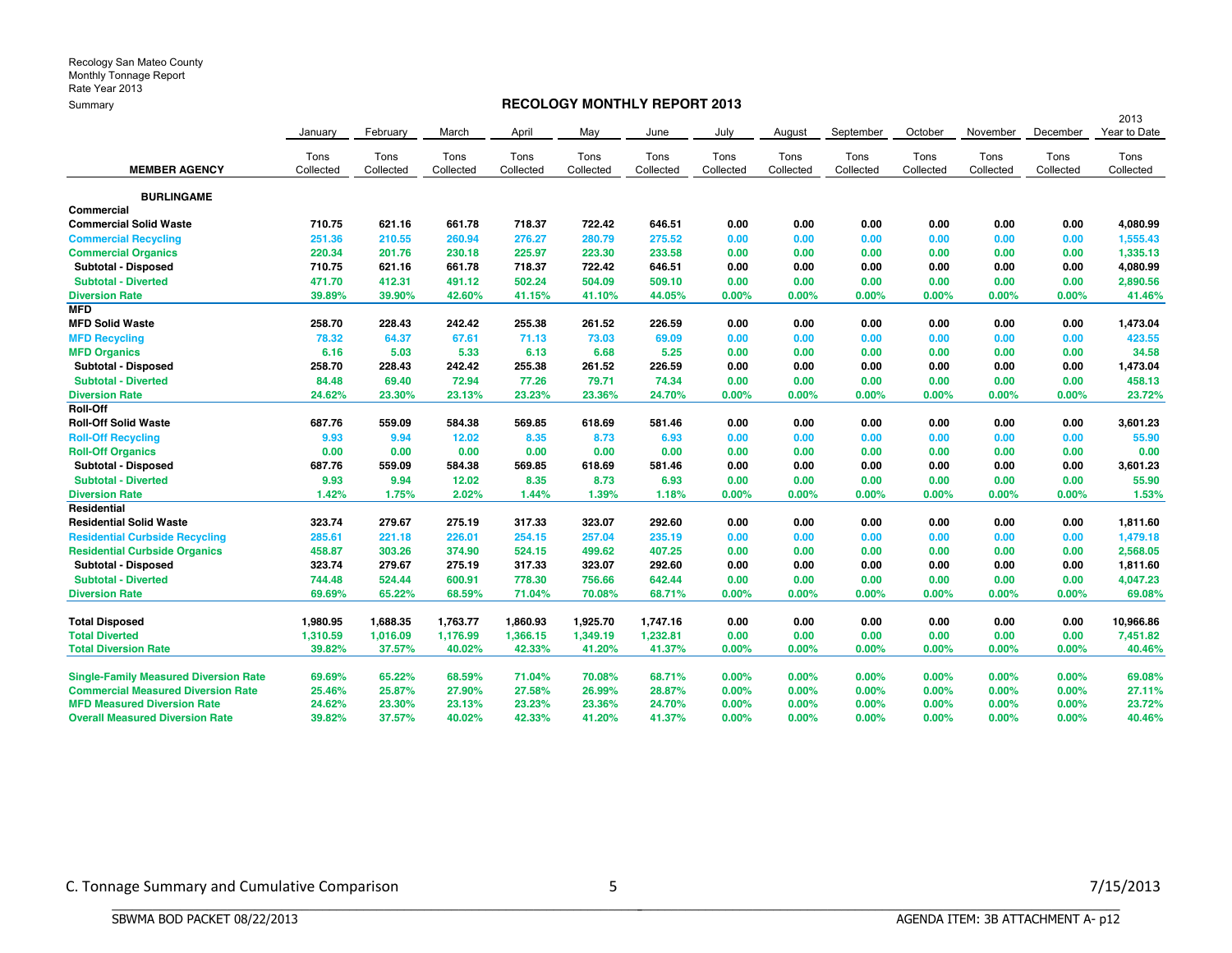#### **Period: JUNE 2013**

## **CUMULATIVE ANNUAL COMPARISON OF TONNAGE**

|                                       | <b>Year to Date</b> | <b>Year to Date</b> | <b>Year to Date</b> | 2012 - 2013      | 2012 - 2013 |  |  |
|---------------------------------------|---------------------|---------------------|---------------------|------------------|-------------|--|--|
| <b>MEMBER AGENCY</b>                  | <b>2011 Tons</b>    | <b>2012 Tons</b>    | <b>2013 Tons</b>    | Tons Incr/(Decr) | % Change    |  |  |
| <b>Burlingame</b>                     |                     |                     |                     |                  |             |  |  |
| Commercial <sup>1</sup> and MFD       |                     |                     |                     |                  |             |  |  |
| <b>Commercial Solid Waste</b>         | 4,001.87            | 4,355.02            | 4,080.99            | (274.03)         | $-6.29%$    |  |  |
| <b>MFD Solid Waste</b>                | 1,531.08            | 1,416.99            | 1,473.04            | 56.05            | 3.96%       |  |  |
| <b>Roll-Off Solid Waste</b>           | 4,178.59            | 4,172.16            | 3,601.23            | (570.93)         | $-13.68%$   |  |  |
| <b>Commercial Recycling</b>           | 1,264.73            | 1,405.13            | 1,555.43            | 150.30           | 10.70%      |  |  |
| <b>MFD Recycling</b>                  | 354.23              | 342.01              | 423.55              | 81.54            | 23.84%      |  |  |
| <b>Roll-Off Recycling</b>             | 56.57               | 150.87              | 55.90               | (94.97)          | $-62.95%$   |  |  |
| <b>Commercial Organics</b>            | 1,141.98            | 1,071.37            | 1,335.13            | 263.76           | 24.62%      |  |  |
| <b>MFD Organics</b>                   | 38.09               | 26.95               | 34.58               | 7.63             | 28.31%      |  |  |
| <b>Roll-Off Organics</b>              | 190.64              | 225.15              | 0.00                | (225.15)         | $-100.00\%$ |  |  |
| <b>SUBTOTAL - Disposed Tons</b>       | 9,711.54            | 9,944.17            | 9,155.26            | (788.91)         | $-7.93%$    |  |  |
| <b>SUBTOTAL - Diverted Tons</b>       | 3,046.24            | 3,221.48            | 3,404.59            | 183.11           | 5.68%       |  |  |
| <b>Residential</b>                    |                     |                     |                     |                  |             |  |  |
| <b>Residential Solid Waste</b>        | 2,038.17            | 1,828.87            | 1,811.60            | (17.27)          | $-0.94%$    |  |  |
| <b>Residential Curbside Recycling</b> | 1,482.62            | 1,469.48            | 1,479.18            | 9.70             | 0.66%       |  |  |
| <b>Residential Curbside Organics</b>  | 2,536.39            | 2,535.93            | 2,568.05            | 32.12            | 1.27%       |  |  |
| <b>SUBTOTAL - Disposed Tons</b>       | 2,038.17            | 1,828.87            | 1,811.60            | (17.27)          | $-0.94\%$   |  |  |
| <b>SUBTOTAL - Diverted Tons</b>       | 4,019.01            | 4,005.41            | 4,047.23            | 41.82            | 1.04%       |  |  |
| <b>Commercial/MFD and Residential</b> |                     |                     |                     |                  |             |  |  |
| <b>TOTAL TONS DISPOSED</b>            | 11,749.71           | 11,773.04           | 10,966.86           |                  |             |  |  |
| <b>TOTAL TONS DIVERTED</b>            | 7,065.25            | 7,226.89            | 7,451.82            |                  |             |  |  |
| <b>COMMERCIAL DIVERSION RATE</b>      | 23.88%              | 24.47%              | 27.11%              |                  |             |  |  |
| <b>MFD DIVERSION RATE</b>             | 20.40%              | 20.66%              | 23.72%              |                  |             |  |  |
| <b>RESIDENTIAL DIVERSION RATE</b>     | 66.35%              | 68.65%              | 69.08%              |                  |             |  |  |
| <b>TOTAL DIVERSION RATE</b>           | 37.55%              | 38.04%              | 40.46%              |                  |             |  |  |

<sup>1</sup> Includes Agency facilities tonnage

BBBBBBBBBBBBBBBBBBBBBBBBBBBBBBBBBBBBBBBBBBBBBBBBBBBBBBBBBBBBBBBBBBBBBBBBBBBBBB

C. Tonnage Summary and Cumulative Comparison 6 6 7/15/2013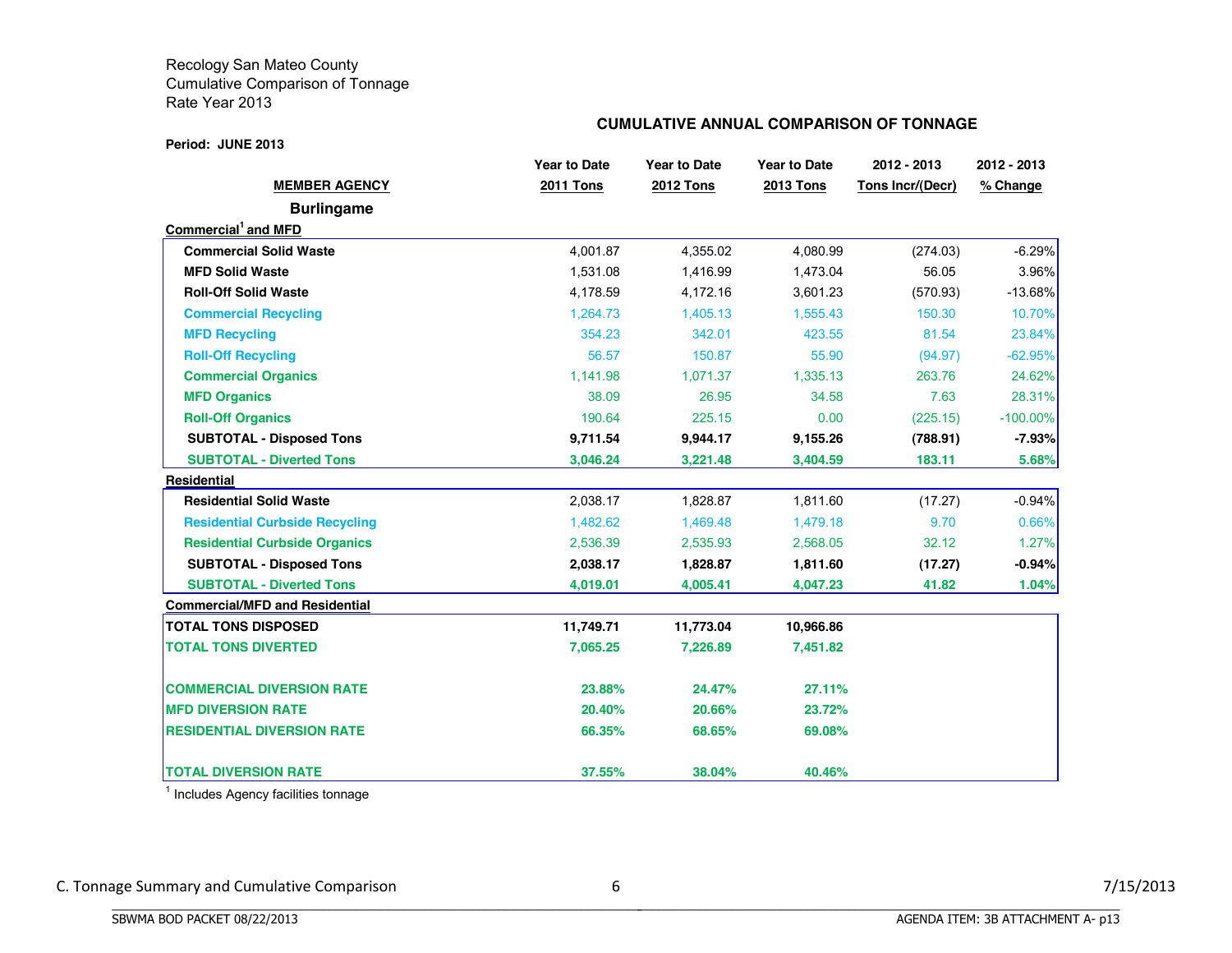## **RECOLOGY MONTHLY REPORT 2013**

|                                              |           |           |           |           |           |           |           |           |           |           |           |           | 2013         |
|----------------------------------------------|-----------|-----------|-----------|-----------|-----------|-----------|-----------|-----------|-----------|-----------|-----------|-----------|--------------|
|                                              | January   | February  | March     | April     | May       | June      | July      | August    | September | October   | November  | December  | Year to Date |
|                                              | Tons      | Tons      | Tons      | Tons      | Tons      | Tons      | Tons      | Tons      | Tons      | Tons      | Tons      | Tons      | Tons         |
| <b>MEMBER AGENCY</b>                         | Collected | Collected | Collected | Collected | Collected | Collected | Collected | Collected | Collected | Collected | Collected | Collected | Collected    |
| <b>EAST PALO ALTO</b>                        |           |           |           |           |           |           |           |           |           |           |           |           |              |
| Commercial                                   |           |           |           |           |           |           |           |           |           |           |           |           |              |
| <b>Commercial Solid Waste</b>                | 115.49    | 93.34     | 102.02    | 116.65    | 117.85    | 110.46    | 0.00      | 0.00      | 0.00      | 0.00      | 0.00      | 0.00      | 655.81       |
| <b>Commercial Recycling</b>                  | 51.98     | 48.93     | 45.36     | 32.53     | 32.50     | 43.00     | 0.00      | 0.00      | 0.00      | 0.00      | 0.00      | 0.00      | 254.30       |
| <b>Commercial Organics</b>                   | 23.78     | 24.48     | 24.10     | 23.06     | 26.73     | 30.53     | 0.00      | 0.00      | 0.00      | 0.00      | 0.00      | 0.00      | 152.68       |
| Subtotal - Disposed                          | 115.49    | 93.34     | 102.02    | 116.65    | 117.85    | 110.46    | 0.00      | 0.00      | 0.00      | 0.00      | 0.00      | 0.00      | 655.81       |
| <b>Subtotal - Diverted</b>                   | 75.76     | 73.41     | 69.46     | 55.59     | 59.23     | 73.53     | 0.00      | 0.00      | 0.00      | 0.00      | 0.00      | 0.00      | 406.98       |
| <b>Diversion Rate</b>                        | 39.61%    | 44.02%    | 40.51%    | 32.27%    | 33.45%    | 39.96%    | 0.00%     | $0.00\%$  | 0.00%     | 0.00%     | 0.00%     | 0.00%     | 38.29%       |
| <b>MFD</b>                                   |           |           |           |           |           |           |           |           |           |           |           |           |              |
| <b>MFD Solid Waste</b>                       | 222.92    | 199.47    | 219.97    | 232.50    | 231.85    | 220.56    | 0.00      | 0.00      | 0.00      | 0.00      | 0.00      | 0.00      | 1,327.27     |
| <b>MFD Recycling</b>                         | 19.31     | 16.22     | 17.26     | 19.03     | 18.04     | 17.19     | 0.00      | 0.00      | 0.00      | 0.00      | 0.00      | 0.00      | 107.05       |
| <b>MFD Organics</b>                          | 6.18      | 5.56      | 7.07      | 9.59      | 6.85      | 6.75      | 0.00      | 0.00      | 0.00      | 0.00      | 0.00      | 0.00      | 42.00        |
| Subtotal - Disposed                          | 222.92    | 199.47    | 219.97    | 232.50    | 231.85    | 220.56    | 0.00      | 0.00      | 0.00      | 0.00      | 0.00      | 0.00      | 1,327.27     |
| <b>Subtotal - Diverted</b>                   | 25.49     | 21.78     | 24.33     | 28.62     | 24.89     | 23.94     | 0.00      | 0.00      | 0.00      | 0.00      | 0.00      | 0.00      | 149.05       |
| <b>Diversion Rate</b>                        | 10.26%    | 9.84%     | 9.96%     | 10.96%    | 9.69%     | 9.79%     | 0.00%     | 0.00%     | 0.00%     | 0.00%     | 0.00%     | 0.00%     | 10.10%       |
| Roll-Off                                     |           |           |           |           |           |           |           |           |           |           |           |           |              |
| <b>Roll-Off Solid Waste</b>                  | 120.08    | 93.63     | 109.84    | 104.52    | 103.95    | 105.62    | 0.00      | 0.00      | 0.00      | 0.00      | 0.00      | 0.00      | 637.64       |
| <b>Roll-Off Recycling</b>                    | 0.00      | 0.00      | 0.00      | 3.65      | 0.00      | 0.00      | 0.00      | 0.00      | 0.00      | 0.00      | 0.00      | 0.00      | 3.65         |
| <b>Roll-Off Organics</b>                     | 0.00      | 0.00      | 0.00      | 2.79      | 0.00      | 0.00      | 0.00      | 0.00      | 0.00      | 0.00      | 0.00      | 0.00      | 2.79         |
| Subtotal - Disposed                          | 120.08    | 93.63     | 109.84    | 104.52    | 103.95    | 105.62    | 0.00      | 0.00      | 0.00      | 0.00      | 0.00      | 0.00      | 637.64       |
| <b>Subtotal - Diverted</b>                   | 0.00      | 0.00      | 0.00      | 6.44      | 0.00      | 0.00      | 0.00      | 0.00      | 0.00      | 0.00      | 0.00      | 0.00      | 6.44         |
| <b>Diversion Rate</b>                        | 0.00%     | 0.00%     | 0.00%     | 5.80%     | 0.00%     | 0.00%     | 0.00%     | $0.00\%$  | 0.00%     | 0.00%     | 0.00%     | 0.00%     | 1.00%        |
| Residential                                  |           |           |           |           |           |           |           |           |           |           |           |           |              |
| <b>Residential Solid Waste</b>               | 543.96    | 476.99    | 500.94    | 548.07    | 539.31    | 496.86    | 0.00      | 0.00      | 0.00      | 0.00      | 0.00      | 0.00      | 3,106.13     |
| <b>Residential Curbside Recycling</b>        | 119.36    | 103.19    | 105.39    | 121.75    | 116.34    | 111.92    | 0.00      | 0.00      | 0.00      | 0.00      | 0.00      | 0.00      | 677.95       |
| <b>Residential Curbside Organics</b>         | 285.72    | 238.17    | 312.27    | 387.69    | 336.11    | 280.77    | 0.00      | 0.00      | 0.00      | 0.00      | 0.00      | 0.00      | 1,840.73     |
| Subtotal - Disposed                          | 543.96    | 476.99    | 500.94    | 548.07    | 539.31    | 496.86    | 0.00      | 0.00      | 0.00      | 0.00      | 0.00      | 0.00      | 3,106.13     |
| <b>Subtotal - Diverted</b>                   | 405.08    | 341.36    | 417.66    | 509.44    | 452.45    | 392.69    | 0.00      | 0.00      | 0.00      | 0.00      | 0.00      | 0.00      | 2,518.68     |
| <b>Diversion Rate</b>                        | 42.68%    | 41.71%    | 45.47%    | 48.17%    | 45.62%    | 44.14%    | 0.00%     | 0.00%     | 0.00%     | 0.00%     | 0.00%     | 0.00%     | 44.78%       |
| <b>Total Disposed</b>                        | 1,002.45  | 863.43    | 932.77    | 1,001.74  | 992.96    | 933.50    | 0.00      | 0.00      | 0.00      | 0.00      | 0.00      | 0.00      | 5,726.85     |
| <b>Total Diverted</b>                        | 506.33    | 436.55    | 511.45    | 600.09    | 536.57    | 490.16    | 0.00      | 0.00      | 0.00      | 0.00      | 0.00      | 0.00      | 3,081.15     |
| <b>Total Diversion Rate</b>                  | 33.56%    | 33.58%    | 35.41%    | 37.46%    | 35.08%    | 34.43%    | 0.00%     | $0.00\%$  | 0.00%     | 0.00%     | 0.00%     | 0.00%     | 34.98%       |
| <b>Single-Family Measured Diversion Rate</b> | 42.68%    | 41.71%    | 45.47%    | 48.17%    | 45.62%    | 44.14%    | 0.00%     | 0.00%     | 0.00%     | 0.00%     | 0.00%     | 0.00%     | 44.78%       |
| <b>Commercial Measured Diversion Rate</b>    | 18.09%    | 19.76%    | 17.84%    | 16.65%    | 15.64%    | 18.25%    | 0.00%     | 0.00%     | 0.00%     | 0.00%     | 0.00%     | 0.00%     | 17.67%       |
| <b>MFD Measured Diversion Rate</b>           | 10.26%    | 9.84%     | 9.96%     | 10.96%    | 9.69%     | 9.79%     | 0.00%     | 0.00%     | 0.00%     | 0.00%     | 0.00%     | 0.00%     | 10.10%       |
| <b>Overall Measured Diversion Rate</b>       | 33.56%    | 33.58%    | 35.41%    | 37.46%    | 35.08%    | 34.43%    | $0.00\%$  | 0.00%     | 0.00%     | $0.00\%$  | 0.00%     | 0.00%     | 34.98%       |

BBBBBBBBBBBBBBBBBBBBBBBBBBBBBBBBBBBBBBBBBBBBBBBBBBBBBBBBBBBBBBBBBBBBBBBBBBBBBB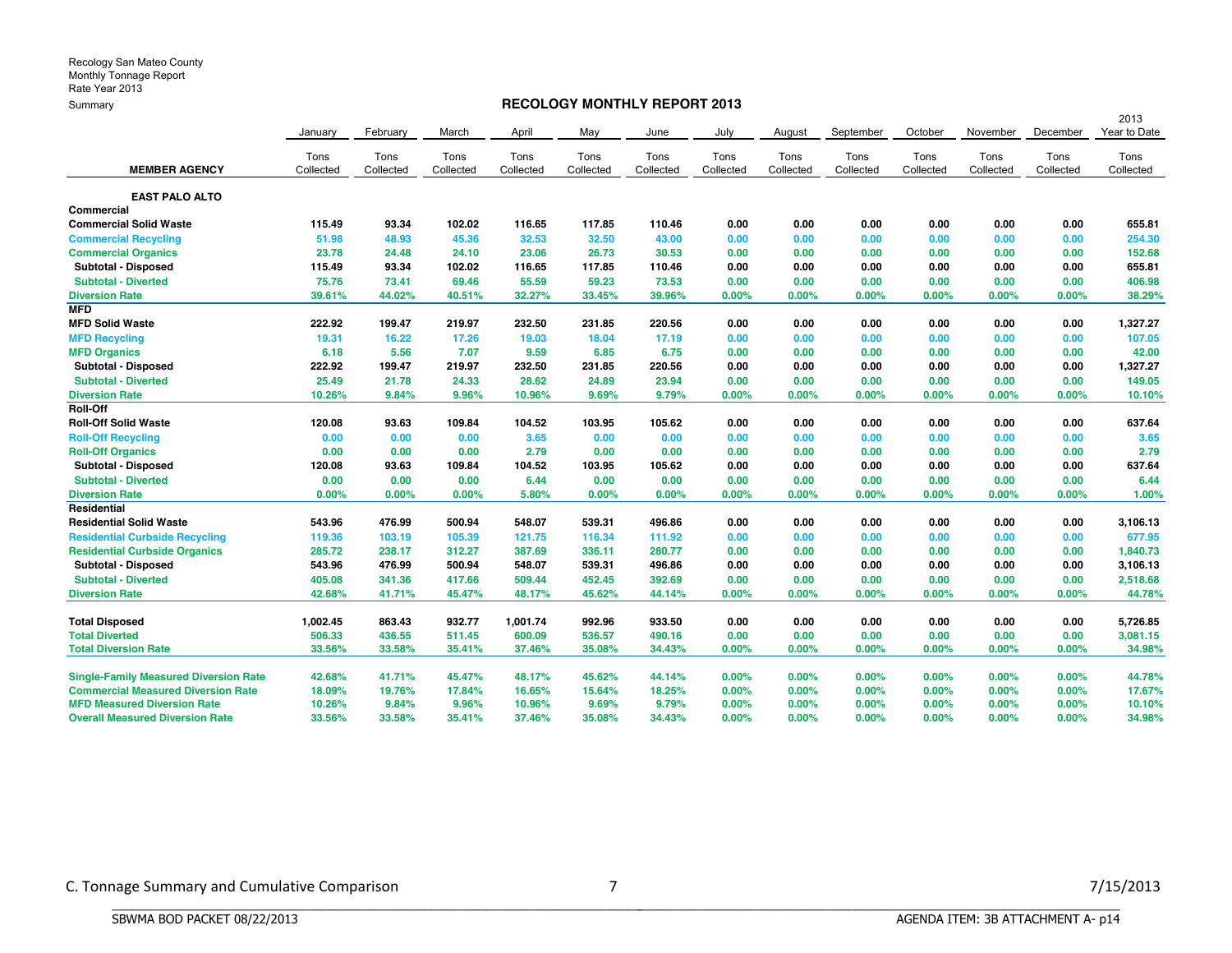#### **Period: JUNE 2013**

## **CUMULATIVE ANNUAL COMPARISON OF TONNAGE**

|                                       | <b>Year to Date</b> | <b>Year to Date</b> | <b>Year to Date</b> | 2012 - 2013      | 2012 - 2013 |
|---------------------------------------|---------------------|---------------------|---------------------|------------------|-------------|
| <b>MEMBER AGENCY</b>                  | <b>2011 Tons</b>    | <b>2012 Tons</b>    | <b>2013 Tons</b>    | Tons Incr/(Decr) | % Change    |
| <b>East Palo Alto</b>                 |                     |                     |                     |                  |             |
| Commercial <sup>1</sup> and MFD       |                     |                     |                     |                  |             |
| <b>Commercial Solid Waste</b>         | 709.15              | 718.18              | 655.81              | (62.37)          | $-8.68%$    |
| <b>MFD Solid Waste</b>                | 1,324.88            | 1,246.80            | 1,327.27            | 80.47            | 6.45%       |
| <b>Roll-Off Solid Waste</b>           | 348.11              | 668.87              | 637.64              | (31.23)          | $-4.67%$    |
| <b>Commercial Recycling</b>           | 261.62              | 826.20              | 254.30              | (571.90)         | $-69.22%$   |
| <b>MFD Recycling</b>                  | 13.05               | 92.35               | 107.05              | 14.70            | 15.92%      |
| <b>Roll-Off Recycling</b>             | 14.64               | 12.39               | 3.65                | (8.74)           | $-70.54%$   |
| <b>Commercial Organics</b>            | 158.46              | 153.47              | 152.68              | (0.79)           | $-0.51%$    |
| <b>MFD Organics</b>                   | 27.81               | 29.44               | 42.00               | 12.56            | 42.66%      |
| <b>Roll-Off Organics</b>              | 0.00                | 9.94                | 2.79                | (7.15)           | $-71.93%$   |
| <b>SUBTOTAL - Disposed Tons</b>       | 2,382.14            | 2,633.85            | 2,620.72            | (13.13)          | $-0.50%$    |
| <b>SUBTOTAL - Diverted Tons</b>       | 475.58              | 1,123.79            | 562.47              | (561.32)         | $-49.95\%$  |
| <b>Residential</b>                    |                     |                     |                     |                  |             |
| <b>Residential Solid Waste</b>        | 3,112.27            | 3,155.61            | 3,106.13            | (49.48)          | $-1.57%$    |
| <b>Residential Curbside Recycling</b> | 649.47              | 645.50              | 677.95              | 32.45            | 5.03%       |
| <b>Residential Curbside Organics</b>  | 1,727.00            | 1,711.36            | 1,840.73            | 129.37           | 7.56%       |
| <b>SUBTOTAL - Disposed Tons</b>       | 3,112.27            | 3,155.61            | 3,106.13            | (49.48)          | $-1.57%$    |
| <b>SUBTOTAL - Diverted Tons</b>       | 2,376.47            | 2,356.86            | 2,518.68            | 161.82           | 6.87%       |
| <b>Commercial/MFD and Residential</b> |                     |                     |                     |                  |             |
| <b>TOTAL TONS DISPOSED</b>            | 5,494.41            | 5,789.46            | 5,726.85            |                  |             |
| <b>TOTAL TONS DIVERTED</b>            | 2,852.05            | 3,480.65            | 3,081.15            |                  |             |
| <b>COMMERCIAL DIVERSION RATE</b>      | 16.64%              | 29.91%              | 17.67%              |                  |             |
| <b>MFD DIVERSION RATE</b>             | 2.99%               | 8.90%               | 10.10%              |                  |             |
| <b>RESIDENTIAL DIVERSION RATE</b>     | 43.30%              | 42.76%              | 44.78%              |                  |             |
| <b>TOTAL DIVERSION RATE</b>           | 34.17%              | 37.55%              | 34.98%              |                  |             |

<sup>1</sup> Includes Agency facilities tonnage

BBBBBBBBBBBBBBBBBBBBBBBBBBBBBBBBBBBBBBBBBBBBBBBBBBBBBBBBBBBBBBBBBBBBBBBBBBBBBB

C. Tonnage Summary and Cumulative Comparison 8 8 7/15/2013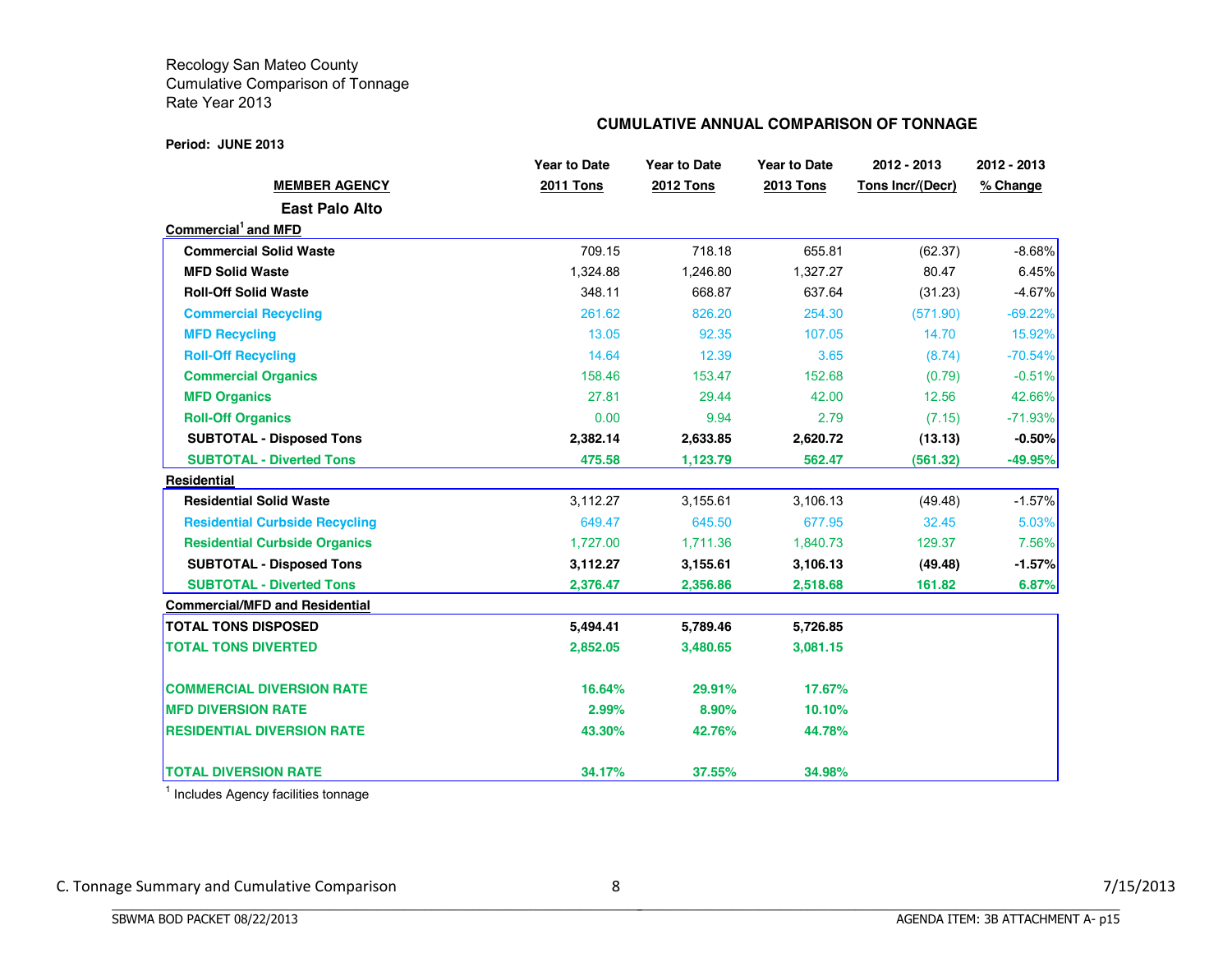## **RECOLOGY MONTHLY REPORT 2013**

|                                              |           |           |           |           |           |           |           |           |           |           |           |           | 2013         |
|----------------------------------------------|-----------|-----------|-----------|-----------|-----------|-----------|-----------|-----------|-----------|-----------|-----------|-----------|--------------|
|                                              | January   | February  | March     | April     | May       | June      | July      | August    | September | October   | November  | December  | Year to Date |
|                                              | Tons      | Tons      | Tons      | Tons      | Tons      | Tons      | Tons      | Tons      | Tons      | Tons      | Tons      | Tons      | Tons         |
| <b>MEMBER AGENCY</b>                         | Collected | Collected | Collected | Collected | Collected | Collected | Collected | Collected | Collected | Collected | Collected | Collected | Collected    |
| <b>FOSTER CITY</b>                           |           |           |           |           |           |           |           |           |           |           |           |           |              |
| Commercial                                   |           |           |           |           |           |           |           |           |           |           |           |           |              |
| <b>Commercial Solid Waste</b>                | 241.24    | 210.91    | 235.84    | 255.54    | 248.43    | 223.22    | 0.00      | 0.00      | 0.00      | 0.00      | 0.00      | 0.00      | 1,415.18     |
| <b>Commercial Recycling</b>                  | 79.43     | 71.03     | 80.43     | 84.87     | 85.96     | 80.61     | 0.00      | 0.00      | 0.00      | 0.00      | 0.00      | 0.00      | 482.33       |
| <b>Commercial Organics</b>                   | 137.43    | 132.97    | 144.50    | 158.80    | 169.57    | 157.45    | 0.00      | 0.00      | 0.00      | 0.00      | 0.00      | 0.00      | 900.72       |
| Subtotal - Disposed                          | 241.24    | 210.91    | 235.84    | 255.54    | 248.43    | 223.22    | 0.00      | 0.00      | 0.00      | 0.00      | 0.00      | 0.00      | 1,415.18     |
| <b>Subtotal - Diverted</b>                   | 216.86    | 204.00    | 224.93    | 243.67    | 255.53    | 238.06    | 0.00      | 0.00      | 0.00      | 0.00      | 0.00      | 0.00      | 1,383.05     |
| <b>Diversion Rate</b>                        | 47.34%    | 49.17%    | 48.82%    | 48.81%    | 50.70%    | 51.61%    | 0.00%     | $0.00\%$  | 0.00%     | 0.00%     | 0.00%     | 0.00%     | 49.43%       |
| <b>MFD</b>                                   |           |           |           |           |           |           |           |           |           |           |           |           |              |
| <b>MFD Solid Waste</b>                       | 273.89    | 247.84    | 262.81    | 289.38    | 293.89    | 261.92    | 0.00      | 0.00      | 0.00      | 0.00      | 0.00      | 0.00      | 1,629.73     |
| <b>MFD Recycling</b>                         | 62.09     | 56.41     | 61.35     | 64.75     | 67.21     | 61.51     | 0.00      | 0.00      | 0.00      | 0.00      | 0.00      | 0.00      | 373.32       |
| <b>MFD Organics</b>                          | 4.35      | 3.92      | 4.57      | 5.23      | 5.58      | 4.56      | 0.00      | 0.00      | 0.00      | 0.00      | 0.00      | 0.00      | 28.21        |
| Subtotal - Disposed                          | 273.89    | 247.84    | 262.81    | 289.38    | 293.89    | 261.92    | 0.00      | 0.00      | 0.00      | 0.00      | 0.00      | 0.00      | 1,629.73     |
| <b>Subtotal - Diverted</b>                   | 66.44     | 60.33     | 65.92     | 69.98     | 72.79     | 66.07     | 0.00      | 0.00      | 0.00      | 0.00      | 0.00      | 0.00      | 401.53       |
| <b>Diversion Rate</b>                        | 19.52%    | 19.58%    | 20.05%    | 19.47%    | 19.85%    | 20.14%    | 0.00%     | 0.00%     | 0.00%     | 0.00%     | 0.00%     | 0.00%     | 19.77%       |
| Roll-Off                                     |           |           |           |           |           |           |           |           |           |           |           |           |              |
| <b>Roll-Off Solid Waste</b>                  | 104.05    | 92.16     | 121.91    | 100.42    | 111.19    | 109.48    | 0.00      | 0.00      | 0.00      | 0.00      | 0.00      | 0.00      | 639.21       |
| <b>Roll-Off Recycling</b>                    | 2.07      | 1.96      | 1.70      | 0.00      | 4.22      | 3.42      | 0.00      | 0.00      | 0.00      | 0.00      | 0.00      | 0.00      | 13.37        |
| <b>Roll-Off Organics</b>                     | 49.48     | 31.21     | 32.94     | 49.05     | 46.84     | 41.68     | 0.00      | 0.00      | 0.00      | 0.00      | 0.00      | 0.00      | 251.20       |
| Subtotal - Disposed                          | 104.05    | 92.16     | 121.91    | 100.42    | 111.19    | 109.48    | 0.00      | 0.00      | 0.00      | 0.00      | 0.00      | 0.00      | 639.21       |
| <b>Subtotal - Diverted</b>                   | 51.55     | 33.17     | 34.64     | 49.05     | 51.06     | 45.10     | 0.00      | 0.00      | 0.00      | 0.00      | 0.00      | 0.00      | 264.57       |
| <b>Diversion Rate</b>                        | 33.13%    | 26.47%    | 22.13%    | 32.82%    | 31.47%    | 29.18%    | 0.00%     | $0.00\%$  | 0.00%     | 0.00%     | 0.00%     | 0.00%     | 29.27%       |
| Residential                                  |           |           |           |           |           |           |           |           |           |           |           |           |              |
| <b>Residential Solid Waste</b>               | 275.50    | 248.42    | 259.50    | 274.48    | 283.91    | 251.03    | 0.00      | 0.00      | 0.00      | 0.00      | 0.00      | 0.00      | 1,592.84     |
| <b>Residential Curbside Recycling</b>        | 220.17    | 175.65    | 186.73    | 196.22    | 212.13    | 188.59    | 0.00      | 0.00      | 0.00      | 0.00      | 0.00      | 0.00      | 1,179.49     |
| <b>Residential Curbside Organics</b>         | 239.79    | 168.00    | 213.52    | 272.10    | 271.37    | 219.75    | 0.00      | 0.00      | 0.00      | 0.00      | 0.00      | 0.00      | 1,384.53     |
| Subtotal - Disposed                          | 275.50    | 248.42    | 259.50    | 274.48    | 283.91    | 251.03    | 0.00      | 0.00      | 0.00      | 0.00      | 0.00      | 0.00      | 1,592.84     |
| <b>Subtotal - Diverted</b>                   | 459.96    | 343.65    | 400.25    | 468.32    | 483.50    | 408.34    | 0.00      | 0.00      | 0.00      | 0.00      | 0.00      | 0.00      | 2,564.02     |
| <b>Diversion Rate</b>                        | 62.54%    | 58.04%    | 60.67%    | 63.05%    | 63.00%    | 61.93%    | 0.00%     | 0.00%     | 0.00%     | 0.00%     | 0.00%     | 0.00%     | 61.68%       |
| <b>Total Disposed</b>                        | 894.68    | 799.33    | 880.06    | 919.82    | 937.42    | 845.65    | 0.00      | 0.00      | 0.00      | 0.00      | 0.00      | 0.00      | 5,276.96     |
| <b>Total Diverted</b>                        | 794.81    | 641.15    | 725.74    | 831.02    | 862.88    | 757.57    | 0.00      | 0.00      | 0.00      | 0.00      | 0.00      | 0.00      | 4,613.17     |
| <b>Total Diversion Rate</b>                  | 47.04%    | 44.51%    | 45.19%    | 47.46%    | 47.93%    | 47.25%    | 0.00%     | $0.00\%$  | 0.00%     | 0.00%     | 0.00%     | 0.00%     | 46.64%       |
| <b>Single-Family Measured Diversion Rate</b> | 62.54%    | 58.04%    | 60.67%    | 63.05%    | 63.00%    | 61.93%    | $0.00\%$  | $0.00\%$  | 0.00%     | $0.00\%$  | 0.00%     | 0.00%     | 61.68%       |
| <b>Commercial Measured Diversion Rate</b>    | 35.10%    | 35.07%    | 34.41%    | 35.98%    | 36.73%    | 37.00%    | 0.00%     | 0.00%     | 0.00%     | $0.00\%$  | 0.00%     | 0.00%     | 35.74%       |
| <b>MFD Measured Diversion Rate</b>           | 19.52%    | 19.58%    | 20.05%    | 19.47%    | 19.85%    | 20.14%    | 0.00%     | 0.00%     | 0.00%     | 0.00%     | 0.00%     | 0.00%     | 19.77%       |
| <b>Overall Measured Diversion Rate</b>       | 47.04%    | 44.51%    | 45.19%    | 47.46%    | 47.93%    | 47.25%    | 0.00%     | 0.00%     | 0.00%     | 0.00%     | 0.00%     | 0.00%     | 46.64%       |

BBBBBBBBBBBBBBBBBBBBBBBBBBBBBBBBBBBBBBBBBBBBBBBBBBBBBBBBBBBBBBBBBBBBBBBBBBBBBB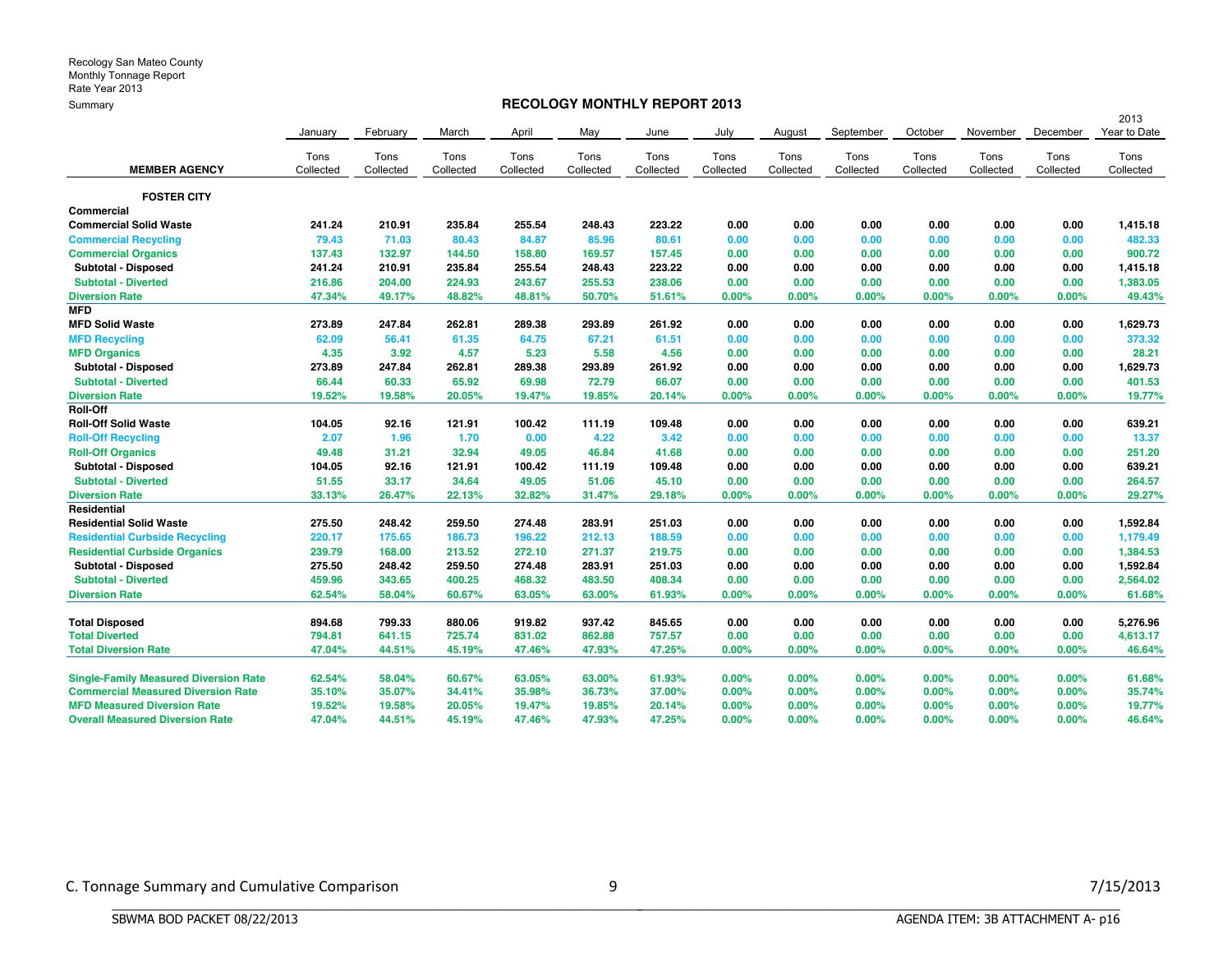#### **Period: JUNE 2013**

## **CUMULATIVE ANNUAL COMPARISON OF TONNAGE**

|                                       | <b>Year to Date</b> | <b>Year to Date</b> | <b>Year to Date</b> | 2012 - 2013             | 2012 - 2013 |
|---------------------------------------|---------------------|---------------------|---------------------|-------------------------|-------------|
| <b>MEMBER AGENCY</b>                  | <b>2011 Tons</b>    | <b>2012 Tons</b>    | <b>2013 Tons</b>    | <b>Tons Incr/(Decr)</b> | % Change    |
| <b>Foster City</b>                    |                     |                     |                     |                         |             |
| Commercial and MFD                    |                     |                     |                     |                         |             |
| <b>Commercial Solid Waste</b>         | 1,773.08            | 1,663.17            | 1,415.18            | (247.99)                | $-14.91%$   |
| <b>MFD Solid Waste</b>                | 2,195.44            | 1,490.95            | 1,629.73            | 138.78                  | 9.31%       |
| <b>Roll-Off Solid Waste</b>           | 1,025.84            | 713.34              | 639.21              | (74.13)                 | $-10.39%$   |
| <b>Commercial Recycling</b>           | 312.09              | 481.71              | 482.33              | 0.62                    | 0.13%       |
| <b>MFD Recycling</b>                  | 272.80              | 290.18              | 373.32              | 83.14                   | 28.65%      |
| <b>Roll-Off Recycling</b>             | 25.98               | 14.19               | 13.37               | (0.82)                  | $-5.78%$    |
| <b>Commercial Organics</b>            | 739.38              | 758.01              | 900.72              | 142.71                  | 18.83%      |
| <b>MFD Organics</b>                   | 17.86               | 14.67               | 28.21               | 13.54                   | 92.30%      |
| <b>Roll-Off Organics</b>              | 128.44              | 289.19              | 251.20              | (37.99)                 | $-13.14%$   |
| <b>SUBTOTAL - Disposed Tons</b>       | 4,994.36            | 3,867.46            | 3,684.12            | (183.34)                | $-4.74%$    |
| <b>SUBTOTAL - Diverted Tons</b>       | 1,496.55            | 1,847.95            | 2,049.15            | 201.20                  | 10.89%      |
| Residential                           |                     |                     |                     |                         |             |
| <b>Residential Solid Waste</b>        | 1,474.10            | 1,610.89            | 1,592.84            | (18.05)                 | $-1.12%$    |
| <b>Residential Curbside Recycling</b> | 1.188.07            | 1,178.92            | 1,179.49            | 0.58                    | 0.05%       |
| <b>Residential Curbside Organics</b>  | 1,337.01            | 1,400.72            | 1,384.53            | (16.19)                 | $-1.16%$    |
| <b>SUBTOTAL - Disposed Tons</b>       | 1,474.10            | 1,610.89            | 1,592.84            | (18.05)                 | $-1.12%$    |
| <b>SUBTOTAL - Diverted Tons</b>       | 2,525.08            | 2,579.64            | 2,564.02            | (15.62)                 | $-0.61%$    |
| <b>Commercial/MFD and Residential</b> |                     |                     |                     |                         |             |
| <b>TOTAL TONS DISPOSED</b>            | 6,468.46            | 5,478.35            | 5,276.96            |                         |             |
| <b>TOTAL TONS DIVERTED</b>            | 4,021.63            | 4,427.59            | 4,613.17            |                         |             |
| <b>COMMERCIAL DIVERSION RATE</b>      | 23.06%              | 32.33%              | 35.74%              |                         |             |
| <b>MFD DIVERSION RATE</b>             | 11.69%              | 16.98%              | 19.77%              |                         |             |
| <b>RESIDENTIAL DIVERSION RATE</b>     | 63.14%              | 61.56%              | 61.68%              |                         |             |
| <b>TOTAL DIVERSION RATE</b>           | 38.34%              | 44.70%              | 46.64%              |                         |             |

<sup>1</sup> Includes Agency facilities tonnage

BBBBBBBBBBBBBBBBBBBBBBBBBBBBBBBBBBBBBBBBBBBBBBBBBBBBBBBBBBBBBBBBBBBBBBBBBBBBBB

C. Tonnage Summary and Cumulative Comparison 10 10 and 10 7/15/2013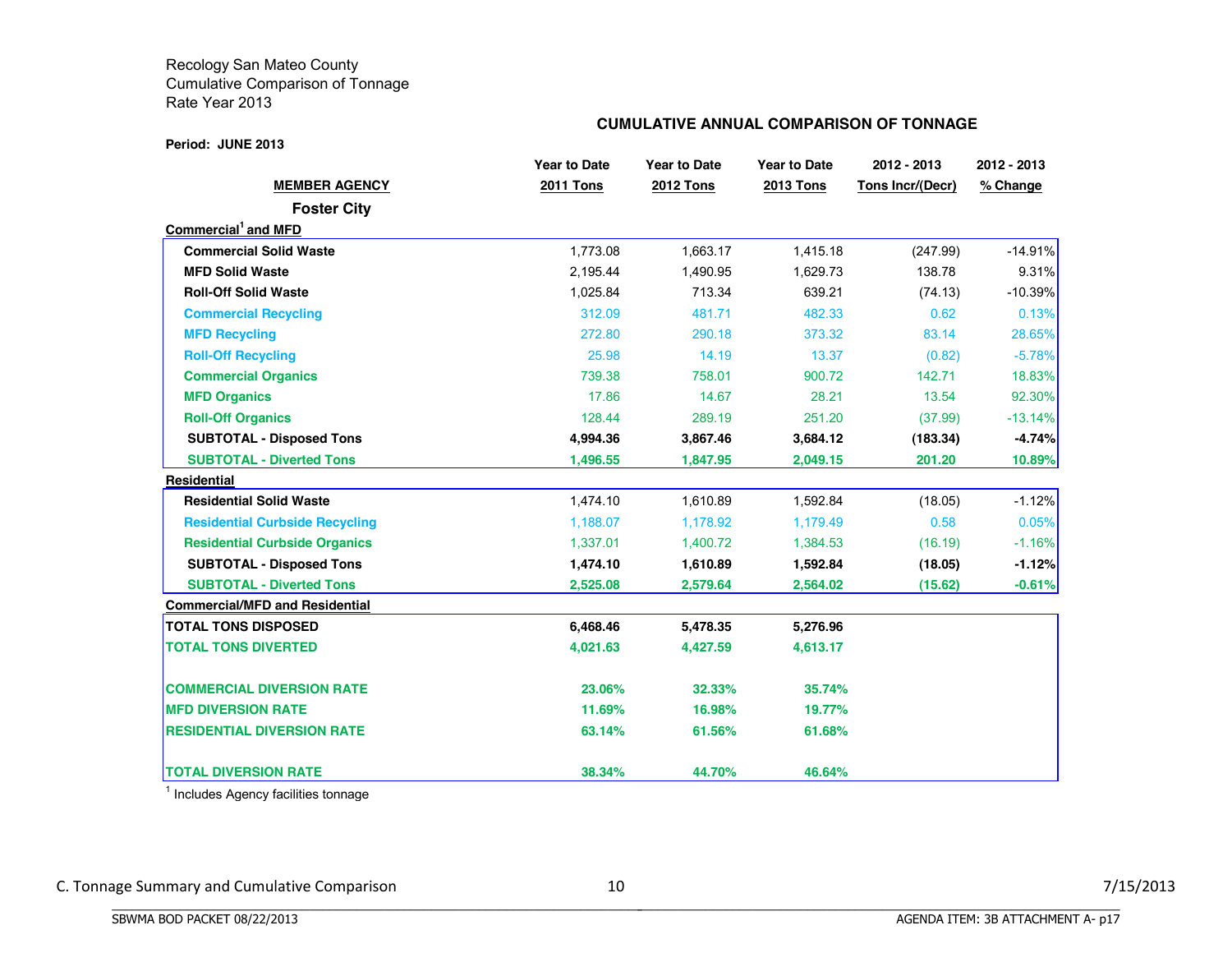## **RECOLOGY MONTHLY REPORT 2013**

|                                              |           |           |           |           |           |           |           |           |           |           |           |           | 2013         |
|----------------------------------------------|-----------|-----------|-----------|-----------|-----------|-----------|-----------|-----------|-----------|-----------|-----------|-----------|--------------|
|                                              | January   | February  | March     | April     | May       | June      | July      | August    | September | October   | November  | December  | Year to Date |
|                                              | Tons      | Tons      | Tons      | Tons      | Tons      | Tons      | Tons      | Tons      | Tons      | Tons      | Tons      | Tons      | Tons         |
| <b>MEMBER AGENCY</b>                         | Collected | Collected | Collected | Collected | Collected | Collected | Collected | Collected | Collected | Collected | Collected | Collected | Collected    |
| <b>HILLSBOROUGH</b>                          |           |           |           |           |           |           |           |           |           |           |           |           |              |
| Commercial                                   |           |           |           |           |           |           |           |           |           |           |           |           |              |
| Commercial Solid Waste                       | 32.42     | 17.47     | 36.87     | 36.37     | 35.49     | 44.88     | 0.00      | 0.00      | 0.00      | 0.00      | 0.00      | 0.00      | 203.50       |
| <b>Commercial Recycling</b>                  | 45.96     | 17.94     | 18.26     | 24.09     | 35.17     | 62.28     | 0.00      | 0.00      | 0.00      | 0.00      | 0.00      | 0.00      | 203.70       |
| <b>Commercial Organics</b>                   | 26.76     | 23.84     | 17.87     | 41.32     | 49.20     | 39.72     | 0.00      | 0.00      | 0.00      | 0.00      | 0.00      | 0.00      | 198.71       |
| Subtotal - Disposed                          | 32.42     | 17.47     | 36.87     | 36.37     | 35.49     | 44.88     | 0.00      | 0.00      | 0.00      | 0.00      | 0.00      | 0.00      | 203.50       |
| <b>Subtotal - Diverted</b>                   | 72.72     | 41.78     | 36.13     | 65.41     | 84.37     | 102.00    | 0.00      | 0.00      | 0.00      | 0.00      | 0.00      | 0.00      | 402.41       |
| <b>Diversion Rate</b>                        | 69.16%    | 70.51%    | 49.49%    | 64.27%    | 70.39%    | 69.44%    | 0.00%     | $0.00\%$  | 0.00%     | 0.00%     | 0.00%     | 0.00%     | 66.41%       |
| <b>MFD</b>                                   |           |           |           |           |           |           |           |           |           |           |           |           |              |
| <b>MFD Solid Waste</b>                       | 0.00      | 0.00      | 0.00      | 0.00      | 0.00      | 0.00      | 0.00      | 0.00      | 0.00      | 0.00      | 0.00      | 0.00      | 0.00         |
| <b>MFD Recycling</b>                         | 0.00      | 0.00      | 0.00      | 0.00      | 0.00      | 0.00      | 0.00      | 0.00      | 0.00      | 0.00      | 0.00      | 0.00      | 0.00         |
| <b>MFD Organics</b>                          | 0.00      | 0.00      | 0.00      | 0.00      | 0.00      | 0.00      | 0.00      | 0.00      | 0.00      | 0.00      | 0.00      | 0.00      | 0.00         |
| Subtotal - Disposed                          | 0.00      | 0.00      | 0.00      | 0.00      | 0.00      | 0.00      | 0.00      | 0.00      | 0.00      | 0.00      | 0.00      | 0.00      | 0.00         |
| <b>Subtotal - Diverted</b>                   | 0.00      | 0.00      | 0.00      | 0.00      | 0.00      | 0.00      | 0.00      | 0.00      | 0.00      | 0.00      | 0.00      | 0.00      | 0.00         |
| <b>Diversion Rate</b>                        | 0.00%     | 0.00%     | 0.00%     | 0.00%     | 0.00%     | 0.00%     | 0.00%     | 0.00%     | 0.00%     | 0.00%     | 0.00%     | 0.00%     | 0.00%        |
| Roll-Off                                     |           |           |           |           |           |           |           |           |           |           |           |           |              |
| <b>Roll-Off Solid Waste</b>                  | 0.00      | 0.00      | 0.00      | 0.00      | 0.00      | 0.00      | 0.00      | 0.00      | 0.00      | 0.00      | 0.00      | 0.00      | 0.00         |
| <b>Roll-Off Recycling</b>                    | 0.00      | 0.00      | 0.00      | 0.00      | 0.00      | 0.00      | 0.00      | 0.00      | 0.00      | 0.00      | 0.00      | 0.00      | 0.00         |
| <b>Roll-Off Organics</b>                     | 0.00      | 0.00      | 0.00      | 0.00      | 0.00      | 0.00      | 0.00      | 0.00      | 0.00      | 0.00      | 0.00      | 0.00      | 0.00         |
| Subtotal - Disposed                          | 0.00      | 0.00      | 0.00      | 0.00      | 0.00      | 0.00      | 0.00      | 0.00      | 0.00      | 0.00      | 0.00      | 0.00      | 0.00         |
| <b>Subtotal - Diverted</b>                   | 0.00      | 0.00      | 0.00      | 0.00      | 0.00      | 0.00      | 0.00      | 0.00      | 0.00      | 0.00      | 0.00      | 0.00      | 0.00         |
| <b>Diversion Rate</b>                        | 0.00%     | 0.00%     | 0.00%     | 0.00%     | 0.00%     | 0.00%     | 0.00%     | $0.00\%$  | 0.00%     | 0.00%     | 0.00%     | 0.00%     | 0.00%        |
| Residential                                  |           |           |           |           |           |           |           |           |           |           |           |           |              |
| <b>Residential Solid Waste</b>               | 202.94    | 168.04    | 169.13    | 192.01    | 195.69    | 176.01    | 0.00      | 0.00      | 0.00      | 0.00      | 0.00      | 0.00      | 1,103.82     |
| <b>Residential Curbside Recycling</b>        | 178.94    | 143.48    | 142.88    | 165.41    | 165.35    | 150.81    | 0.00      | 0.00      | 0.00      | 0.00      | 0.00      | 0.00      | 946.87       |
| <b>Residential Curbside Organics</b>         | 407.80    | 273.55    | 312.41    | 442.78    | 410.99    | 334.69    | 0.00      | 0.00      | 0.00      | 0.00      | 0.00      | 0.00      | 2,182.22     |
| Subtotal - Disposed                          | 202.94    | 168.04    | 169.13    | 192.01    | 195.69    | 176.01    | 0.00      | 0.00      | 0.00      | 0.00      | 0.00      | 0.00      | 1,103.82     |
| <b>Subtotal - Diverted</b>                   | 586.74    | 417.03    | 455.29    | 608.19    | 576.34    | 485.50    | 0.00      | 0.00      | 0.00      | 0.00      | 0.00      | 0.00      | 3,129.09     |
| <b>Diversion Rate</b>                        | 74.30%    | 71.28%    | 72.91%    | 76.00%    | 74.65%    | 73.39%    | 0.00%     | 0.00%     | 0.00%     | 0.00%     | 0.00%     | 0.00%     | 73.92%       |
| <b>Total Disposed</b>                        | 235.36    | 185.51    | 206.00    | 228.38    | 231.18    | 220.89    | 0.00      | 0.00      | 0.00      | 0.00      | 0.00      | 0.00      | 1,307.32     |
| <b>Total Diverted</b>                        | 659.46    | 458.81    | 491.42    | 673.60    | 660.71    | 587.50    | 0.00      | 0.00      | 0.00      | 0.00      | 0.00      | 0.00      | 3,531.50     |
| <b>Total Diversion Rate</b>                  | 73.70%    | 71.21%    | 70.46%    | 74.68%    | 74.08%    | 72.68%    | 0.00%     | 0.00%     | 0.00%     | 0.00%     | 0.00%     | 0.00%     | 72.98%       |
| <b>Single-Family Measured Diversion Rate</b> | 74.30%    | 71.28%    | 72.91%    | 76.00%    | 74.65%    | 73.39%    | $0.00\%$  | 0.00%     | 0.00%     | $0.00\%$  | 0.00%     | 0.00%     | 73.92%       |
| <b>Commercial Measured Diversion Rate</b>    | 69.16%    | 70.51%    | 49.49%    | 64.27%    | 70.39%    | 69.44%    | 0.00%     | 0.00%     | 0.00%     | 0.00%     | 0.00%     | 0.00%     | 66.41%       |
| <b>MFD Measured Diversion Rate</b>           | 0.00%     | 0.00%     | $0.00\%$  | 0.00%     | 0.00%     | $0.00\%$  | 0.00%     | 0.00%     | 0.00%     | 0.00%     | 0.00%     | 0.00%     | 0.00%        |
| <b>Overall Measured Diversion Rate</b>       | 73.70%    | 71.21%    | 70.46%    | 74.68%    | 74.08%    | 72.68%    | 0.00%     | 0.00%     | 0.00%     | 0.00%     | 0.00%     | 0.00%     | 72.98%       |

BBBBBBBBBBBBBBBBBBBBBBBBBBBBBBBBBBBBBBBBBBBBBBBBBBBBBBBBBBBBBBBBBBBBBBBBBBBBBB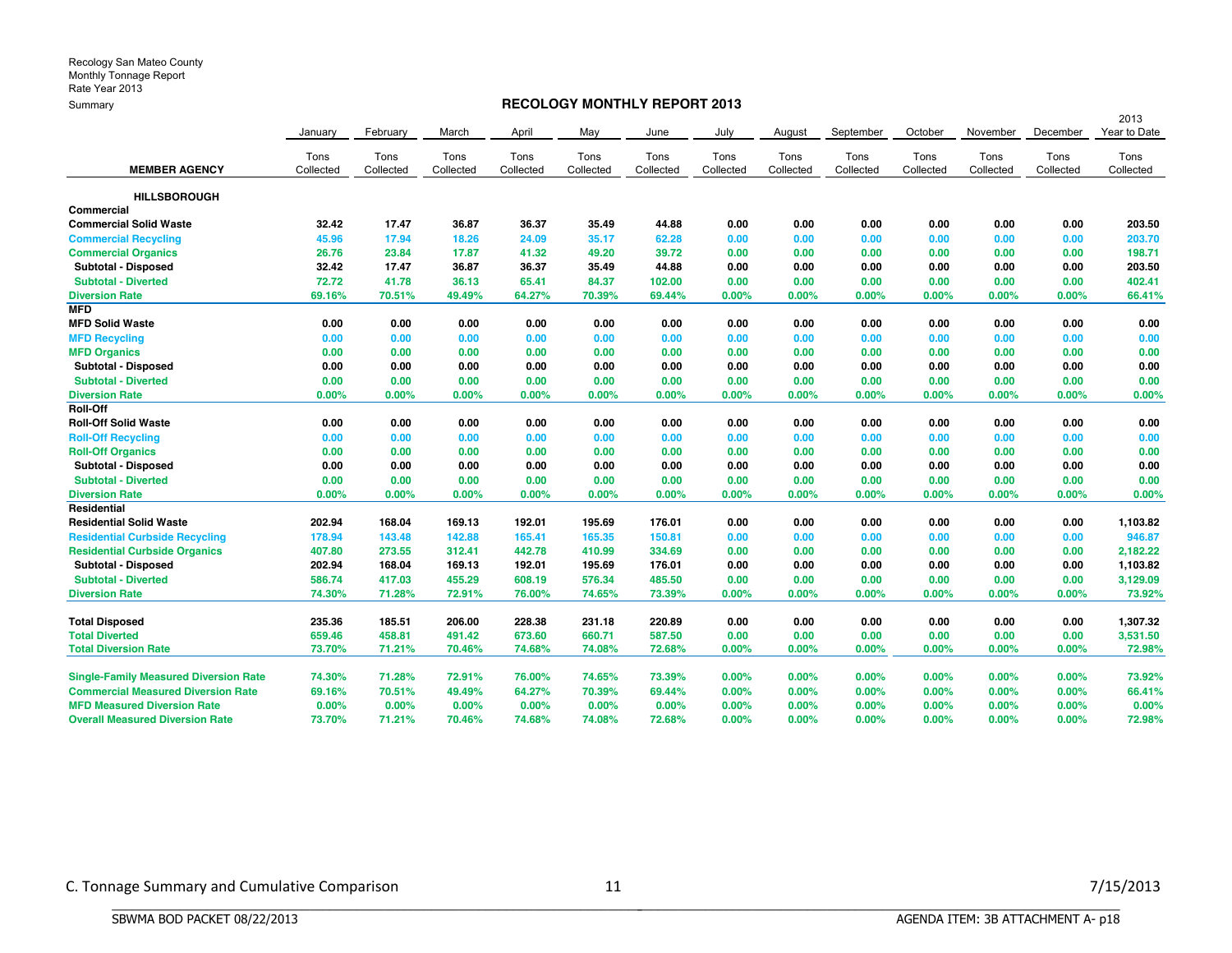#### **Period: JUNE 2013**

## **CUMULATIVE ANNUAL COMPARISON OF TONNAGE**

|                                       | <b>Year to Date</b> | <b>Year to Date</b> | <b>Year to Date</b> | 2012 - 2013      | 2012 - 2013 |
|---------------------------------------|---------------------|---------------------|---------------------|------------------|-------------|
| <b>MEMBER AGENCY</b>                  | <b>2011 Tons</b>    | <b>2012 Tons</b>    | <b>2013 Tons</b>    | Tons Incr/(Decr) | % Change    |
| <b>Hillsborough</b>                   |                     |                     |                     |                  |             |
| Commercial <sup>1</sup> and MFD       |                     |                     |                     |                  |             |
| <b>Commercial Solid Waste</b>         | 253.70              | 201.93              | 203.50              | 1.57             | 0.78%       |
| <b>MFD Solid Waste</b>                | 0.00                | 0.00                | 0.00                | 0.00             | $0.00\%$    |
| <b>Roll-Off Solid Waste</b>           | 5.24                | 1.80                | 0.00                | (1.80)           | $-100.00\%$ |
| <b>Commercial Recycling</b>           | 386.36              | 84.99               | 203.70              | 118.71           | 139.68%     |
| <b>MFD Recycling</b>                  | 0.00                | 0.00                | 0.00                | 0.00             | 0.00%       |
| <b>Roll-Off Recycling</b>             | 0.00                | 10.32               | 0.00                | (10.32)          | $-100.00\%$ |
| <b>Commercial Organics</b>            | 140.81              | 118.30              | 198.71              | 80.41            | 67.97%      |
| <b>MFD Organics</b>                   | 0.00                | 0.00                | 0.00                | 0.00             | 0.00%       |
| <b>Roll-Off Organics</b>              | 7.54                | 5.52                | 0.00                | (5.52)           | $-100.00\%$ |
| <b>SUBTOTAL - Disposed Tons</b>       | 258.94              | 203.73              | 203.50              | (0.23)           | $-0.11%$    |
| <b>SUBTOTAL - Diverted Tons</b>       | 534.71              | 219.13              | 402.41              | 183.28           | 83.64%      |
| <b>Residential</b>                    |                     |                     |                     |                  |             |
| <b>Residential Solid Waste</b>        | 1,543.19            | 1,180.20            | 1,103.82            | (76.38)          | $-6.47%$    |
| <b>Residential Curbside Recycling</b> | 1,272.26            | 917.62              | 946.87              | 29.25            | 3.19%       |
| <b>Residential Curbside Organics</b>  | 1,887.52            | 2,156.07            | 2,182.22            | 26.15            | 1.21%       |
| <b>SUBTOTAL - Disposed Tons</b>       | 1,543.19            | 1,180.20            | 1,103.82            | (76.38)          | $-6.47%$    |
| <b>SUBTOTAL - Diverted Tons</b>       | 3,159.78            | 3,073.69            | 3,129.09            | 55.40            | 1.80%       |
| <b>Commercial/MFD and Residential</b> |                     |                     |                     |                  |             |
| <b>TOTAL TONS DISPOSED</b>            | 1,802.13            | 1,383.93            | 1,307.32            |                  |             |
| <b>TOTAL TONS DIVERTED</b>            | 3,694.49            | 3,292.82            | 3,531.50            |                  |             |
| <b>COMMERCIAL DIVERSION RATE</b>      | 67.37%              | 51.82%              | 66.41%              |                  |             |
| <b>MFD DIVERSION RATE</b>             | $0.00\%$            | 0.00%               | 0.00%               |                  |             |
| <b>RESIDENTIAL DIVERSION RATE</b>     | 67.19%              | 72.26%              | 73.92%              |                  |             |
| <b>TOTAL DIVERSION RATE</b>           | 67.21%              | 70.41%              | 72.98%              |                  |             |

<sup>1</sup> Includes Agency facilities tonnage

BBBBBBBBBBBBBBBBBBBBBBBBBBBBBBBBBBBBBBBBBBBBBBBBBBBBBBBBBBBBBBBBBBBBBBBBBBBBBB

C. Tonnage Summary and Cumulative Comparison 12 12 and 12 7/15/2013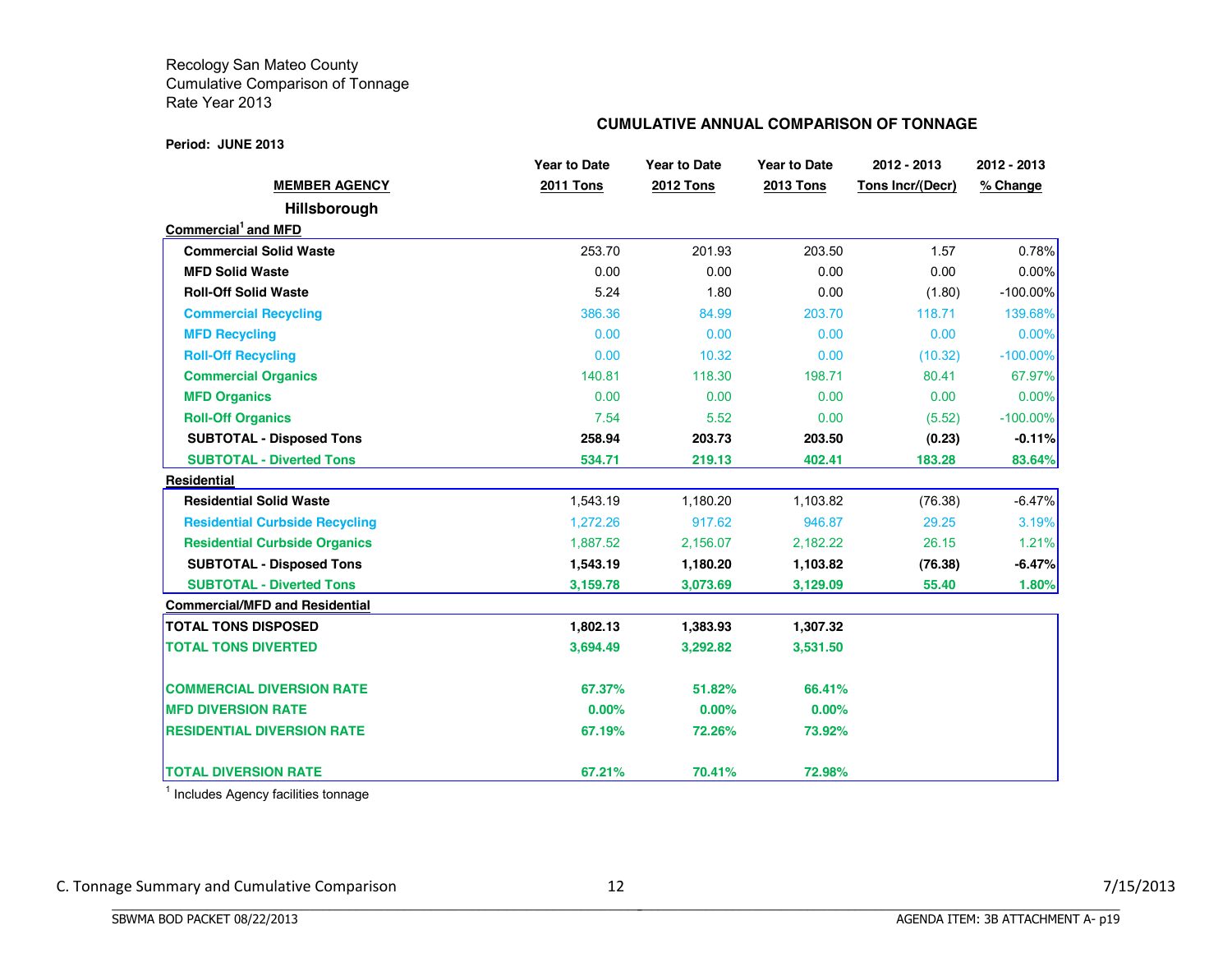### **RECOLOGY MONTHLY REPORT 2013**

|                                              |           |           |           |           |           |           |           |           |           |           |           |           | 2013         |
|----------------------------------------------|-----------|-----------|-----------|-----------|-----------|-----------|-----------|-----------|-----------|-----------|-----------|-----------|--------------|
|                                              | January   | February  | March     | April     | May       | June      | July      | August    | September | October   | November  | December  | Year to Date |
|                                              | Tons      | Tons      | Tons      | Tons      | Tons      | Tons      | Tons      | Tons      | Tons      | Tons      | Tons      | Tons      | Tons         |
| <b>MEMBER AGENCY</b>                         | Collected | Collected | Collected | Collected | Collected | Collected | Collected | Collected | Collected | Collected | Collected | Collected | Collected    |
|                                              |           |           |           |           |           |           |           |           |           |           |           |           |              |
| <b>MENLO PARK</b>                            |           |           |           |           |           |           |           |           |           |           |           |           |              |
| <b>Commercial</b>                            |           |           |           |           |           |           |           |           |           |           |           |           |              |
| <b>Commercial Solid Waste</b>                | 793.22    | 712.56    | 776.85    | 782.45    | 817.33    | 755.68    | 0.00      | 0.00      | 0.00      | 0.00      | 0.00      | 0.00      | 4,638.09     |
| <b>Commercial Recycling</b>                  | 207.20    | 179.57    | 289.03    | 227.71    | 224.90    | 226.27    | 0.00      | 0.00      | 0.00      | 0.00      | 0.00      | 0.00      | 1,354.68     |
| <b>Commercial Organics</b>                   | 378.27    | 302.45    | 334.97    | 340.86    | 363.11    | 302.38    | 0.00      | 0.00      | 0.00      | 0.00      | 0.00      | 0.00      | 2,022.04     |
| <b>Subtotal - Disposed</b>                   | 793.22    | 712.56    | 776.85    | 782.45    | 817.33    | 755.68    | 0.00      | 0.00      | 0.00      | 0.00      | 0.00      | 0.00      | 4,638.09     |
| <b>Subtotal - Diverted</b>                   | 585.47    | 482.02    | 624.00    | 568.57    | 588.01    | 528.65    | 0.00      | 0.00      | 0.00      | 0.00      | 0.00      | 0.00      | 3,376.72     |
| <b>Diversion Rate</b>                        | 42.47%    | 40.35%    | 44.54%    | 42.08%    | 41.84%    | 41.16%    | 0.00%     | 0.00%     | 0.00%     | 0.00%     | 0.00%     | 0.00%     | 42.13%       |
| <b>MFD</b>                                   |           |           |           |           |           |           |           |           |           |           |           |           |              |
| <b>MFD Solid Waste</b>                       | 187.94    | 160.10    | 171.60    | 187.20    | 188.40    | 171.96    | 0.00      | 0.00      | 0.00      | 0.00      | 0.00      | 0.00      | 1,067.20     |
| <b>MFD Recycling</b>                         | 66.10     | 54.66     | 57.65     | 61.36     | 64.38     | 58.14     | 0.00      | 0.00      | 0.00      | 0.00      | 0.00      | 0.00      | 362.29       |
| <b>MFD Organics</b>                          | 10.70     | 7.90      | 8.66      | 11.21     | 11.03     | 9.46      | 0.00      | 0.00      | 0.00      | 0.00      | 0.00      | 0.00      | 58.96        |
| <b>Subtotal - Disposed</b>                   | 187.94    | 160.10    | 171.60    | 187.20    | 188.40    | 171.96    | 0.00      | 0.00      | 0.00      | 0.00      | 0.00      | 0.00      | 1,067.20     |
| <b>Subtotal - Diverted</b>                   | 76.80     | 62.56     | 66.31     | 72.57     | 75.41     | 67.60     | 0.00      | 0.00      | 0.00      | 0.00      | 0.00      | 0.00      | 421.25       |
| <b>Diversion Rate</b>                        | 29.01%    | 28.10%    | 27.87%    | 27.94%    | 28.58%    | 28.22%    | 0.00%     | 0.00%     | 0.00%     | 0.00%     | 0.00%     | 0.00%     | 28.30%       |
| Roll-Off                                     |           |           |           |           |           |           |           |           |           |           |           |           |              |
| <b>Roll-Off Solid Waste</b>                  | 37.13     | 32.79     | 39.97     | 37.81     | 27.67     | 30.22     | 0.00      | 0.00      | 0.00      | 0.00      | 0.00      | 0.00      | 205.59       |
| <b>Roll-Off Recycling</b>                    | 23.27     | 28.93     | 32.73     | 42.05     | 44.54     | 56.99     | 0.00      | 0.00      | 0.00      | 0.00      | 0.00      | 0.00      | 228.51       |
| <b>Roll-Off Organics</b>                     | 41.56     | 22.92     | 28.13     | 25.32     | 16.44     | 13.48     | 0.00      | 0.00      | 0.00      | 0.00      | 0.00      | 0.00      | 147.85       |
| Subtotal - Disposed                          | 37.13     | 32.79     | 39.97     | 37.81     | 27.67     | 30.22     | 0.00      | 0.00      | 0.00      | 0.00      | 0.00      | 0.00      | 205.59       |
| <b>Subtotal - Diverted</b>                   | 64.83     | 51.85     | 60.86     | 67.37     | 60.98     | 70.47     | 0.00      | 0.00      | 0.00      | 0.00      | 0.00      | 0.00      | 376.36       |
| <b>Diversion Rate</b>                        | 63.58%    | 61.26%    | 60.36%    | 64.05%    | 68.79%    | 69.99%    | 0.00%     | 0.00%     | 0.00%     | 0.00%     | 0.00%     | 0.00%     | 64.67%       |
| Residential                                  |           |           |           |           |           |           |           |           |           |           |           |           |              |
| <b>Residential Solid Waste</b>               | 370.28    | 326.76    | 353.39    | 367.06    | 384.98    | 344.36    | 0.00      | 0.00      | 0.00      | 0.00      | 0.00      | 0.00      | 2,146.83     |
| <b>Residential Curbside Recycling</b>        | 326.77    | 265.41    | 284.67    | 300.73    | 319.23    | 272.59    | 0.00      | 0.00      | 0.00      | 0.00      | 0.00      | 0.00      | 1,769.40     |
| <b>Residential Curbside Organics</b>         | 734.49    | 481.69    | 596.32    | 797.08    | 763.32    | 603.80    | 0.00      | 0.00      | 0.00      | 0.00      | 0.00      | 0.00      | 3,976.70     |
| Subtotal - Disposed                          | 370.28    | 326.76    | 353.39    | 367.06    | 384.98    | 344.36    | 0.00      | 0.00      | 0.00      | 0.00      | 0.00      | 0.00      | 2,146.83     |
| <b>Subtotal - Diverted</b>                   | 1,061.26  | 747.10    | 880.99    | 1,097.81  | 1,082.55  | 876.39    | 0.00      | 0.00      | 0.00      | 0.00      | 0.00      | 0.00      | 5,746.10     |
| <b>Diversion Rate</b>                        | 74.13%    | 69.57%    | 71.37%    | 74.94%    | 73.77%    | 71.79%    | 0.00%     | 0.00%     | 0.00%     | 0.00%     | 0.00%     | 0.00%     | 72.80%       |
|                                              |           |           |           |           |           |           |           |           |           |           |           |           |              |
| <b>Total Disposed</b>                        | 1,388.57  | 1,232.21  | 1,341.81  | 1,374.52  | 1,418.38  | 1,302.22  | 0.00      | 0.00      | 0.00      | 0.00      | 0.00      | 0.00      | 8,057.71     |
| <b>Total Diverted</b>                        | 1,788.36  | 1,343.53  | 1,632.16  | 1,806.32  | 1,806.95  | 1,543.11  | 0.00      | 0.00      | 0.00      | 0.00      | 0.00      | 0.00      | 9,920.43     |
| <b>Total Diversion Rate</b>                  | 56.29%    | 52.16%    | 54.88%    | 56.79%    | 56.02%    | 54.23%    | 0.00%     | 0.00%     | $0.00\%$  | 0.00%     | 0.00%     | 0.00%     | 55.18%       |
|                                              |           |           |           |           |           |           |           |           |           |           |           |           |              |
| <b>Single-Family Measured Diversion Rate</b> | 74.13%    | 69.57%    | 71.37%    | 74.94%    | 73.77%    | 71.79%    | 0.00%     | 0.00%     | $0.00\%$  | 0.00%     | 0.00%     | $0.00\%$  | 72.80%       |
| <b>Commercial Measured Diversion Rate</b>    | 41.66%    | 39.71%    | 43.18%    | 41.29%    | 41.21%    | 41.04%    | 0.00%     | 0.00%     | $0.00\%$  | 0.00%     | 0.00%     | $0.00\%$  | 41.39%       |
| <b>MFD Measured Diversion Rate</b>           | 29.01%    | 28.10%    | 27.87%    | 27.94%    | 28.58%    | 28.22%    | 0.00%     | 0.00%     | $0.00\%$  | 0.00%     | 0.00%     | $0.00\%$  | 28.30%       |
| <b>Overall Measured Diversion Rate</b>       | 56.29%    | 52.16%    | 54.88%    | 56.79%    | 56.02%    | 54.23%    | $0.00\%$  | $0.00\%$  | 0.00%     | 0.00%     | 0.00%     | 0.00%     | 55.18%       |

BBBBBBBBBBBBBBBBBBBBBBBBBBBBBBBBBBBBBBBBBBBBBBBBBBBBBBBBBBBBBBBBBBBBBBBBBBBBBB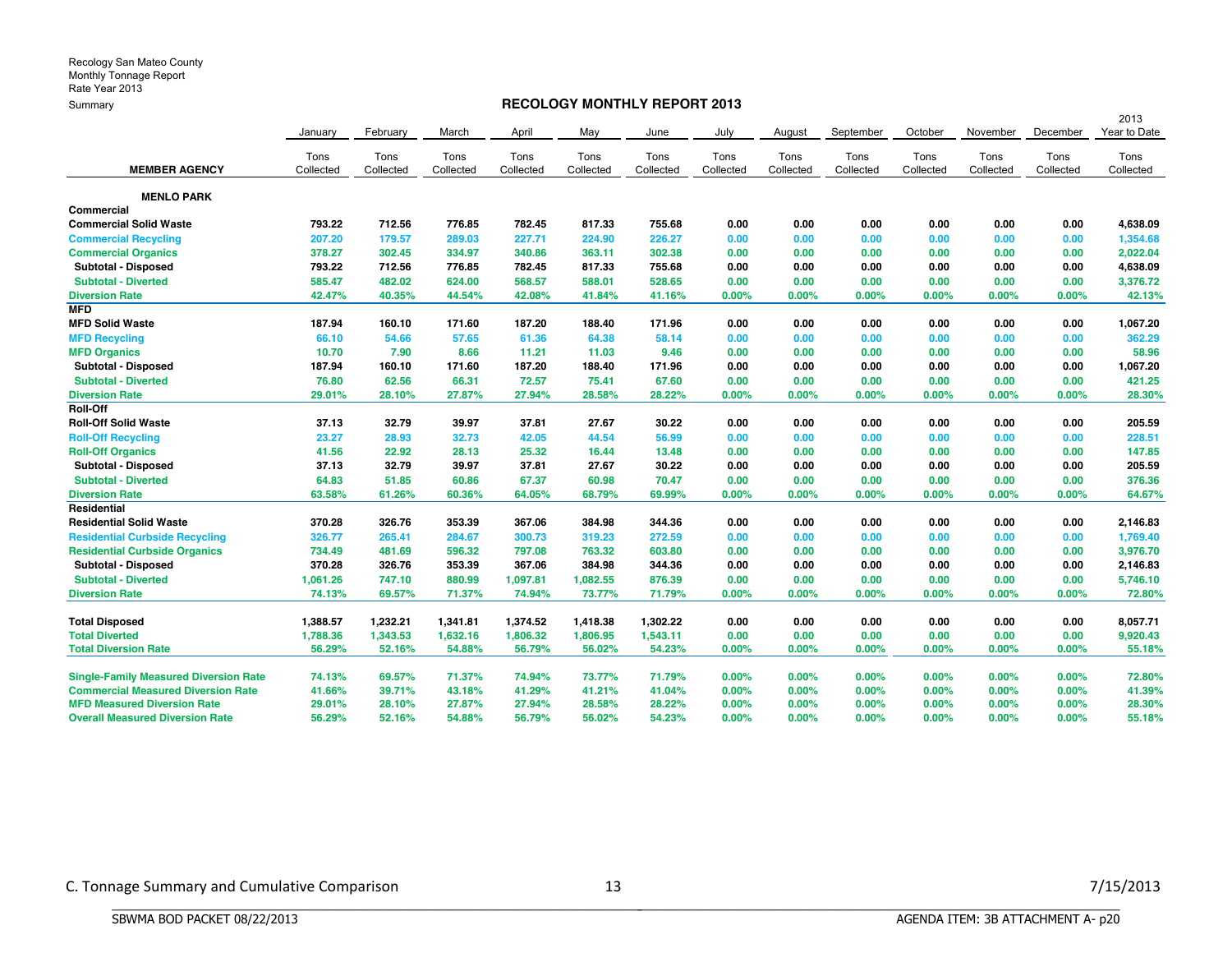#### **Period: JUNE 2013**

## **CUMULATIVE ANNUAL COMPARISON OF TONNAGE**

|                                       | <b>Year to Date</b> | <b>Year to Date</b> | <b>Year to Date</b> | 2012 - 2013      | 2012 - 2013 |
|---------------------------------------|---------------------|---------------------|---------------------|------------------|-------------|
| <b>MEMBER AGENCY</b>                  | <b>2011 Tons</b>    | <b>2012 Tons</b>    | <b>2013 Tons</b>    | Tons Incr/(Decr) | % Change    |
| <b>Menlo Park</b>                     |                     |                     |                     |                  |             |
| Commercial and MFD                    |                     |                     |                     |                  |             |
| <b>Commercial Solid Waste</b>         | 5,549.97            | 5,080.46            | 4,638.09            | (442.37)         | $-8.71%$    |
| <b>MFD Solid Waste</b>                | 1,339.34            | 1,003.16            | 1,067.20            | 64.04            | 6.38%       |
| <b>Roll-Off Solid Waste</b>           | 348.50              | 294.83              | 205.59              | (89.24)          | $-30.27%$   |
| <b>Commercial Recycling</b>           | 974.46              | 1,258.39            | 1,354.68            | 96.29            | 7.65%       |
| <b>MFD Recycling</b>                  | 255.18              | 289.44              | 362.29              | 72.85            | 25.17%      |
| <b>Roll-Off Recycling</b>             | 321.32              | 148.31              | 228.51              | 80.20            | 54.08%      |
| <b>Commercial Organics</b>            | 1,679.48            | 1,794.55            | 2,022.04            | 227.49           | 12.68%      |
| <b>MFD Organics</b>                   | 58.60               | 47.82               | 58.96               | 11.14            | 23.30%      |
| <b>Roll-Off Organics</b>              | 51.24               | 225.32              | 147.85              | (77.47)          | $-34.38%$   |
| <b>SUBTOTAL - Disposed Tons</b>       | 7,237.81            | 6,378.45            | 5,910.88            | (467.57)         | $-7.33%$    |
| <b>SUBTOTAL - Diverted Tons</b>       | 3,340.28            | 3,763.83            | 4,174.33            | 410.50           | 10.91%      |
| Residential                           |                     |                     |                     |                  |             |
| <b>Residential Solid Waste</b>        | 2,107.19            | 2,175.06            | 2,146.83            | (28.23)          | $-1.30%$    |
| <b>Residential Curbside Recycling</b> | 1,722.62            | 1,785.86            | 1,769.40            | (16.46)          | $-0.92%$    |
| <b>Residential Curbside Organics</b>  | 4,054.99            | 3,947.71            | 3,976.70            | 28.99            | 0.73%       |
| <b>SUBTOTAL - Disposed Tons</b>       | 2,107.19            | 2,175.06            | 2,146.83            | (28.23)          | $-1.30\%$   |
| <b>SUBTOTAL - Diverted Tons</b>       | 5,777.61            | 5,733.57            | 5,746.10            | 12.53            | 0.22%       |
| <b>Commercial/MFD and Residential</b> |                     |                     |                     |                  |             |
| <b>TOTAL TONS DISPOSED</b>            | 9,345.00            | 8,553.51            | 8,057.71            |                  |             |
| <b>TOTAL TONS DIVERTED</b>            | 9,117.89            | 9,497.40            | 9,920.43            |                  |             |
| <b>COMMERCIAL DIVERSION RATE</b>      | 31.58%              | 37.11%              | 41.39%              |                  |             |
| <b>MFD DIVERSION RATE</b>             | 18.98%              | 25.16%              | 28.30%              |                  |             |
| <b>RESIDENTIAL DIVERSION RATE</b>     | 73.28%              | 72.50%              | 72.80%              |                  |             |
| <b>TOTAL DIVERSION RATE</b>           | 49.38%              | 52.61%              | 55.18%              |                  |             |

<sup>1</sup> Includes Agency facilities tonnage

BBBBBBBBBBBBBBBBBBBBBBBBBBBBBBBBBBBBBBBBBBBBBBBBBBBBBBBBBBBBBBBBBBBBBBBBBBBBBB

C. Tonnage Summary and Cumulative Comparison 14 14 and 14 7/15/2013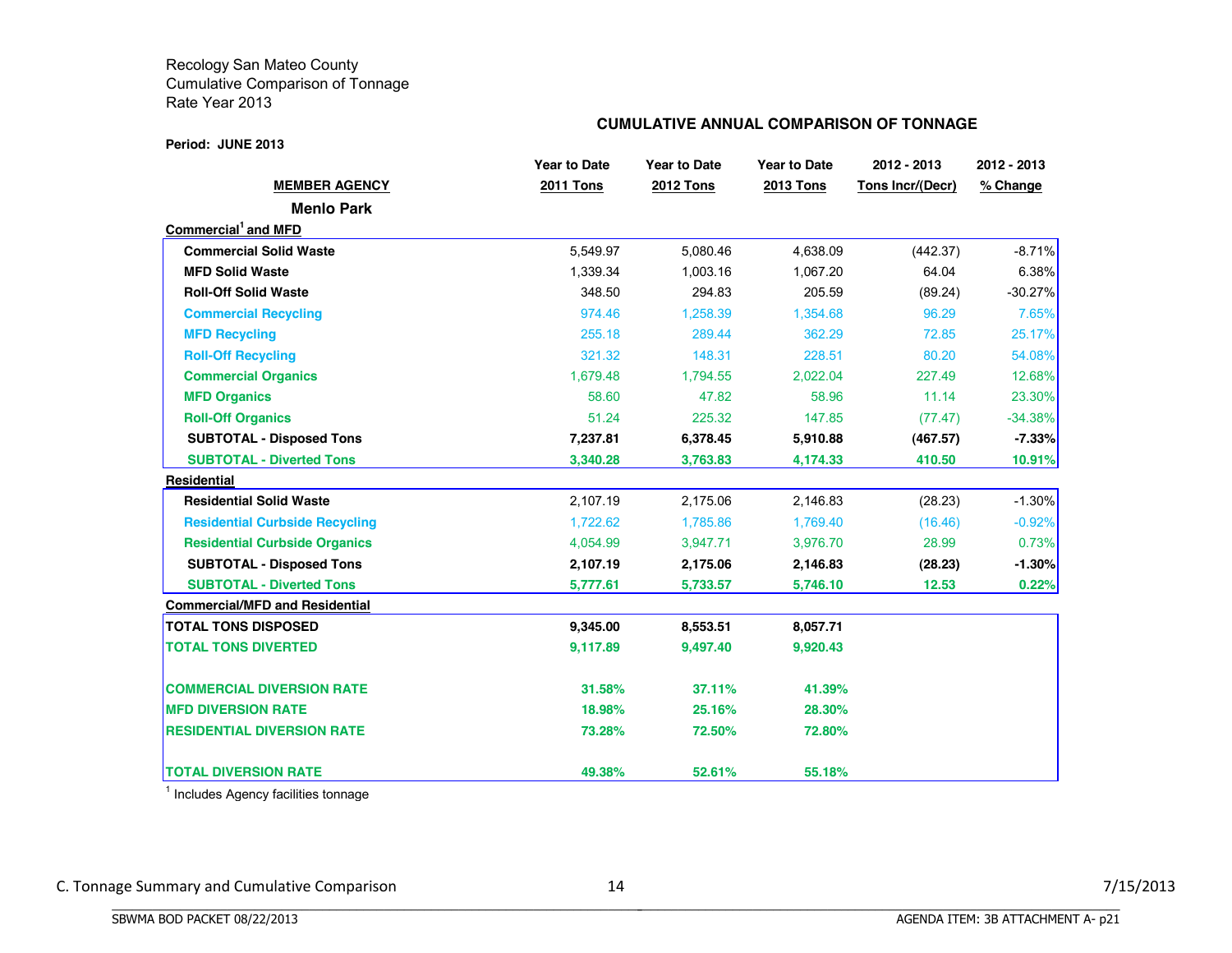## **RECOLOGY MONTHLY REPORT 2013**

|                                              |           |           |           |           |           |           |           |           |           |           |           |           | 2013         |
|----------------------------------------------|-----------|-----------|-----------|-----------|-----------|-----------|-----------|-----------|-----------|-----------|-----------|-----------|--------------|
|                                              | January   | February  | March     | April     | May       | June      | July      | August    | September | October   | November  | December  | Year to Date |
|                                              | Tons      | Tons      | Tons      | Tons      | Tons      | Tons      | Tons      | Tons      | Tons      | Tons      | Tons      | Tons      | Tons         |
| <b>MEMBER AGENCY</b>                         | Collected | Collected | Collected | Collected | Collected | Collected | Collected | Collected | Collected | Collected | Collected | Collected | Collected    |
| <b>NORTH FAIR OAKS</b>                       |           |           |           |           |           |           |           |           |           |           |           |           |              |
| Commercial                                   |           |           |           |           |           |           |           |           |           |           |           |           |              |
| <b>Commercial Solid Waste</b>                | 175.43    | 148.25    | 162.54    | 163.32    | 166.75    | 149.29    | 0.00      | 0.00      | 0.00      | 0.00      | 0.00      | 0.00      | 965.58       |
| <b>Commercial Recycling</b>                  | 44.51     | 36.02     | 43.13     | 40.63     | 40.69     | 39.55     | 0.00      | 0.00      | 0.00      | 0.00      | 0.00      | 0.00      | 244.53       |
| <b>Commercial Organics</b>                   | 29.89     | 27.18     | 28.45     | 32.34     | 32.93     | 31.49     | 0.00      | 0.00      | 0.00      | 0.00      | 0.00      | 0.00      | 182.28       |
| Subtotal - Disposed                          | 175.43    | 148.25    | 162.54    | 163.32    | 166.75    | 149.29    | 0.00      | 0.00      | 0.00      | 0.00      | 0.00      | 0.00      | 965.58       |
| <b>Subtotal - Diverted</b>                   | 74.40     | 63.20     | 71.58     | 72.97     | 73.62     | 71.04     | 0.00      | 0.00      | 0.00      | 0.00      | 0.00      | 0.00      | 426.81       |
| <b>Diversion Rate</b>                        | 29.78%    | 29.89%    | 30.57%    | 30.88%    | 30.63%    | 32.24%    | 0.00%     | $0.00\%$  | 0.00%     | 0.00%     | 0.00%     | 0.00%     | 30.65%       |
| <b>MFD</b>                                   |           |           |           |           |           |           |           |           |           |           |           |           |              |
| <b>MFD Solid Waste</b>                       | 75.50     | 66.91     | 70.54     | 86.16     | 89.90     | 79.40     | 0.00      | 0.00      | 0.00      | 0.00      | 0.00      | 0.00      | 468.41       |
| <b>MFD Recycling</b>                         | 9.98      | 8.93      | 10.05     | 10.01     | 10.26     | 9.75      | 0.00      | 0.00      | 0.00      | 0.00      | 0.00      | 0.00      | 58.98        |
| <b>MFD Organics</b>                          | 0.16      | 0.12      | 0.12      | 0.00      | 0.00      | 0.00      | 0.00      | 0.00      | 0.00      | 0.00      | 0.00      | 0.00      | 0.40         |
| Subtotal - Disposed                          | 75.50     | 66.91     | 70.54     | 86.16     | 89.90     | 79.40     | 0.00      | 0.00      | 0.00      | 0.00      | 0.00      | 0.00      | 468.41       |
| <b>Subtotal - Diverted</b>                   | 10.14     | 9.05      | 10.17     | 10.01     | 10.26     | 9.75      | 0.00      | 0.00      | 0.00      | 0.00      | 0.00      | 0.00      | 59.38        |
| <b>Diversion Rate</b>                        | 11.84%    | 11.91%    | 12.60%    | 10.41%    | 10.24%    | 10.94%    | $0.00\%$  | 0.00%     | 0.00%     | 0.00%     | 0.00%     | 0.00%     | 11.25%       |
| Roll-Off                                     |           |           |           |           |           |           |           |           |           |           |           |           |              |
| <b>Roll-Off Solid Waste</b>                  | 0.00      | 0.00      | 0.00      | 0.00      | 0.00      | 0.00      | 0.00      | 0.00      | 0.00      | 0.00      | 0.00      | 0.00      | 0.00         |
| <b>Roll-Off Recycling</b>                    | 0.00      | 0.00      | 0.00      | 0.00      | 0.00      | 0.00      | 0.00      | 0.00      | 0.00      | 0.00      | 0.00      | 0.00      | 0.00         |
| <b>Roll-Off Organics</b>                     | 0.00      | 0.00      | 0.00      | 0.00      | 0.00      | 0.00      | 0.00      | 0.00      | 0.00      | 0.00      | 0.00      | 0.00      | 0.00         |
| Subtotal - Disposed                          | 0.00      | 0.00      | 0.00      | 0.00      | 0.00      | 0.00      | 0.00      | 0.00      | 0.00      | 0.00      | 0.00      | 0.00      | 0.00         |
| <b>Subtotal - Diverted</b>                   | 0.00      | 0.00      | 0.00      | 0.00      | 0.00      | 0.00      | 0.00      | 0.00      | 0.00      | 0.00      | 0.00      | 0.00      | 0.00         |
| <b>Diversion Rate</b>                        | 0.00%     | 0.00%     | 0.00%     | 0.00%     | 0.00%     | 0.00%     | 0.00%     | $0.00\%$  | 0.00%     | 0.00%     | 0.00%     | 0.00%     | 0.00%        |
| Residential                                  |           |           |           |           |           |           |           |           |           |           |           |           |              |
| <b>Residential Solid Waste</b>               | 232.70    | 221.08    | 221.55    | 244.90    | 241.56    | 224.14    | 0.00      | 0.00      | 0.00      | 0.00      | 0.00      | 0.00      | 1,385.93     |
| <b>Residential Curbside Recycling</b>        | 100.23    | 85.62     | 91.41     | 101.87    | 97.89     | 93.43     | 0.00      | 0.00      | 0.00      | 0.00      | 0.00      | 0.00      | 570.45       |
| <b>Residential Curbside Organics</b>         | 171.06    | 142.47    | 165.23    | 217.06    | 199.94    | 161.14    | 0.00      | 0.00      | 0.00      | 0.00      | 0.00      | 0.00      | 1,056.90     |
| Subtotal - Disposed                          | 232.70    | 221.08    | 221.55    | 244.90    | 241.56    | 224.14    | 0.00      | 0.00      | 0.00      | 0.00      | 0.00      | 0.00      | 1,385.93     |
| <b>Subtotal - Diverted</b>                   | 271.29    | 228.09    | 256.64    | 318.93    | 297.83    | 254.57    | 0.00      | 0.00      | 0.00      | 0.00      | 0.00      | 0.00      | 1,627.35     |
| <b>Diversion Rate</b>                        | 53.83%    | 50.78%    | 53.67%    | 56.56%    | 55.22%    | 53.18%    | 0.00%     | 0.00%     | 0.00%     | 0.00%     | 0.00%     | 0.00%     | 54.01%       |
| <b>Total Disposed</b>                        | 483.63    | 436.24    | 454.63    | 494.38    | 498.21    | 452.83    | 0.00      | 0.00      | 0.00      | 0.00      | 0.00      | 0.00      | 2,819.92     |
| <b>Total Diverted</b>                        | 355.83    | 300.34    | 338.39    | 401.91    | 381.71    | 335.36    | 0.00      | 0.00      | 0.00      | 0.00      | 0.00      | 0.00      | 2,113.54     |
| <b>Total Diversion Rate</b>                  | 42.39%    | 40.77%    | 42.67%    | 44.84%    | 43.38%    | 42.55%    | 0.00%     | $0.00\%$  | 0.00%     | 0.00%     | 0.00%     | $0.00\%$  | 42.84%       |
| <b>Single-Family Measured Diversion Rate</b> | 53.83%    | 50.78%    | 53.67%    | 56.56%    | 55.22%    | 53.18%    | 0.00%     | 0.00%     | 0.00%     | 0.00%     | 0.00%     | 0.00%     | 54.01%       |
| <b>Commercial Measured Diversion Rate</b>    | 25.20%    | 25.14%    | 25.97%    | 24.96%    | 24.63%    | 26.11%    | 0.00%     | 0.00%     | 0.00%     | 0.00%     | 0.00%     | 0.00%     | 25.32%       |
| <b>MFD Measured Diversion Rate</b>           | 11.84%    | 11.91%    | 12.60%    | 10.41%    | 10.24%    | 10.94%    | 0.00%     | 0.00%     | 0.00%     | 0.00%     | 0.00%     | 0.00%     | 11.25%       |
| <b>Overall Measured Diversion Rate</b>       | 42.39%    | 40.77%    | 42.67%    | 44.84%    | 43.38%    | 42.55%    | $0.00\%$  | 0.00%     | 0.00%     | $0.00\%$  | 0.00%     | 0.00%     | 42.84%       |
|                                              |           |           |           |           |           |           |           |           |           |           |           |           |              |

BBBBBBBBBBBBBBBBBBBBBBBBBBBBBBBBBBBBBBBBBBBBBBBBBBBBBBBBBBBBBBBBBBBBBBBBBBBBBB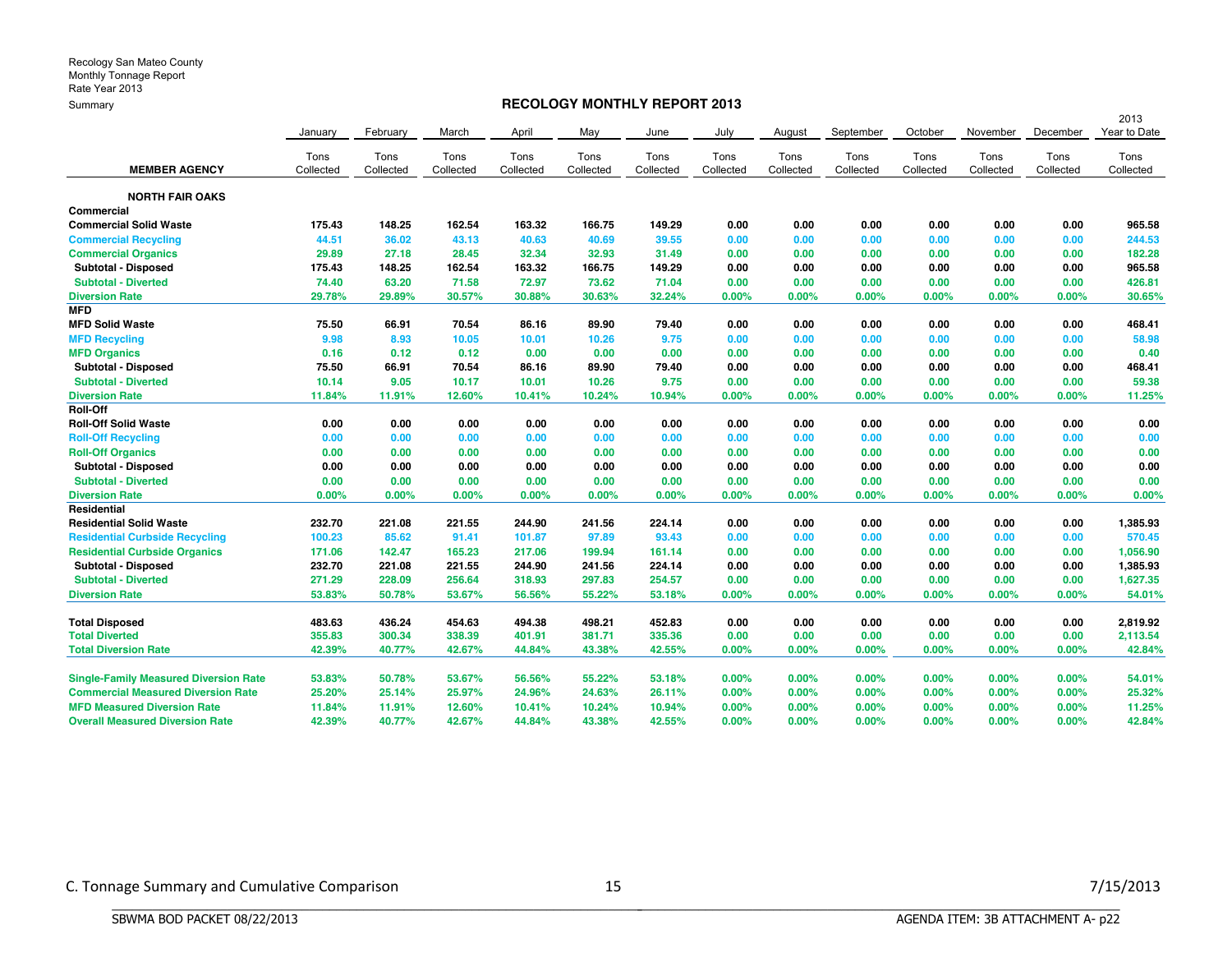#### **Period: JUNE 2013**

## **CUMULATIVE ANNUAL COMPARISON OF TONNAGE**

|                                       | <b>Year to Date</b> | <b>Year to Date</b> | <b>Year to Date</b> | 2012 - 2013      | 2012 - 2013 |
|---------------------------------------|---------------------|---------------------|---------------------|------------------|-------------|
| <b>MEMBER AGENCY</b>                  | <b>2011 Tons</b>    | <b>2012 Tons</b>    | <b>2013 Tons</b>    | Tons Incr/(Decr) | % Change    |
| <b>North Fair Oaks</b>                |                     |                     |                     |                  |             |
| Commercial <sup>1</sup> and MFD       |                     |                     |                     |                  |             |
| <b>Commercial Solid Waste</b>         | 777.22              | 930.81              | 965.58              | 34.77            | 3.74%       |
| <b>MFD Solid Waste</b>                | 352.88              | 367.83              | 468.41              | 100.58           | 27.34%      |
| <b>Roll-Off Solid Waste</b>           | 0.00                | 0.00                | 0.00                | 0.00             | $0.00\%$    |
| <b>Commercial Recycling</b>           | 218.64              | 245.56              | 244.53              | (1.03)           | $-0.42%$    |
| <b>MFD Recycling</b>                  | 52.35               | 49.29               | 58.98               | 9.69             | 19.66%      |
| <b>Roll-Off Recycling</b>             | 0.00                | 0.00                | 0.00                | 0.00             | 0.00%       |
| <b>Commercial Organics</b>            | 181.55              | 181.07              | 182.28              | 1.21             | 0.67%       |
| <b>MFD Organics</b>                   | 1.49                | 1.00                | 0.40                | (0.60)           | 0.00%       |
| <b>Roll-Off Organics</b>              | 0.00                | 0.00                | 0.00                | 0.00             | 0.00%       |
| <b>SUBTOTAL - Disposed Tons</b>       | 1,130.10            | 1,298.64            | 1,433.99            | 135.35           | 10.42%      |
| <b>SUBTOTAL - Diverted Tons</b>       | 454.03              | 476.92              | 486.19              | 9.27             | 1.94%       |
| <b>Residential</b>                    |                     |                     |                     |                  |             |
| <b>Residential Solid Waste</b>        | 1,166.61            | 1,328.40            | 1,385.93            | 57.53            | 4.33%       |
| <b>Residential Curbside Recycling</b> | 457.67              | 553.08              | 570.45              | 17.37            | 3.14%       |
| <b>Residential Curbside Organics</b>  | 1,011.49            | 1,018.43            | 1,056.90            | 38.47            | 3.78%       |
| <b>SUBTOTAL - Disposed Tons</b>       | 1,166.61            | 1,328.40            | 1,385.93            | 57.53            | 4.33%       |
| <b>SUBTOTAL - Diverted Tons</b>       | 1,469.16            | 1,571.51            | 1,627.35            | 55.84            | 3.55%       |
| <b>Commercial/MFD and Residential</b> |                     |                     |                     |                  |             |
| <b>TOTAL TONS DISPOSED</b>            | 2,296.71            | 2,627.04            | 2,819.92            |                  |             |
| <b>TOTAL TONS DIVERTED</b>            | 1,923.19            | 2,048.43            | 2,113.54            |                  |             |
| <b>COMMERCIAL DIVERSION RATE</b>      | 28.66%              | 26.86%              | 25.32%              |                  |             |
| <b>MFD DIVERSION RATE</b>             | 13.24%              | 12.03%              | 11.25%              |                  |             |
| <b>RESIDENTIAL DIVERSION RATE</b>     | 55.74%              | 54.19%              | 54.01%              |                  |             |
| <b>TOTAL DIVERSION RATE</b>           | 45.57%              | 43.81%              | 42.84%              |                  |             |

<sup>1</sup> Includes Agency facilities tonnage

BBBBBBBBBBBBBBBBBBBBBBBBBBBBBBBBBBBBBBBBBBBBBBBBBBBBBBBBBBBBBBBBBBBBBBBBBBBBBB

C. Tonnage Summary and Cumulative Comparison 16 16 16 16 17/15/2013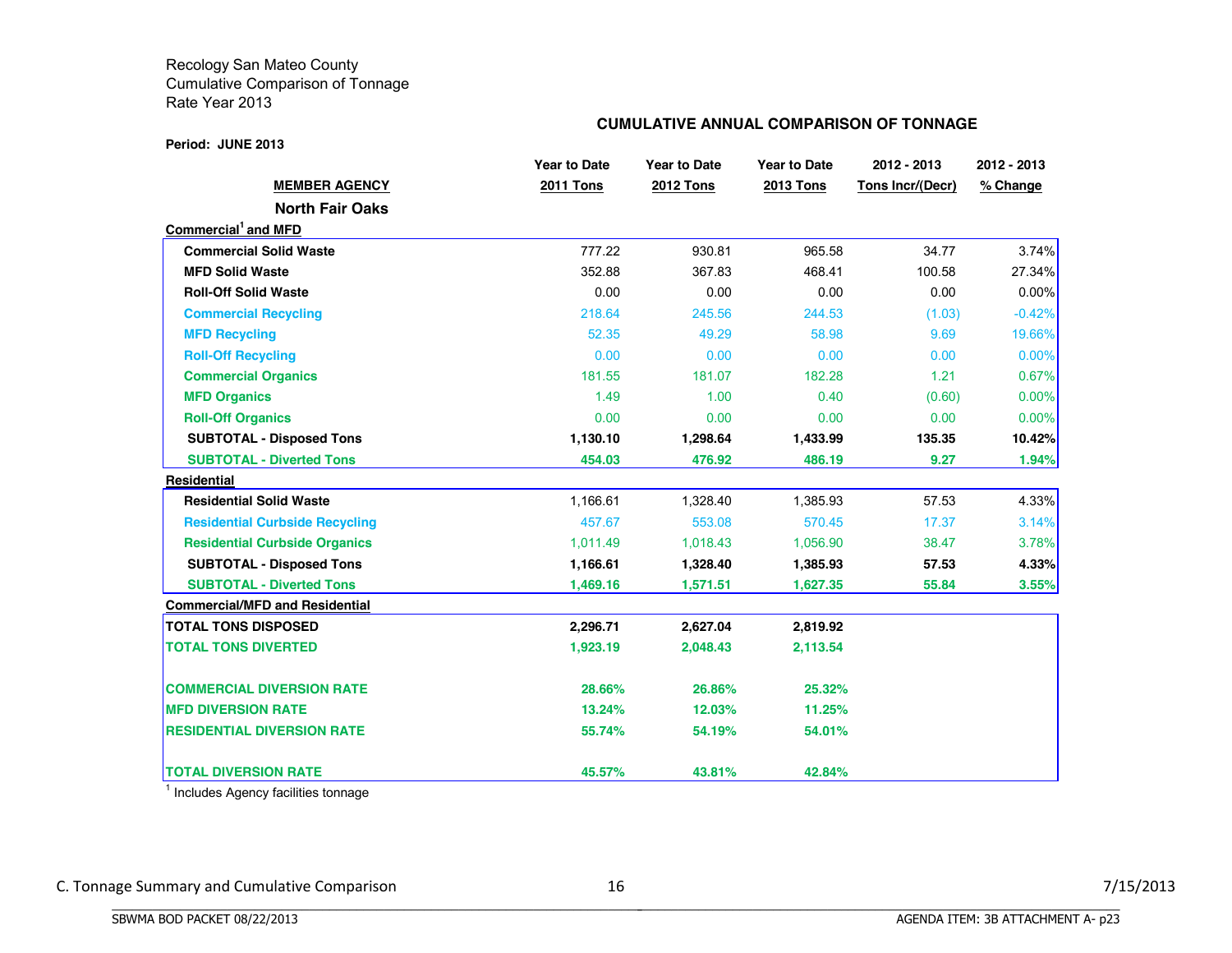## **RECOLOGY MONTHLY REPORT 2013**

|                                              |           |           |           |           |           |           |           |           |           |           |           |           | 2013         |
|----------------------------------------------|-----------|-----------|-----------|-----------|-----------|-----------|-----------|-----------|-----------|-----------|-----------|-----------|--------------|
|                                              | January   | February  | March     | April     | May       | June      | July      | August    | September | October   | November  | December  | Year to Date |
|                                              | Tons      | Tons      | Tons      | Tons      | Tons      | Tons      | Tons      | Tons      | Tons      | Tons      | Tons      | Tons      | Tons         |
| <b>MEMBER AGENCY</b>                         | Collected | Collected | Collected | Collected | Collected | Collected | Collected | Collected | Collected | Collected | Collected | Collected | Collected    |
|                                              |           |           |           |           |           |           |           |           |           |           |           |           |              |
| <b>REDWOOD CITY</b>                          |           |           |           |           |           |           |           |           |           |           |           |           |              |
| <b>Commercial</b>                            |           |           |           |           |           |           |           |           |           |           |           |           |              |
| <b>Commercial Solid Waste</b>                | 1.296.36  | 1,123.97  | 1,255.02  | 1.299.02  | 1,297.90  | 1,184.36  | 0.00      | 0.00      | 0.00      | 0.00      | 0.00      | 0.00      | 7,456.63     |
| <b>Commercial Recycling</b>                  | 314.02    | 250.77    | 286.23    | 287.64    | 302.40    | 274.98    | 0.00      | 0.00      | 0.00      | 0.00      | 0.00      | 0.00      | 1,716.04     |
| <b>Commercial Organics</b>                   | 240.35    | 269.69    | 240.03    | 293.88    | 271.51    | 250.84    | 0.00      | 0.00      | 0.00      | 0.00      | 0.00      | 0.00      | 1,566.30     |
| Subtotal - Disposed                          | 1,296.36  | 1,123.97  | 1,255.02  | 1,299.02  | 1,297.90  | 1,184.36  | 0.00      | 0.00      | 0.00      | 0.00      | 0.00      | 0.00      | 7,456.63     |
| <b>Subtotal - Diverted</b>                   | 554.37    | 520.46    | 526.26    | 581.52    | 573.91    | 525.82    | 0.00      | 0.00      | 0.00      | 0.00      | 0.00      | 0.00      | 3,282.34     |
| <b>Diversion Rate</b>                        | 29.95%    | 31.65%    | 29.54%    | 30.92%    | 30.66%    | 30.75%    | $0.00\%$  | 0.00%     | 0.00%     | 0.00%     | 0.00%     | 0.00%     | 30.56%       |
| <b>MFD</b>                                   |           |           |           |           |           |           |           |           |           |           |           |           |              |
| <b>MFD Solid Waste</b>                       | 669.11    | 584.75    | 640.11    | 681.66    | 690.23    | 622.09    | 0.00      | 0.00      | 0.00      | 0.00      | 0.00      | 0.00      | 3,887.95     |
| <b>MFD Recycling</b>                         | 119.01    | 99.24     | 110.29    | 113.40    | 114.30    | 107.17    | 0.00      | 0.00      | 0.00      | 0.00      | 0.00      | 0.00      | 663.41       |
| <b>MFD Organics</b>                          | 10.49     | 9.21      | 9.99      | 11.86     | 11.04     | 9.85      | 0.00      | 0.00      | 0.00      | 0.00      | 0.00      | 0.00      | 62.44        |
| <b>Subtotal - Disposed</b>                   | 669.11    | 584.75    | 640.11    | 681.66    | 690.23    | 622.09    | 0.00      | 0.00      | 0.00      | 0.00      | 0.00      | 0.00      | 3,887.95     |
| <b>Subtotal - Diverted</b>                   | 129.50    | 108.45    | 120.28    | 125.26    | 125.34    | 117.02    | 0.00      | 0.00      | 0.00      | 0.00      | 0.00      | 0.00      | 725.85       |
| <b>Diversion Rate</b>                        | 16.22%    | 15.64%    | 15.82%    | 15.52%    | 15.37%    | 15.83%    | 0.00%     | 0.00%     | 0.00%     | 0.00%     | 0.00%     | 0.00%     | 15.73%       |
| <b>Roll-Off</b>                              |           |           |           |           |           |           |           |           |           |           |           |           |              |
| <b>Roll-Off Solid Waste</b>                  | 337.32    | 284.48    | 319.67    | 312.86    | 357.87    | 345.01    | 0.00      | 0.00      | 0.00      | 0.00      | 0.00      | 0.00      | 1,957.21     |
| <b>Roll-Off Recycling</b>                    | 12.42     | 8.12      | 12.72     | 7.12      | 7.89      | 12.86     | 0.00      | 0.00      | 0.00      | 0.00      | 0.00      | 0.00      | 61.13        |
| <b>Roll-Off Organics</b>                     | 45.13     | 41.00     | 41.39     | 59.68     | 61.11     | 44.54     | 0.00      | 0.00      | 0.00      | 0.00      | 0.00      | 0.00      | 292.85       |
| Subtotal - Disposed                          | 337.32    | 284.48    | 319.67    | 312.86    | 357.87    | 345.01    | 0.00      | 0.00      | 0.00      | 0.00      | 0.00      | 0.00      | 1,957.21     |
| <b>Subtotal - Diverted</b>                   | 57.55     | 49.12     | 54.11     | 66.80     | 69.00     | 57.40     | 0.00      | 0.00      | 0.00      | 0.00      | 0.00      | 0.00      | 353.98       |
| <b>Diversion Rate</b>                        | 14.57%    | 14.72%    | 14.48%    | 17.59%    | 16.16%    | 14.26%    | 0.00%     | 0.00%     | 0.00%     | 0.00%     | 0.00%     | 0.00%     | 15.32%       |
| Residential                                  |           |           |           |           |           |           |           |           |           |           |           |           |              |
| <b>Residential Solid Waste</b>               | 900.99    | 776.72    | 791.40    | 874.37    | 870.43    | 796.11    | 0.00      | 0.00      | 0.00      | 0.00      | 0.00      | 0.00      | 5,010.02     |
| <b>Residential Curbside Recycling</b>        | 684.62    | 539.55    | 573.51    | 632.90    | 638.47    | 582.43    | 0.00      | 0.00      | 0.00      | 0.00      | 0.00      | 0.00      | 3,651.48     |
| <b>Residential Curbside Organics</b>         | 1,076.53  | 783.29    | 969.72    | 1,334.82  | 1,196.24  | 966.64    | 0.00      | 0.00      | 0.00      | 0.00      | 0.00      | 0.00      | 6,327.24     |
| <b>Subtotal - Disposed</b>                   | 900.99    | 776.72    | 791.40    | 874.37    | 870.43    | 796.11    | 0.00      | 0.00      | 0.00      | 0.00      | 0.00      | 0.00      | 5,010.02     |
| <b>Subtotal - Diverted</b>                   | 1,761.15  | 1,322.84  | 1,543.23  | 1,967.72  | 1,834.71  | 1,549.07  | 0.00      | 0.00      | 0.00      | 0.00      | 0.00      | 0.00      | 9,978.72     |
| <b>Diversion Rate</b>                        | 66.16%    | 63.01%    | 66.10%    | 69.23%    | 67.82%    | 66.05%    | 0.00%     | 0.00%     | 0.00%     | 0.00%     | 0.00%     | $0.00\%$  | 66.57%       |
| <b>Total Disposed</b>                        | 3,203.78  | 2,769.92  | 3,006.20  | 3,167.91  | 3,216.43  | 2,947.57  | 0.00      | 0.00      | 0.00      | 0.00      | 0.00      | 0.00      | 18,311.81    |
| <b>Total Diverted</b>                        | 2,502.57  | 2,000.87  | 2,243.88  | 2,741.30  | 2,602.96  | 2,249.31  | 0.00      | 0.00      | 0.00      | 0.00      | 0.00      | 0.00      | 14,340.89    |
| <b>Total Diversion Rate</b>                  | 43.86%    | 41.94%    | 42.74%    | 46.39%    | 44.73%    | 43.28%    | 0.00%     | 0.00%     | 0.00%     | 0.00%     | 0.00%     | 0.00%     | 43.92%       |
|                                              |           |           |           |           |           |           |           |           |           |           |           |           |              |
| <b>Single-Family Measured Diversion Rate</b> | 66.16%    | 63.01%    | 66.10%    | 69.23%    | 67.82%    | 66.05%    | $0.00\%$  | $0.00\%$  | $0.00\%$  | 0.00%     | 0.00%     | $0.00\%$  | 66.57%       |
| <b>Commercial Measured Diversion Rate</b>    | 24.36%    | 25.38%    | 24.03%    | 25.22%    | 24.67%    | 24.56%    | 0.00%     | 0.00%     | $0.00\%$  | 0.00%     | 0.00%     | $0.00\%$  | 24.70%       |
| <b>MFD Measured Diversion Rate</b>           | 16.22%    | 15.64%    | 15.82%    | 15.52%    | 15.37%    | 15.83%    | $0.00\%$  | 0.00%     | $0.00\%$  | 0.00%     | 0.00%     | $0.00\%$  | 15.73%       |
| <b>Overall Measured Diversion Rate</b>       | 43.86%    | 41.94%    | 42.74%    | 46.39%    | 44.73%    | 43.28%    | 0.00%     | 0.00%     | 0.00%     | 0.00%     | 0.00%     | 0.00%     | 43.92%       |

C. Tonnage Summary and Cumulative Comparison 17 17 18/2013

BBBBBBBBBBBBBBBBBBBBBBBBBBBBBBBBBBBBBBBBBBBBBBBBBBBBBBBBBBBBBBBBBBBBBBBBBBBBBB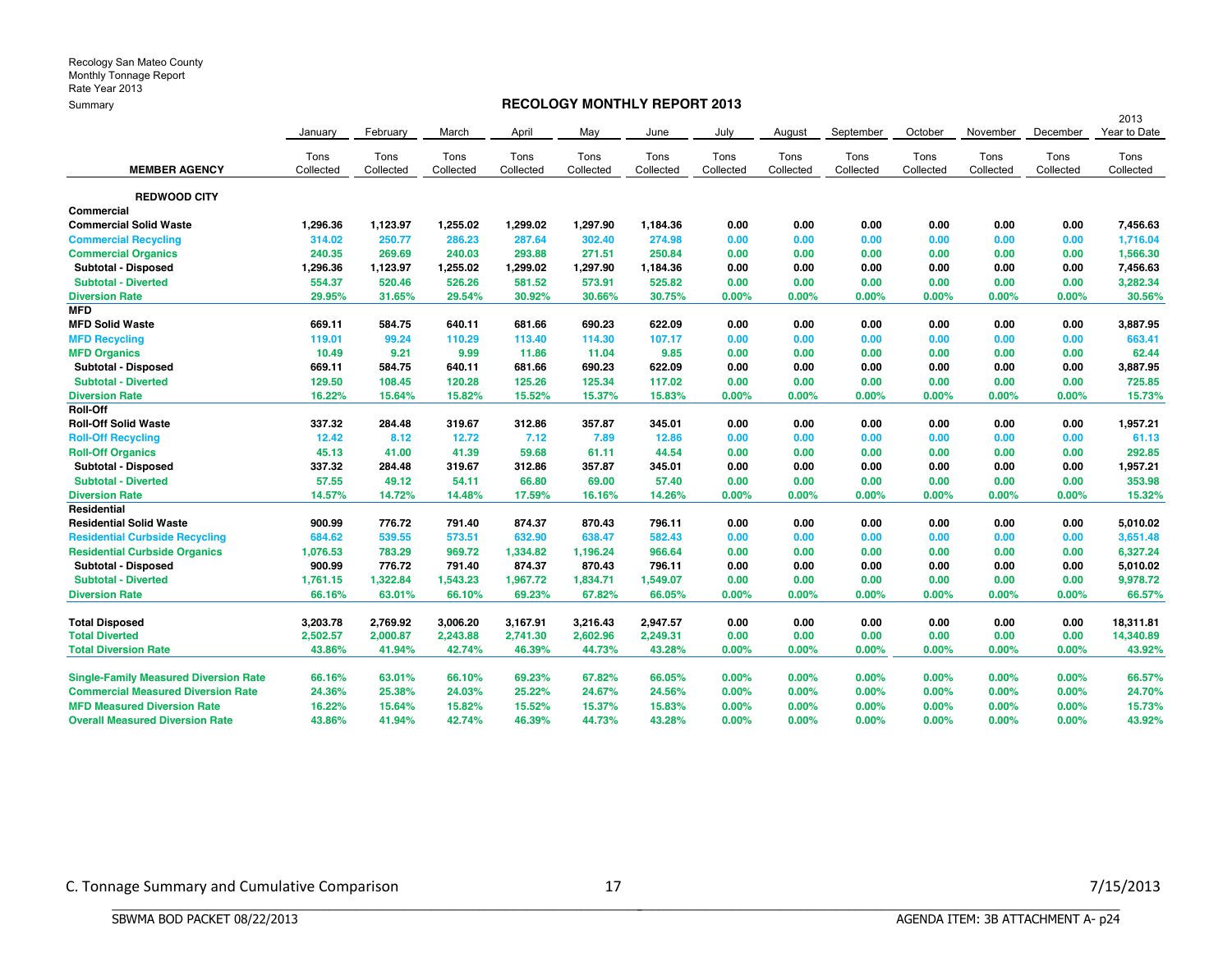#### **Period: JUNE 2013**

## **CUMULATIVE ANNUAL COMPARISON OF TONNAGE**

|                                       | <b>Year to Date</b> | <b>Year to Date</b> | <b>Year to Date</b> | 2012 - 2013      | 2012 - 2013 |
|---------------------------------------|---------------------|---------------------|---------------------|------------------|-------------|
| <b>MEMBER AGENCY</b>                  | <b>2011 Tons</b>    | <b>2012 Tons</b>    | <b>2013 Tons</b>    | Tons Incr/(Decr) | % Change    |
| <b>Redwood City</b>                   |                     |                     |                     |                  |             |
| Commercial <sup>1</sup> and MFD       |                     |                     |                     |                  |             |
| <b>Commercial Solid Waste</b>         | 6,949.12            | 8,076.92            | 7,456.63            | (620.29)         | $-7.68%$    |
| <b>MFD Solid Waste</b>                | 3,777.04            | 3,591.74            | 3,887.95            | 296.21           | 8.25%       |
| <b>Roll-Off Solid Waste</b>           | 2,036.62            | 2,120.78            | 1,957.21            | (163.57)         | $-7.71%$    |
| <b>Commercial Recycling</b>           | 1,509.31            | 1,728.26            | 1,716.04            | (12.22)          | $-0.71%$    |
| <b>MFD Recycling</b>                  | 580.14              | 535.17              | 663.41              | 128.24           | 23.96%      |
| <b>Roll-Off Recycling</b>             | 52.46               | 59.89               | 61.13               | 1.24             | 2.07%       |
| <b>Commercial Organics</b>            | 1.150.43            | 1.450.76            | 1.566.30            | 115.54           | 7.96%       |
| <b>MFD Organics</b>                   | 59.31               | 58.71               | 62.44               | 3.73             | 6.35%       |
| <b>Roll-Off Organics</b>              | 312.23              | 427.31              | 292.85              | (134.46)         | $-31.47%$   |
| <b>SUBTOTAL - Disposed Tons</b>       | 12,762.78           | 13,789.44           | 13,301.79           | (487.65)         | $-3.54%$    |
| <b>SUBTOTAL - Diverted Tons</b>       | 3,663.88            | 4,260.10            | 4,362.17            | 102.07           | 2.40%       |
| Residential                           |                     |                     |                     |                  |             |
| <b>Residential Solid Waste</b>        | 5,269.22            | 5,106.09            | 5,010.02            | (96.07)          | $-1.88%$    |
| <b>Residential Curbside Recycling</b> | 3,411.71            | 3,541.36            | 3,651.48            | 110.12           | 3.11%       |
| <b>Residential Curbside Organics</b>  | 5,776.02            | 5,977.04            | 6,327.24            | 350.20           | 5.86%       |
| <b>SUBTOTAL - Disposed Tons</b>       | 5,269.22            | 5,106.09            | 5,010.02            | (96.07)          | $-1.88%$    |
| <b>SUBTOTAL - Diverted Tons</b>       | 9,187.73            | 9,518.40            | 9,978.72            | 460.32           | 4.84%       |
| <b>Commercial/MFD and Residential</b> |                     |                     |                     |                  |             |
| <b>TOTAL TONS DISPOSED</b>            | 18,032.00           | 18,895.53           | 18,311.81           |                  |             |
| <b>TOTAL TONS DIVERTED</b>            | 12,851.61           | 13,778.50           | 14,340.89           |                  |             |
| <b>COMMERCIAL DIVERSION RATE</b>      | 22.30%              | 23.60%              | 24.70%              |                  |             |
| <b>IMFD DIVERSION RATE</b>            | 14.48%              | 14.19%              | 15.73%              |                  |             |
| <b>RESIDENTIAL DIVERSION RATE</b>     | 63.55%              | 65.09%              | 66.57%              |                  |             |
| <b>TOTAL DIVERSION RATE</b>           | 41.61%              | 42.17%              | 43.92%              |                  |             |

<sup>1</sup> Includes Agency facilities tonnage

BBBBBBBBBBBBBBBBBBBBBBBBBBBBBBBBBBBBBBBBBBBBBBBBBBBBBBBBBBBBBBBBBBBBBBBBBBBBBB

C. Tonnage Summary and Cumulative Comparison 18 18 and 18 7/15/2013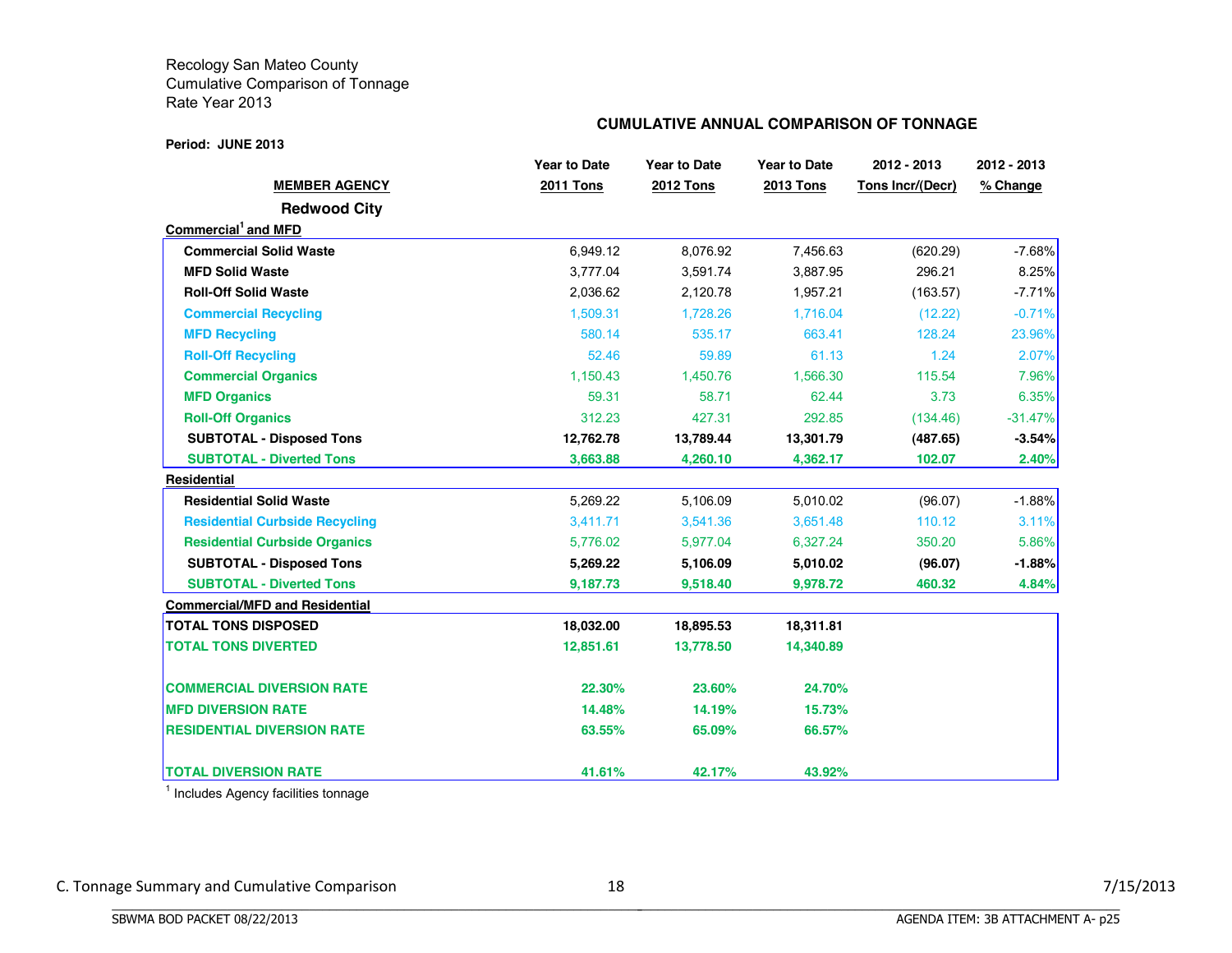### **RECOLOGY MONTHLY REPORT 2013**

|                                              |           |           |           |           |           |           |           |           |           |           |           |           | 2013         |
|----------------------------------------------|-----------|-----------|-----------|-----------|-----------|-----------|-----------|-----------|-----------|-----------|-----------|-----------|--------------|
|                                              | January   | February  | March     | April     | May       | June      | July      | August    | September | October   | November  | December  | Year to Date |
|                                              | Tons      | Tons      | Tons      | Tons      | Tons      | Tons      | Tons      | Tons      | Tons      | Tons      | Tons      | Tons      | Tons         |
| <b>MEMBER AGENCY</b>                         | Collected | Collected | Collected | Collected | Collected | Collected | Collected | Collected | Collected | Collected | Collected | Collected | Collected    |
| <b>SAN CARLOS</b>                            |           |           |           |           |           |           |           |           |           |           |           |           |              |
| Commercial                                   |           |           |           |           |           |           |           |           |           |           |           |           |              |
| <b>Commercial Solid Waste</b>                | 506.75    | 454.99    | 492.35    | 526.85    | 527.89    | 483.39    | 0.00      | 0.00      | 0.00      | 0.00      | 0.00      | 0.00      | 2,992.22     |
| <b>Commercial Recycling</b>                  | 152.79    | 131.17    | 147.92    | 151.10    | 158.66    | 142.88    | 0.00      | 0.00      | 0.00      | 0.00      | 0.00      | 0.00      | 884.52       |
| <b>Commercial Organics</b>                   | 64.96     | 60.85     | 65.22     | 71.28     | 75.23     | 66.48     | 0.00      | 0.00      | 0.00      | 0.00      | 0.00      | 0.00      | 404.02       |
| Subtotal - Disposed                          | 506.75    | 454.99    | 492.35    | 526.85    | 527.89    | 483.39    | 0.00      | 0.00      | 0.00      | 0.00      | 0.00      | 0.00      | 2,992.22     |
| <b>Subtotal - Diverted</b>                   | 217.75    | 192.02    | 213.14    | 222.38    | 233.89    | 209.36    | 0.00      | 0.00      | 0.00      | 0.00      | 0.00      | 0.00      | 1,288.54     |
| <b>Diversion Rate</b>                        | 30.06%    | 29.68%    | 30.21%    | 29.68%    | 30.70%    | 30.22%    | 0.00%     | $0.00\%$  | 0.00%     | 0.00%     | 0.00%     | 0.00%     | 30.10%       |
| <b>MFD</b>                                   |           |           |           |           |           |           |           |           |           |           |           |           |              |
| <b>MFD Solid Waste</b>                       | 141.23    | 125.00    | 131.75    | 137.59    | 138.36    | 124.14    | 0.00      | 0.00      | 0.00      | 0.00      | 0.00      | 0.00      | 798.07       |
| <b>MFD Recycling</b>                         | 38.75     | 32.82     | 34.71     | 37.16     | 37.87     | 34.82     | 0.00      | 0.00      | 0.00      | 0.00      | 0.00      | 0.00      | 216.13       |
| <b>MFD Organics</b>                          | 5.60      | 4.17      | 4.39      | 5.23      | 5.83      | 5.02      | 0.00      | 0.00      | 0.00      | 0.00      | 0.00      | 0.00      | 30.24        |
| Subtotal - Disposed                          | 141.23    | 125.00    | 131.75    | 137.59    | 138.36    | 124.14    | 0.00      | 0.00      | 0.00      | 0.00      | 0.00      | 0.00      | 798.07       |
| <b>Subtotal - Diverted</b>                   | 44.35     | 36.99     | 39.10     | 42.39     | 43.70     | 39.84     | 0.00      | 0.00      | 0.00      | 0.00      | 0.00      | 0.00      | 246.37       |
| <b>Diversion Rate</b>                        | 23.90%    | 22.83%    | 22.89%    | 23.55%    | 24.00%    | 24.30%    | 0.00%     | 0.00%     | 0.00%     | 0.00%     | 0.00%     | 0.00%     | 23.59%       |
| Roll-Off                                     |           |           |           |           |           |           |           |           |           |           |           |           |              |
| <b>Roll-Off Solid Waste</b>                  | 80.89     | 62.94     | 55.91     | 64.38     | 78.24     | 60.42     | 0.00      | 0.00      | 0.00      | 0.00      | 0.00      | 0.00      | 402.78       |
| <b>Roll-Off Recycling</b>                    | 10.09     | 7.84      | 8.46      | 15.30     | 14.01     | 5.95      | 0.00      | 0.00      | 0.00      | 0.00      | 0.00      | 0.00      | 61.65        |
| <b>Roll-Off Organics</b>                     | 0.00      | 9.28      | 0.00      | 0.00      | 0.00      | 0.00      | 0.00      | 0.00      | 0.00      | 0.00      | 0.00      | 0.00      | 9.28         |
| Subtotal - Disposed                          | 80.89     | 62.94     | 55.91     | 64.38     | 78.24     | 60.42     | 0.00      | 0.00      | 0.00      | 0.00      | 0.00      | 0.00      | 402.78       |
| <b>Subtotal - Diverted</b>                   | 10.09     | 17.12     | 8.46      | 15.30     | 14.01     | 5.95      | 0.00      | 0.00      | 0.00      | 0.00      | 0.00      | 0.00      | 70.93        |
| <b>Diversion Rate</b>                        | 11.09%    | 21.38%    | 13.14%    | 19.20%    | 15.19%    | 8.96%     | 0.00%     | 0.00%     | 0.00%     | 0.00%     | 0.00%     | 0.00%     | 14.97%       |
| Residential                                  |           |           |           |           |           |           |           |           |           |           |           |           |              |
| <b>Residential Solid Waste</b>               | 369.75    | 331.72    | 351.81    | 360.52    | 400.05    | 351.78    | 0.00      | 0.00      | 0.00      | 0.00      | 0.00      | 0.00      | 2,165.63     |
| <b>Residential Curbside Recycling</b>        | 353.37    | 291.80    | 317.41    | 317.70    | 350.30    | 309.41    | 0.00      | 0.00      | 0.00      | 0.00      | 0.00      | 0.00      | 1,939.99     |
| <b>Residential Curbside Organics</b>         | 500.24    | 387.77    | 490.23    | 615.32    | 636.74    | 464.73    | 0.00      | 0.00      | 0.00      | 0.00      | 0.00      | 0.00      | 3,095.03     |
| Subtotal - Disposed                          | 369.75    | 331.72    | 351.81    | 360.52    | 400.05    | 351.78    | 0.00      | 0.00      | 0.00      | 0.00      | 0.00      | 0.00      | 2,165.63     |
| <b>Subtotal - Diverted</b>                   | 853.61    | 679.57    | 807.64    | 933.02    | 987.04    | 774.14    | 0.00      | 0.00      | 0.00      | 0.00      | 0.00      | 0.00      | 5,035.02     |
| <b>Diversion Rate</b>                        | 69.78%    | 67.20%    | 69.66%    | 72.13%    | 71.16%    | 68.76%    | 0.00%     | $0.00\%$  | 0.00%     | 0.00%     | 0.00%     | 0.00%     | 69.92%       |
| <b>Total Disposed</b>                        | 1,098.62  | 974.65    | 1,031.82  | 1,089.34  | 1,144.54  | 1,019.73  | 0.00      | 0.00      | 0.00      | 0.00      | 0.00      | 0.00      | 6,358.70     |
| <b>Total Diverted</b>                        | 1,125.80  | 925.70    | 1,068.34  | 1,213.09  | 1,278.64  | 1,029.29  | 0.00      | 0.00      | 0.00      | 0.00      | 0.00      | 0.00      | 6,640.86     |
| <b>Total Diversion Rate</b>                  | 50.61%    | 48.71%    | 50.87%    | 52.69%    | 52.77%    | 50.23%    | 0.00%     | 0.00%     | 0.00%     | 0.00%     | 0.00%     | 0.00%     | 51.09%       |
| <b>Single-Family Measured Diversion Rate</b> | 69.78%    | 67.20%    | 69.66%    | 72.13%    | 71.16%    | 68.76%    | $0.00\%$  | $0.00\%$  | 0.00%     | 0.00%     | 0.00%     | 0.00%     | 69.92%       |
| <b>Commercial Measured Diversion Rate</b>    | 27.19%    | 27.68%    | 27.71%    | 27.76%    | 28.14%    | 27.64%    | 0.00%     | 0.00%     | 0.00%     | 0.00%     | 0.00%     | 0.00%     | 27.69%       |
| <b>MFD Measured Diversion Rate</b>           | 23.90%    | 22.83%    | 22.89%    | 23.55%    | 24.00%    | 24.30%    | $0.00\%$  | 0.00%     | 0.00%     | $0.00\%$  | 0.00%     | 0.00%     | 23.59%       |
| <b>Overall Measured Diversion Rate</b>       | 50.61%    | 48.71%    | 50.87%    | 52.69%    | 52.77%    | 50.23%    | 0.00%     | 0.00%     | 0.00%     | 0.00%     | 0.00%     | 0.00%     | 51.09%       |

BBBBBBBBBBBBBBBBBBBBBBBBBBBBBBBBBBBBBBBBBBBBBBBBBBBBBBBBBBBBBBBBBBBBBBBBBBBBBB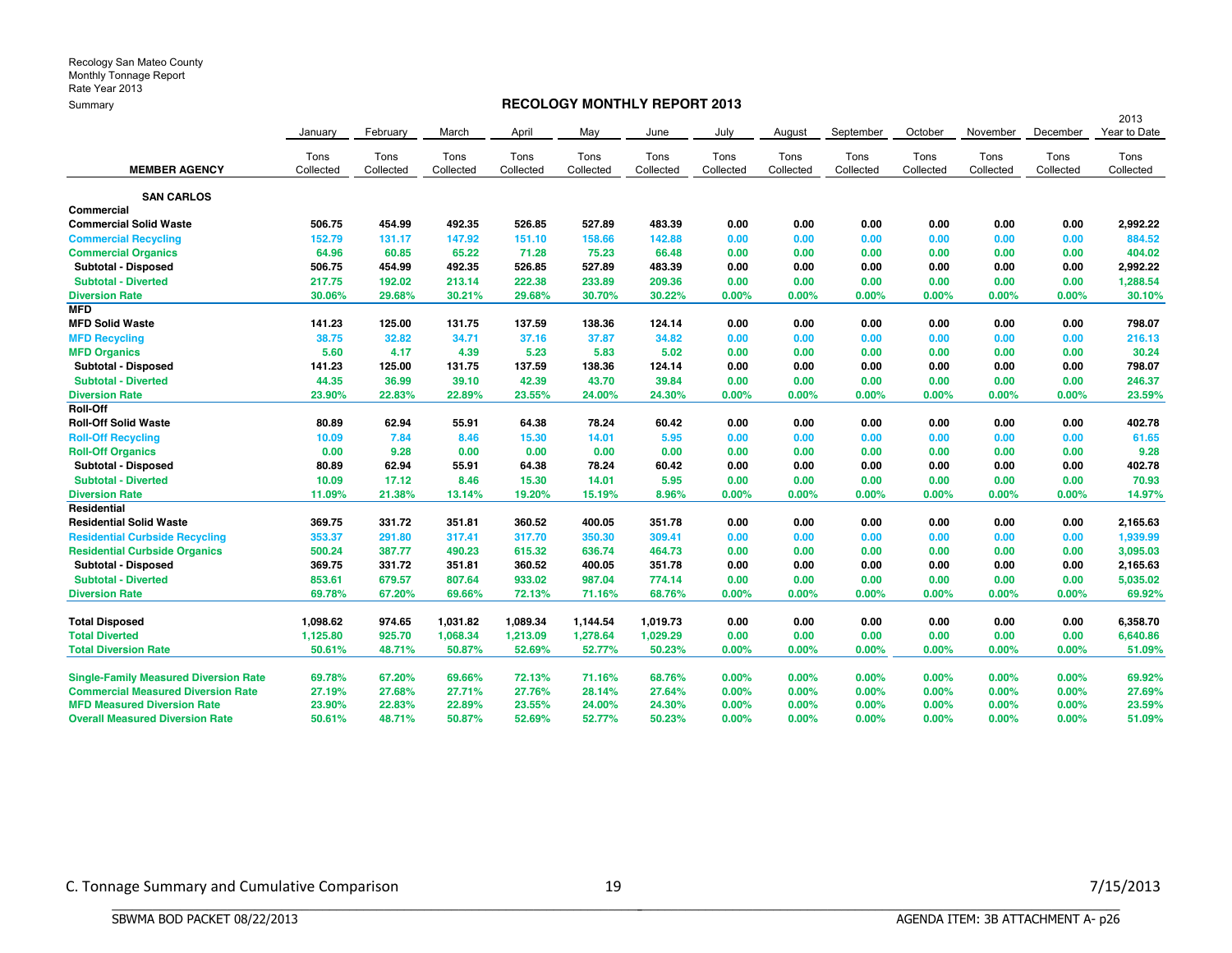#### **Period: JUNE 2013**

## **CUMULATIVE ANNUAL COMPARISON OF TONNAGE**

|                                       | <b>Year to Date</b> | <b>Year to Date</b> | <b>Year to Date</b> | 2012 - 2013      | 2012 - 2013 |
|---------------------------------------|---------------------|---------------------|---------------------|------------------|-------------|
| <b>MEMBER AGENCY</b>                  | <b>2011 Tons</b>    | <b>2012 Tons</b>    | <b>2013 Tons</b>    | Tons Incr/(Decr) | % Change    |
| <b>San Carlos</b>                     |                     |                     |                     |                  |             |
| Commercial and MFD                    |                     |                     |                     |                  |             |
| <b>Commercial Solid Waste</b>         | 3,012.25            | 3,012.19            | 2,992.22            | (19.97)          | $-0.66%$    |
| <b>MFD Solid Waste</b>                | 869.88              | 716.49              | 798.07              | 81.58            | 11.39%      |
| <b>Roll-Off Solid Waste</b>           | 803.82              | 534.46              | 402.78              | (131.68)         | $-24.64\%$  |
| <b>Commercial Recycling</b>           | 737.28              | 825.02              | 884.52              | 59.50            | 7.21%       |
| <b>MFD Recycling</b>                  | 189.85              | 165.27              | 216.13              | 50.86            | 30.77%      |
| <b>Roll-Off Recycling</b>             | 163.78              | 98.46               | 61.65               | (36.81)          | $-37.39%$   |
| <b>Commercial Organics</b>            | 313.87              | 405.83              | 404.02              | (1.81)           | $-0.45%$    |
| <b>MFD Organics</b>                   | 39.62               | 36.36               | 30.24               | (6.12)           | $-16.83%$   |
| <b>Roll-Off Organics</b>              | 63.31               | 2.13                | 9.28                | 7.15             | 335.68%     |
| <b>SUBTOTAL - Disposed Tons</b>       | 4,685.95            | 4,263.14            | 4,193.07            | (70.07)          | $-1.64%$    |
| <b>SUBTOTAL - Diverted Tons</b>       | 1,507.71            | 1,533.07            | 1,605.84            | 72.77            | 4.75%       |
| Residential                           |                     |                     |                     |                  |             |
| <b>Residential Solid Waste</b>        | 2,224.23            | 2,203.38            | 2,165.63            | (37.75)          | $-1.71%$    |
| <b>Residential Curbside Recycling</b> | 1,912.36            | 1,897.17            | 1,939.99            | 42.82            | 2.26%       |
| <b>Residential Curbside Organics</b>  | 3,060.67            | 3,056.27            | 3,095.03            | 38.76            | 1.27%       |
| <b>SUBTOTAL - Disposed Tons</b>       | 2,224.23            | 2,203.38            | 2,165.63            | (37.75)          | $-1.71%$    |
| <b>SUBTOTAL - Diverted Tons</b>       | 4,973.03            | 4,953.44            | 5,035.02            | 81.58            | 1.65%       |
| <b>Commercial/MFD and Residential</b> |                     |                     |                     |                  |             |
| <b>TOTAL TONS DISPOSED</b>            | 6,910.18            | 6,466.52            | 6,358.70            |                  |             |
| <b>TOTAL TONS DIVERTED</b>            | 6,480.74            | 6,486.51            | 6,640.86            |                  |             |
| <b>COMMERCIAL DIVERSION RATE</b>      | 24.34%              | 26.45%              | 27.69%              |                  |             |
| <b>MFD DIVERSION RATE</b>             | 20.87%              | 21.96%              | 23.59%              |                  |             |
| <b>RESIDENTIAL DIVERSION RATE</b>     | 69.10%              | 69.21%              | 69.92%              |                  |             |
| <b>TOTAL DIVERSION RATE</b>           | 48.40%              | 50.08%              | 51.09%              |                  |             |

<sup>1</sup> Includes Agency facilities tonnage

BBBBBBBBBBBBBBBBBBBBBBBBBBBBBBBBBBBBBBBBBBBBBBBBBBBBBBBBBBBBBBBBBBBBBBBBBBBBBB

C. Tonnage Summary and Cumulative Comparison 20 20 20 7/15/2013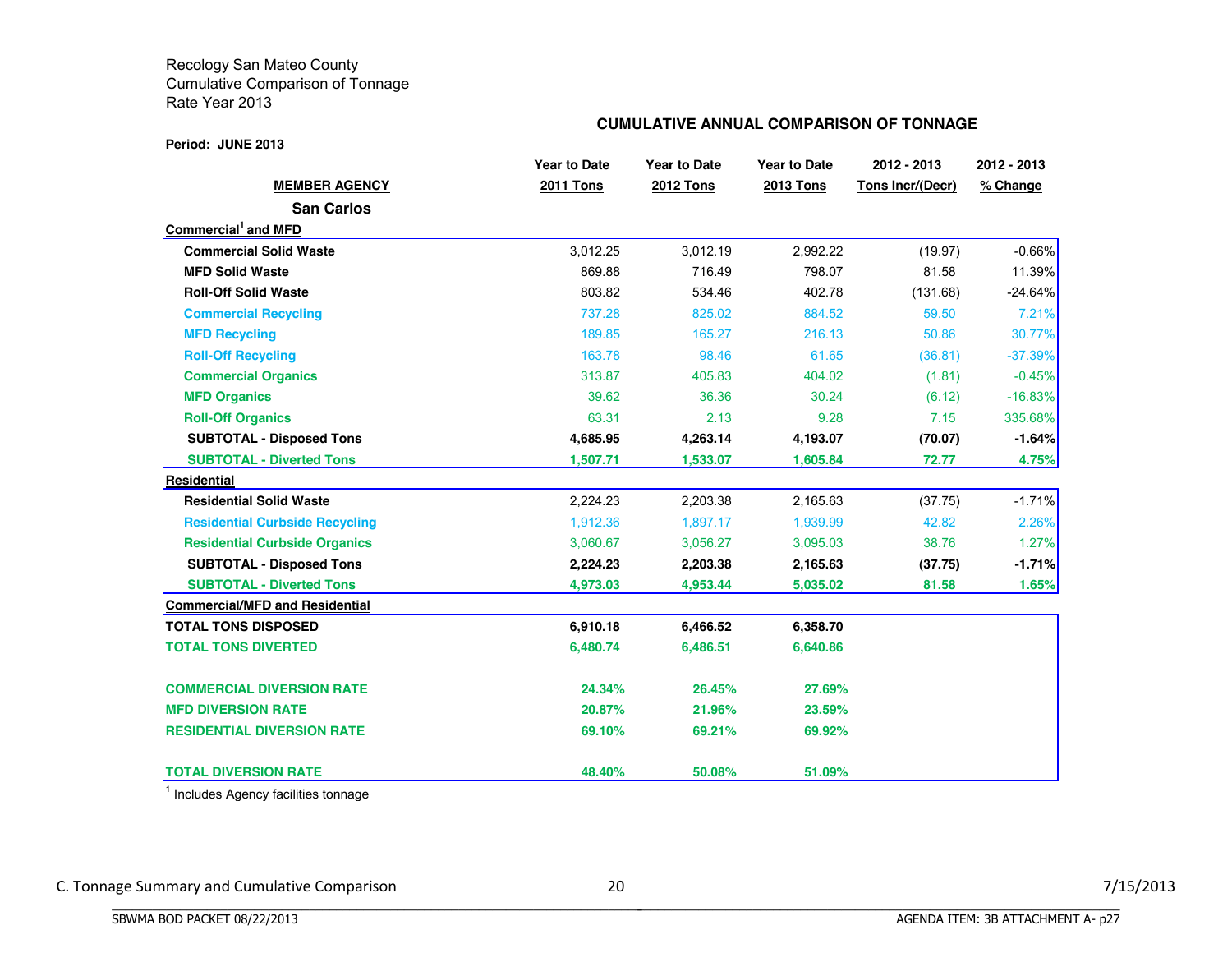## **RECOLOGY MONTHLY REPORT 2013**

|                                              |           |           |           |           |           |           |           |           |           |           |           |           | 2013         |
|----------------------------------------------|-----------|-----------|-----------|-----------|-----------|-----------|-----------|-----------|-----------|-----------|-----------|-----------|--------------|
|                                              | January   | February  | March     | April     | May       | June      | July      | August    | September | October   | November  | December  | Year to Date |
|                                              | Tons      | Tons      | Tons      | Tons      | Tons      | Tons      | Tons      | Tons      | Tons      | Tons      | Tons      | Tons      | Tons         |
| <b>MEMBER AGENCY</b>                         | Collected | Collected | Collected | Collected | Collected | Collected | Collected | Collected | Collected | Collected | Collected | Collected | Collected    |
|                                              |           |           |           |           |           |           |           |           |           |           |           |           |              |
| <b>SAN MATEO</b><br>Commercial               |           |           |           |           |           |           |           |           |           |           |           |           |              |
| <b>Commercial Solid Waste</b>                | 1,169.24  | 1,037.49  | 1,104.30  | 1,164.26  | 1,174.14  | 1,080.91  | 0.00      | 0.00      | 0.00      | 0.00      | 0.00      | 0.00      | 6,730.34     |
| <b>Commercial Recycling</b>                  | 357.49    | 322.25    | 362.10    | 379.36    | 406.62    | 417.62    | 0.00      | 0.00      | 0.00      | 0.00      | 0.00      | 0.00      | 2,245.44     |
| <b>Commercial Organics</b>                   | 225.10    | 223.03    | 252.38    | 237.19    | 256.88    | 246.37    | 0.00      | 0.00      | 0.00      | 0.00      | 0.00      | 0.00      | 1,440.95     |
| Subtotal - Disposed                          | 1,169.24  | 1,037.49  | 1,104.30  | 1,164.26  | 1,174.14  | 1,080.91  | 0.00      | 0.00      | 0.00      | 0.00      | 0.00      | 0.00      | 6,730.34     |
| <b>Subtotal - Diverted</b>                   | 582.59    | 545.28    | 614.48    | 616.55    | 663.50    | 663.99    | 0.00      | 0.00      | 0.00      | 0.00      | 0.00      | 0.00      | 3,686.39     |
| <b>Diversion Rate</b>                        | 33.26%    | 34.45%    | 35.75%    | 34.62%    | 36.11%    | 38.05%    | 0.00%     | 0.00%     | 0.00%     | 0.00%     | 0.00%     | 0.00%     | 35.39%       |
| <b>MFD</b>                                   |           |           |           |           |           |           |           |           |           |           |           |           |              |
| <b>MFD Solid Waste</b>                       | 927.04    | 826.40    | 879.13    | 960.62    | 945.41    | 861.29    | 0.00      | 0.00      | 0.00      | 0.00      | 0.00      | 0.00      | 5,399.89     |
| <b>MFD Recycling</b>                         | 220.46    | 183.08    | 196.78    | 216.51    | 217.51    | 200.96    | 0.00      | 0.00      | 0.00      | 0.00      | 0.00      | 0.00      | 1,235.30     |
| <b>MFD Organics</b>                          | 32.73     | 29.81     | 32.17     | 34.61     | 36.91     | 30.96     | 0.00      | 0.00      | 0.00      | 0.00      | 0.00      | 0.00      | 197.19       |
| Subtotal - Disposed                          | 927.04    | 826.40    | 879.13    | 960.62    | 945.41    | 861.29    | 0.00      | 0.00      | 0.00      | 0.00      | 0.00      | 0.00      | 5,399.89     |
| <b>Subtotal - Diverted</b>                   | 253.19    | 212.89    | 228.95    | 251.12    | 254.42    | 231.92    | 0.00      | 0.00      | 0.00      | 0.00      | 0.00      | 0.00      | 1,432.49     |
| <b>Diversion Rate</b>                        | 21.45%    | 20.48%    | 20.66%    | 20.72%    | 21.20%    | 21.21%    | 0.00%     | 0.00%     | $0.00\%$  | 0.00%     | 0.00%     | 0.00%     | 20.97%       |
| Roll-Off                                     |           |           |           |           |           |           |           |           |           |           |           |           |              |
| <b>Roll-Off Solid Waste</b>                  | 353.60    | 350.12    | 333.86    | 359.91    | 405.65    | 316.21    | 0.00      | 0.00      | 0.00      | 0.00      | 0.00      | 0.00      | 2,119.35     |
| <b>Roll-Off Recycling</b>                    | 40.19     | 26.78     | 40.24     | 33.99     | 38.94     | 17.50     | 0.00      | 0.00      | 0.00      | 0.00      | 0.00      | 0.00      | 197.64       |
| <b>Roll-Off Organics</b>                     | 0.00      | 0.00      | 0.00      | 0.00      | 0.00      | 0.00      | 0.00      | 0.00      | 0.00      | 0.00      | 0.00      | 0.00      | 0.00         |
| <b>Subtotal - Disposed</b>                   | 353.60    | 350.12    | 333.86    | 359.91    | 405.65    | 316.21    | 0.00      | 0.00      | 0.00      | 0.00      | 0.00      | 0.00      | 2,119.35     |
| <b>Subtotal - Diverted</b>                   | 40.19     | 26.78     | 40.24     | 33.99     | 38.94     | 17.50     | 0.00      | 0.00      | 0.00      | 0.00      | 0.00      | 0.00      | 197.64       |
| <b>Diversion Rate</b>                        | 10.21%    | 7.11%     | 10.76%    | 8.63%     | 8.76%     | 5.24%     | 0.00%     | 0.00%     | $0.00\%$  | 0.00%     | 0.00%     | 0.00%     | 8.53%        |
| <b>Residential</b>                           |           |           |           |           |           |           |           |           |           |           |           |           |              |
| <b>Residential Solid Waste</b>               | 1,080.34  | 956.05    | 1,004.43  | 1,027.01  | 1,112.29  | 985.38    | 0.00      | 0.00      | 0.00      | 0.00      | 0.00      | 0.00      | 6,165.50     |
| <b>Residential Curbside Recycling</b>        | 760.57    | 623.30    | 662.08    | 672.57    | 754.51    | 648.76    | 0.00      | 0.00      | 0.00      | 0.00      | 0.00      | 0.00      | 4,121.79     |
| <b>Residential Curbside Organics</b>         | 1,123.31  | 861.60    | 1,102.35  | 1,389.05  | 1,397.75  | 1,106.80  | 0.00      | 0.00      | 0.00      | 0.00      | 0.00      | 0.00      | 6,980.86     |
| <b>Subtotal - Disposed</b>                   | 1,080.34  | 956.05    | 1,004.43  | 1,027.01  | 1,112.29  | 985.38    | 0.00      | 0.00      | 0.00      | 0.00      | 0.00      | 0.00      | 6,165.50     |
| <b>Subtotal - Diverted</b>                   | 1,883.88  | 1,484.90  | 1,764.43  | 2,061.62  | 2,152.26  | 1,755.56  | 0.00      | 0.00      | 0.00      | 0.00      | 0.00      | 0.00      | 11,102.65    |
| <b>Diversion Rate</b>                        | 63.55%    | 60.83%    | 63.72%    | 66.75%    | 65.93%    | 64.05%    | 0.00%     | 0.00%     | 0.00%     | 0.00%     | 0.00%     | 0.00%     | 64.30%       |
| <b>Total Disposed</b>                        | 3,530.22  | 3,170.06  | 3,321.72  | 3,511.80  | 3,637.49  | 3,243.79  | 0.00      | 0.00      | 0.00      | 0.00      | 0.00      | 0.00      | 20,415.08    |
| <b>Total Diverted</b>                        | 2,759.85  | 2,269.85  | 2,648.10  | 2,963.28  | 3,109.12  | 2,668.97  | 0.00      | 0.00      | 0.00      | 0.00      | 0.00      | 0.00      | 16,419.17    |
| <b>Total Diversion Rate</b>                  | 43.88%    | 41.73%    | 44.36%    | 45.76%    | 46.08%    | 45.14%    | 0.00%     | 0.00%     | 0.00%     | 0.00%     | 0.00%     | 0.00%     | 44.58%       |
|                                              |           |           |           |           |           |           |           |           |           |           |           |           |              |
| <b>Single-Family Measured Diversion Rate</b> | 63.55%    | 60.83%    | 63.72%    | 66.75%    | 65.93%    | 64.05%    | $0.00\%$  | $0.00\%$  | $0.00\%$  | 0.00%     | 0.00%     | $0.00\%$  | 64.30%       |
| <b>Commercial Measured Diversion Rate</b>    | 26.34%    | 26.17%    | 27.61%    | 26.63%    | 27.48%    | 28.80%    | 0.00%     | 0.00%     | $0.00\%$  | 0.00%     | 0.00%     | $0.00\%$  | 27.17%       |
| <b>MFD Measured Diversion Rate</b>           | 21.45%    | 20.48%    | 20.66%    | 20.72%    | 21.20%    | 21.21%    | 0.00%     | $0.00\%$  | $0.00\%$  | 0.00%     | 0.00%     | $0.00\%$  | 20.97%       |
| <b>Overall Measured Diversion Rate</b>       | 43.88%    | 41.73%    | 44.36%    | 45.76%    | 46.08%    | 45.14%    | $0.00\%$  | 0.00%     | 0.00%     | 0.00%     | 0.00%     | $0.00\%$  | 44.58%       |

BBBBBBBBBBBBBBBBBBBBBBBBBBBBBBBBBBBBBBBBBBBBBBBBBBBBBBBBBBBBBBBBBBBBBBBBBBBBBB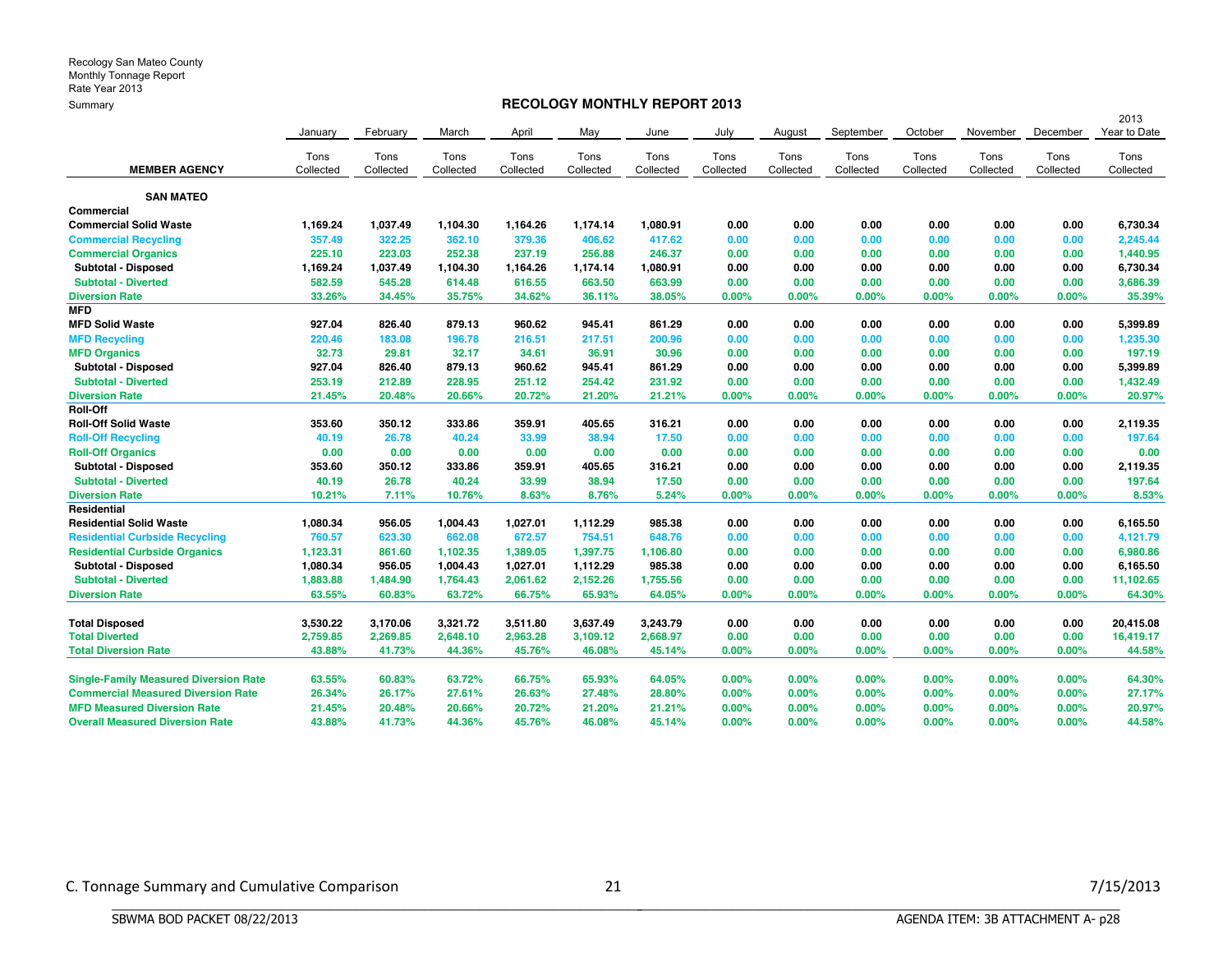#### **Period: JUNE 2013**

## **CUMULATIVE ANNUAL COMPARISON OF TONNAGE**

|                                       | <b>Year to Date</b> | <b>Year to Date</b> | <b>Year to Date</b> | 2012 - 2013      | 2012 - 2013 |
|---------------------------------------|---------------------|---------------------|---------------------|------------------|-------------|
| <b>MEMBER AGENCY</b>                  | <b>2011 Tons</b>    | <b>2012 Tons</b>    | <b>2013 Tons</b>    | Tons Incr/(Decr) | % Change    |
| <b>San Mateo</b>                      |                     |                     |                     |                  |             |
| Commercial and MFD                    |                     |                     |                     |                  |             |
| <b>Commercial Solid Waste</b>         | 7,115.62            | 7,701.11            | 6,730.34            | (970.77)         | $-12.61%$   |
| <b>MFD Solid Waste</b>                | 5,972.22            | 4,839.53            | 5,399.89            | 560.36           | 11.58%      |
| <b>Roll-Off Solid Waste</b>           | 2,040.93            | 2,284.73            | 2,119.35            | (165.38)         | $-7.24%$    |
| <b>Commercial Recycling</b>           | 1,763.90            | 2,179.55            | 2,245.44            | 65.89            | 3.02%       |
| <b>MFD Recycling</b>                  | 1,156.38            | 980.03              | 1,235.30            | 255.27           | 26.05%      |
| <b>Roll-Off Recycling</b>             | 215.10              | 255.78              | 197.64              | (58.14)          | $-22.73%$   |
| <b>Commercial Organics</b>            | 1.309.01            | 1.492.99            | 1.440.95            | (52.04)          | $-3.49%$    |
| <b>MFD Organics</b>                   | 189.01              | 153.45              | 197.19              | 43.74            | 28.50%      |
| <b>Roll-Off Organics</b>              | 0.00                | 18.50               | 0.00                | (18.50)          | $-100.00\%$ |
| <b>SUBTOTAL - Disposed Tons</b>       | 15,128.77           | 14,825.37           | 14,249.58           | (575.79)         | $-3.88%$    |
| <b>SUBTOTAL - Diverted Tons</b>       | 4,633.40            | 5,080.30            | 5,316.52            | 236.22           | 4.65%       |
| Residential                           |                     |                     |                     |                  |             |
| <b>Residential Solid Waste</b>        | 5,934.08            | 6,209.54            | 6,165.50            | (44.04)          | $-0.71%$    |
| <b>Residential Curbside Recycling</b> | 4,439.94            | 4,128.78            | 4,121.79            | (6.98)           | $-0.17%$    |
| <b>Residential Curbside Organics</b>  | 6,768.26            | 6,903.91            | 6,980.86            | 76.95            | 1.11%       |
| <b>SUBTOTAL - Disposed Tons</b>       | 5,934.08            | 6,209.54            | 6,165.50            | (44.04)          | $-0.71%$    |
| <b>SUBTOTAL - Diverted Tons</b>       | 11,208.20           | 11,032.69           | 11,102.65           | 69.97            | 0.63%       |
| <b>Commercial/MFD and Residential</b> |                     |                     |                     |                  |             |
| <b>TOTAL TONS DISPOSED</b>            | 21,062.85           | 21,034.91           | 20,415.08           |                  |             |
| <b>TOTAL TONS DIVERTED</b>            | 15,841.60           | 16,112.99           | 16,419.17           |                  |             |
| <b>COMMERCIAL DIVERSION RATE</b>      | 23.45%              | 25.52%              | 27.17%              |                  |             |
| <b>MFD DIVERSION RATE</b>             | 18.39%              | 18.98%              | 20.97%              |                  |             |
| <b>RESIDENTIAL DIVERSION RATE</b>     | 65.38%              | 63.99%              | 64.30%              |                  |             |
| <b>TOTAL DIVERSION RATE</b>           | 42.93%              | 43.38%              | 44.58%              |                  |             |

<sup>1</sup> Includes Agency facilities tonnage

BBBBBBBBBBBBBBBBBBBBBBBBBBBBBBBBBBBBBBBBBBBBBBBBBBBBBBBBBBBBBBBBBBBBBBBBBBBBBB

C.#Tonnage#Summary#and#Cumulative#Comparison 22 7/15/2013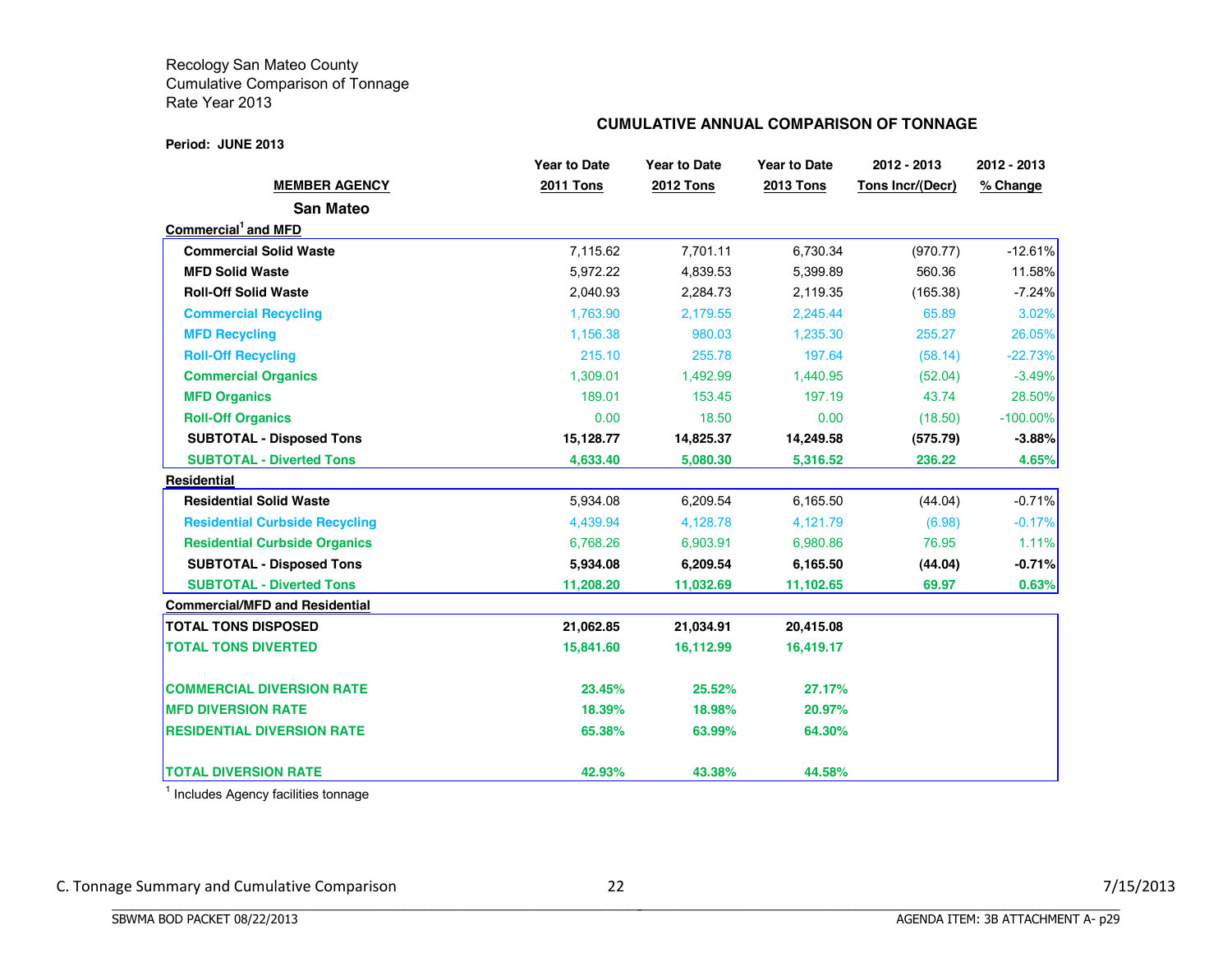## **RECOLOGY MONTHLY REPORT 2013**

|                                              |           |           |           |           |           |           |           |           |           |           |           |           | 2013         |
|----------------------------------------------|-----------|-----------|-----------|-----------|-----------|-----------|-----------|-----------|-----------|-----------|-----------|-----------|--------------|
|                                              | January   | February  | March     | April     | May       | June      | July      | August    | September | October   | November  | December  | Year to Date |
|                                              | Tons      | Tons      | Tons      | Tons      | Tons      | Tons      | Tons      | Tons      | Tons      | Tons      | Tons      | Tons      | Tons         |
| <b>MEMBER AGENCY</b>                         | Collected | Collected | Collected | Collected | Collected | Collected | Collected | Collected | Collected | Collected | Collected | Collected | Collected    |
| <b>SAN MATEO COUNTY</b>                      |           |           |           |           |           |           |           |           |           |           |           |           |              |
| Commercial                                   |           |           |           |           |           |           |           |           |           |           |           |           |              |
| <b>Commercial Solid Waste</b>                | 81.64     | 75.62     | 82.76     | 85.80     | 87.00     | 77.28     | 0.00      | 0.00      | 0.00      | 0.00      | 0.00      | 0.00      | 490.10       |
| <b>Commercial Recycling</b>                  | 22.99     | 18.39     | 20.10     | 22.32     | 21.10     | 20.52     | 0.00      | 0.00      | 0.00      | 0.00      | 0.00      | 0.00      | 125.42       |
| <b>Commercial Organics</b>                   | 16.90     | 16.31     | 17.77     | 19.08     | 19.43     | 17.90     | 0.00      | 0.00      | 0.00      | 0.00      | 0.00      | 0.00      | 107.39       |
| Subtotal - Disposed                          | 81.64     | 75.62     | 82.76     | 85.80     | 87.00     | 77.28     | 0.00      | 0.00      | 0.00      | 0.00      | 0.00      | 0.00      | 490.10       |
| <b>Subtotal - Diverted</b>                   | 39.89     | 34.70     | 37.87     | 41.40     | 40.53     | 38.42     | 0.00      | 0.00      | 0.00      | 0.00      | 0.00      | 0.00      | 232.81       |
| <b>Diversion Rate</b>                        | 32.82%    | 31.45%    | 31.39%    | 32.55%    | 31.78%    | 33.21%    | 0.00%     | 0.00%     | 0.00%     | 0.00%     | 0.00%     | 0.00%     | 32.20%       |
| <b>MFD</b>                                   |           |           |           |           |           |           |           |           |           |           |           |           |              |
| <b>MFD Solid Waste</b>                       | 34.63     | 31.17     | 33.91     | 35.45     | 37.23     | 33.64     | 0.00      | 0.00      | 0.00      | 0.00      | 0.00      | 0.00      | 206.03       |
| <b>MFD Recycling</b>                         | 4.60      | 3.67      | 4.27      | 4.29      | 4.20      | 4.10      | 0.00      | 0.00      | 0.00      | 0.00      | 0.00      | 0.00      | 25.13        |
| <b>MFD Organics</b>                          | 0.43      | 0.37      | 0.42      | 0.43      | 0.49      | 0.41      | 0.00      | 0.00      | 0.00      | 0.00      | 0.00      | 0.00      | 2.55         |
| Subtotal - Disposed                          | 34.63     | 31.17     | 33.91     | 35.45     | 37.23     | 33.64     | 0.00      | 0.00      | 0.00      | 0.00      | 0.00      | 0.00      | 206.03       |
| <b>Subtotal - Diverted</b>                   | 5.03      | 4.04      | 4.69      | 4.72      | 4.69      | 4.51      | 0.00      | 0.00      | 0.00      | 0.00      | 0.00      | 0.00      | 27.68        |
| <b>Diversion Rate</b>                        | 12.68%    | 11.47%    | 12.15%    | 11.75%    | 11.19%    | 11.82%    | 0.00%     | $0.00\%$  | 0.00%     | 0.00%     | 0.00%     | 0.00%     | 11.84%       |
| <b>Roll-Off</b>                              |           |           |           |           |           |           |           |           |           |           |           |           |              |
| <b>Roll-Off Solid Waste</b>                  | 0.00      | 0.00      | 0.00      | 0.00      | 0.00      | 0.00      | 0.00      | 0.00      | 0.00      | 0.00      | 0.00      | 0.00      | 0.00         |
| <b>Roll-Off Recycling</b>                    | 0.00      | 0.00      | 0.00      | 0.00      | 0.00      | 0.00      | 0.00      | 0.00      | 0.00      | 0.00      | 0.00      | 0.00      | 0.00         |
| <b>Roll-Off Organics</b>                     | 0.00      | 0.00      | 0.00      | 0.00      | 0.00      | 0.00      | 0.00      | 0.00      | 0.00      | 0.00      | 0.00      | 0.00      | 0.00         |
| Subtotal - Disposed                          | 0.00      | 0.00      | 0.00      | 0.00      | 0.00      | 0.00      | 0.00      | 0.00      | 0.00      | 0.00      | 0.00      | 0.00      | 0.00         |
| <b>Subtotal - Diverted</b>                   | 0.00      | 0.00      | 0.00      | 0.00      | 0.00      | 0.00      | 0.00      | 0.00      | 0.00      | 0.00      | 0.00      | 0.00      | 0.00         |
| <b>Diversion Rate</b>                        | 0.00%     | 0.00%     | 0.00%     | 0.00%     | 0.00%     | 0.00%     | 0.00%     | 0.00%     | 0.00%     | 0.00%     | 0.00%     | 0.00%     | 0.00%        |
| Residential                                  |           |           |           |           |           |           |           |           |           |           |           |           |              |
| <b>Residential Solid Waste</b>               | 227.70    | 200.39    | 206.13    | 218.24    | 229.85    | 210.19    | 0.00      | 0.00      | 0.00      | 0.00      | 0.00      | 0.00      | 1,292.50     |
| <b>Residential Curbside Recycling</b>        | 216.41    | 175.18    | 190.05    | 200.07    | 207.98    | 185.44    | 0.00      | 0.00      | 0.00      | 0.00      | 0.00      | 0.00      | 1,175.13     |
| <b>Residential Curbside Organics</b>         | 362.63    | 275.90    | 331.97    | 430.46    | 405.01    | 327.17    | 0.00      | 0.00      | 0.00      | 0.00      | 0.00      | 0.00      | 2,133.14     |
| Subtotal - Disposed                          | 227.70    | 200.39    | 206.13    | 218.24    | 229.85    | 210.19    | 0.00      | 0.00      | 0.00      | 0.00      | 0.00      | 0.00      | 1,292.50     |
| <b>Subtotal - Diverted</b>                   | 579.04    | 451.08    | 522.02    | 630.53    | 612.99    | 512.61    | 0.00      | 0.00      | 0.00      | 0.00      | 0.00      | 0.00      | 3,308.27     |
| <b>Diversion Rate</b>                        | 71.78%    | 69.24%    | 71.69%    | 74.29%    | 72.73%    | 70.92%    | 0.00%     | 0.00%     | 0.00%     | 0.00%     | 0.00%     | 0.00%     | 71.91%       |
| <b>Total Disposed</b>                        | 343.97    | 307.18    | 322.80    | 339.49    | 354.08    | 321.11    | 0.00      | 0.00      | 0.00      | 0.00      | 0.00      | 0.00      | 1,988.63     |
| <b>Total Diverted</b>                        | 623.96    | 489.82    | 564.58    | 676.65    | 658.21    | 555.54    | 0.00      | 0.00      | 0.00      | 0.00      | 0.00      | 0.00      | 3,568.76     |
| <b>Total Diversion Rate</b>                  | 64.46%    | 61.46%    | 63.62%    | 66.59%    | 65.02%    | 63.37%    | 0.00%     | 0.00%     | 0.00%     | 0.00%     | 0.00%     | 0.00%     | 64.22%       |
| <b>Single-Family Measured Diversion Rate</b> | 71.78%    | 69.24%    | 71.69%    | 74.29%    | 72.73%    | 70.92%    | $0.00\%$  | $0.00\%$  | 0.00%     | 0.00%     | 0.00%     | 0.00%     | 71.91%       |
| <b>Commercial Measured Diversion Rate</b>    | 27.87%    | 26.62%    | 26.73%    | 27.56%    | 26.69%    | 27.90%    | $0.00\%$  | $0.00\%$  | 0.00%     | 0.00%     | 0.00%     | 0.00%     | 27.23%       |
| <b>MFD Measured Diversion Rate</b>           | 12.68%    | 11.47%    | 12.15%    | 11.75%    | 11.19%    | 11.82%    | 0.00%     | $0.00\%$  | 0.00%     | 0.00%     | 0.00%     | 0.00%     | 11.84%       |
| <b>Overall Measured Diversion Rate</b>       | 64.46%    | 61.46%    | 63.62%    | 66.59%    | 65.02%    | 63.37%    | $0.00\%$  | 0.00%     | 0.00%     | $0.00\%$  | 0.00%     | 0.00%     | 64.22%       |

BBBBBBBBBBBBBBBBBBBBBBBBBBBBBBBBBBBBBBBBBBBBBBBBBBBBBBBBBBBBBBBBBBBBBBBBBBBBBB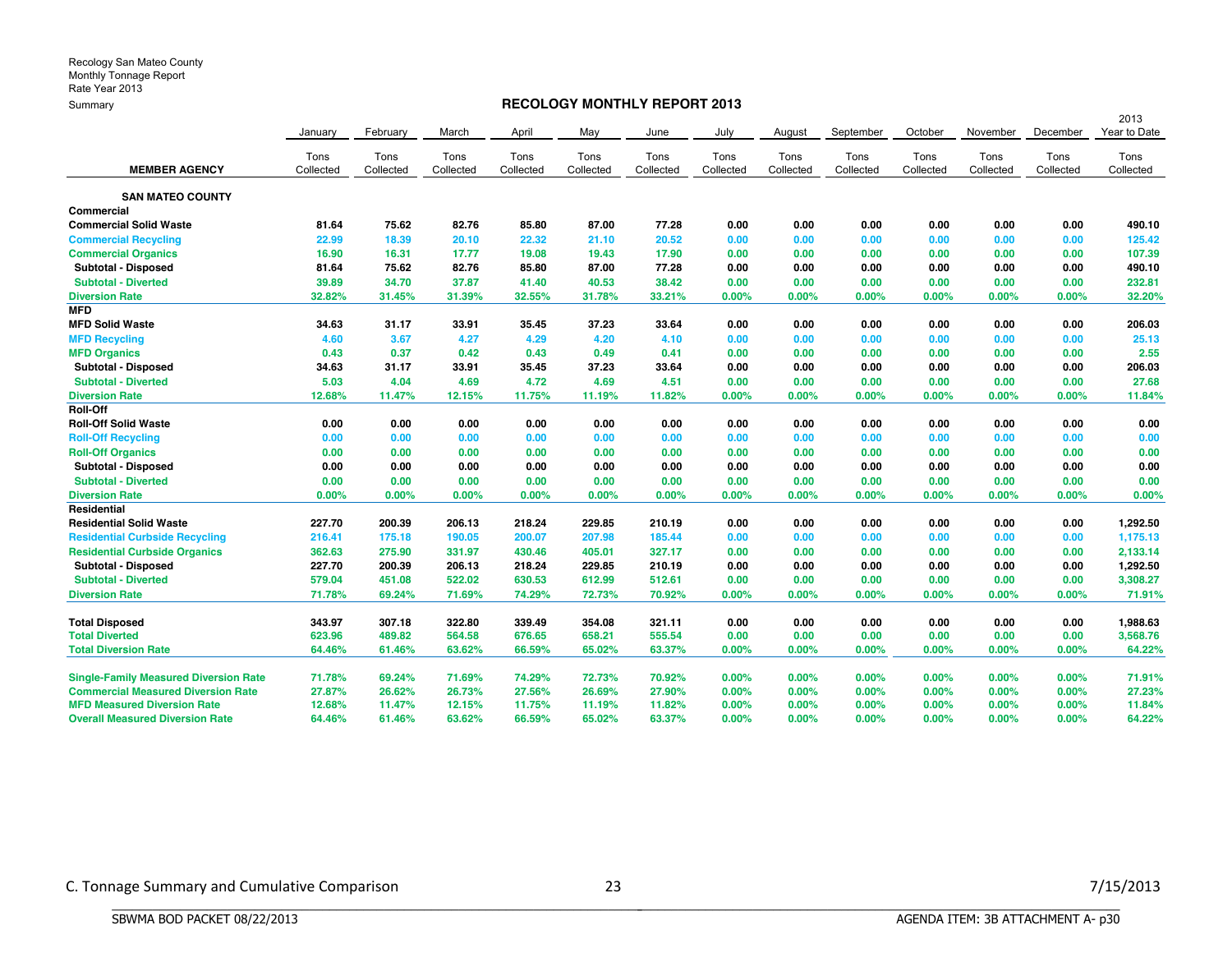#### **Period: JUNE 2013**

## **CUMULATIVE ANNUAL COMPARISON OF TONNAGE**

|                                       | <b>Year to Date</b> | <b>Year to Date</b> | <b>Year to Date</b> | 2012 - 2013      | 2012 - 2013 |
|---------------------------------------|---------------------|---------------------|---------------------|------------------|-------------|
| <b>MEMBER AGENCY</b>                  | <b>2011 Tons</b>    | <b>2012 Tons</b>    | <b>2013 Tons</b>    | Tons Incr/(Decr) | % Change    |
| <b>San Mateo County</b>               |                     |                     |                     |                  |             |
| Commercial and MFD                    |                     |                     |                     |                  |             |
| <b>Commercial Solid Waste</b>         | 463.41              | 629.67              | 490.10              | (139.57)         | $-22.17%$   |
| <b>MFD Solid Waste</b>                | 194.57              | 176.32              | 206.03              | 29.71            | 16.85%      |
| <b>Roll-Off Solid Waste</b>           | 0.00                | 0.00                | 0.00                | 0.00             | $0.00\%$    |
| <b>Commercial Recycling</b>           | 98.32               | 116.93              | 125.42              | 8.49             | 7.26%       |
| <b>MFD Recycling</b>                  | 29.74               | 24.01               | 25.13               | 1.12             | 4.66%       |
| <b>Roll-Off Recycling</b>             | 0.00                | 0.00                | 0.00                | 0.00             | 0.00%       |
| <b>Commercial Organics</b>            | 69.42               | 108.11              | 107.39              | (0.72)           | $-0.67%$    |
| <b>MFD Organics</b>                   | 3.87                | 2.45                | 2.55                | 0.10             | 4.08%       |
| <b>Roll-Off Organics</b>              | 0.00                | 0.00                | 0.00                | 0.00             | 0.00%       |
| <b>SUBTOTAL - Disposed Tons</b>       | 657.98              | 805.99              | 696.13              | (109.86)         | $-13.63%$   |
| <b>SUBTOTAL - Diverted Tons</b>       | 201.35              | 251.50              | 260.49              | 8.99             | 3.57%       |
| Residential                           |                     |                     |                     |                  |             |
| <b>Residential Solid Waste</b>        | 1,260.86            | 1,319.13            | 1,292.50            | (26.63)          | $-2.02%$    |
| <b>Residential Curbside Recycling</b> | 1,092.39            | 1,167.51            | 1,175.13            | 7.62             | 0.65%       |
| <b>Residential Curbside Organics</b>  | 1,971.03            | 2,040.73            | 2,133.14            | 92.41            | 4.53%       |
| <b>SUBTOTAL - Disposed Tons</b>       | 1,260.86            | 1,319.13            | 1,292.50            | (26.63)          | -2.02%      |
| <b>SUBTOTAL - Diverted Tons</b>       | 3,063.42            | 3,208.24            | 3,308.27            | 100.03           | 3.12%       |
| <b>Commercial/MFD and Residential</b> |                     |                     |                     |                  |             |
| <b>TOTAL TONS DISPOSED</b>            | 1,918.84            | 2,125.12            | 1,988.63            |                  |             |
| <b>TOTAL TONS DIVERTED</b>            | 3,264.77            | 3,459.74            | 3,568.76            |                  |             |
| <b>COMMERCIAL DIVERSION RATE</b>      | 23.43%              | 23.78%              | 27.23%              |                  |             |
| <b>MFD DIVERSION RATE</b>             | 14.73%              | 13.05%              | 11.84%              |                  |             |
| <b>RESIDENTIAL DIVERSION RATE</b>     | 70.84%              | 70.86%              | 71.91%              |                  |             |
| <b>TOTAL DIVERSION RATE</b>           | 62.98%              | 61.95%              | 64.22%              |                  |             |

<sup>1</sup> Includes Agency facilities tonnage

BBBBBBBBBBBBBBBBBBBBBBBBBBBBBBBBBBBBBBBBBBBBBBBBBBBBBBBBBBBBBBBBBBBBBBBBBBBBBB

C. Tonnage Summary and Cumulative Comparison 24 24 24 7/15/2013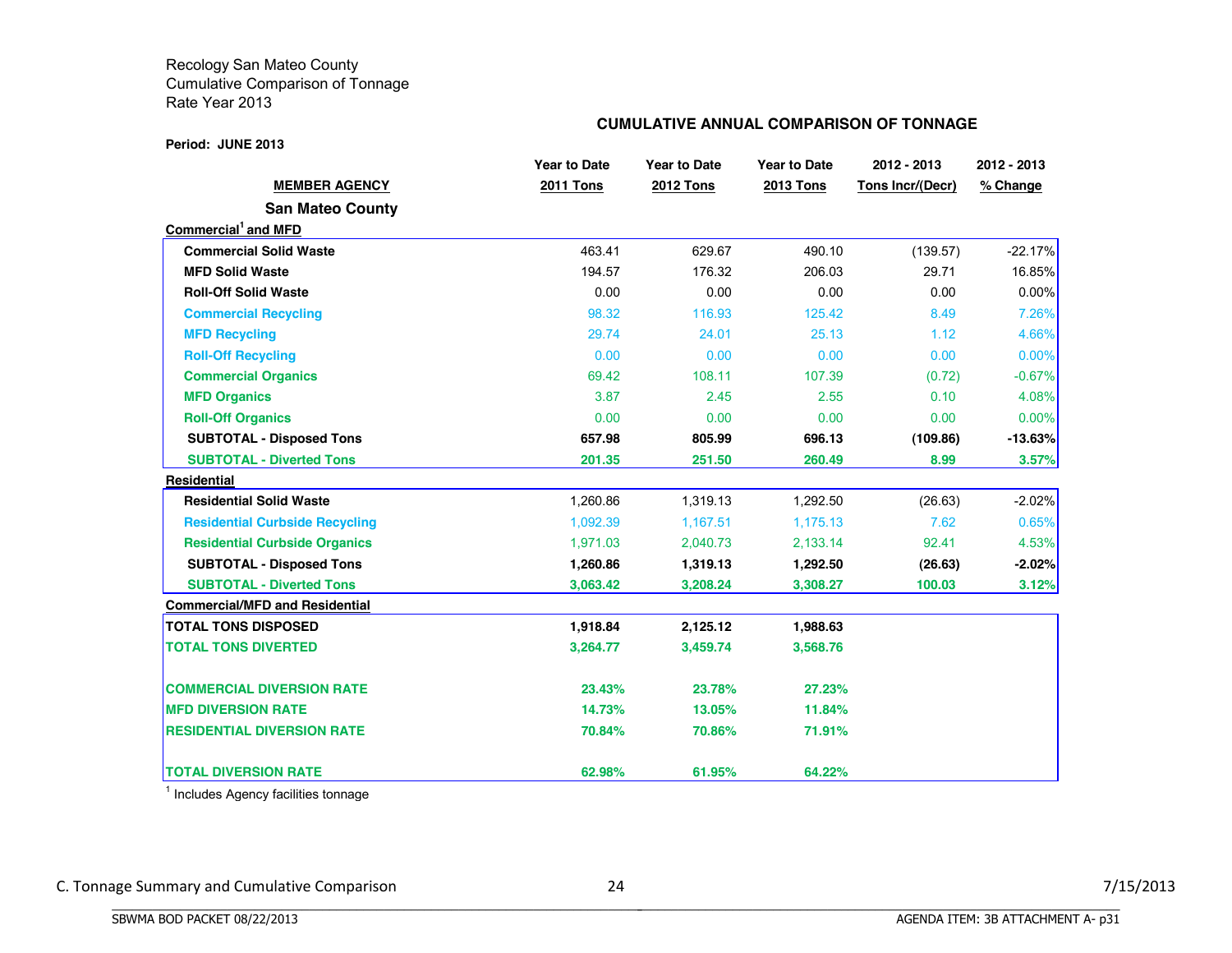## **RECOLOGY MONTHLY REPORT 2013**

|                                              |           |           |           |           |           |           |           |           |           |           |           |           | 2013         |
|----------------------------------------------|-----------|-----------|-----------|-----------|-----------|-----------|-----------|-----------|-----------|-----------|-----------|-----------|--------------|
|                                              | January   | February  | March     | April     | May       | June      | July      | August    | September | October   | November  | December  | Year to Date |
|                                              | Tons      | Tons      | Tons      | Tons      | Tons      | Tons      | Tons      | Tons      | Tons      | Tons      | Tons      | Tons      | Tons         |
| <b>MEMBER AGENCY</b>                         | Collected | Collected | Collected | Collected | Collected | Collected | Collected | Collected | Collected | Collected | Collected | Collected | Collected    |
| <b>WEST BAY</b>                              |           |           |           |           |           |           |           |           |           |           |           |           |              |
| Commercial                                   |           |           |           |           |           |           |           |           |           |           |           |           |              |
| <b>Commercial Solid Waste</b>                | 27.78     | 25.82     | 28.11     | 30.16     | 31.72     | 28.77     | 0.00      | 0.00      | 0.00      | 0.00      | 0.00      | 0.00      | 172.36       |
| <b>Commercial Recycling</b>                  | 10.19     | 8.98      | 10.02     | 11.07     | 10.81     | 10.21     | 0.00      | 0.00      | 0.00      | 0.00      | 0.00      | 0.00      | 61.28        |
| <b>Commercial Organics</b>                   | 10.06     | 10.08     | 11.34     | 12.34     | 12.25     | 11.01     | 0.00      | 0.00      | 0.00      | 0.00      | 0.00      | 0.00      | 67.08        |
| <b>Subtotal - Disposed</b>                   | 27.78     | 25.82     | 28.11     | 30.16     | 31.72     | 28.77     | 0.00      | 0.00      | 0.00      | 0.00      | 0.00      | 0.00      | 172.36       |
| <b>Subtotal - Diverted</b>                   | 20.25     | 19.06     | 21.36     | 23.41     | 23.06     | 21.22     | 0.00      | 0.00      | 0.00      | 0.00      | 0.00      | 0.00      | 128.36       |
| <b>Diversion Rate</b>                        | 42.16%    | 42.47%    | 43.18%    | 43.70%    | 42.10%    | 42.45%    | 0.00%     | $0.00\%$  | 0.00%     | 0.00%     | 0.00%     | 0.00%     | 42.68%       |
| <b>MFD</b>                                   |           |           |           |           |           |           |           |           |           |           |           |           |              |
| <b>MFD Solid Waste</b>                       | 6.41      | 5.17      | 5.47      | 6.04      | 5.92      | 4.97      | 0.00      | 0.00      | 0.00      | 0.00      | 0.00      | 0.00      | 33.98        |
| <b>MFD Recycling</b>                         | 1.92      | 1.57      | 1.62      | 1.82      | 1.81      | 1.60      | 0.00      | 0.00      | 0.00      | 0.00      | 0.00      | 0.00      | 10.34        |
| <b>MFD Organics</b>                          | 0.00      | 0.00      | 0.00      | 0.00      | 0.00      | 0.03      | 0.00      | 0.00      | 0.00      | 0.00      | 0.00      | 0.00      | 0.03         |
| <b>Subtotal - Disposed</b>                   | 6.41      | 5.17      | 5.47      | 6.04      | 5.92      | 4.97      | 0.00      | 0.00      | 0.00      | 0.00      | 0.00      | 0.00      | 33.98        |
| <b>Subtotal - Diverted</b>                   | 1.92      | 1.57      | 1.62      | 1.82      | 1.81      | 1.63      | 0.00      | 0.00      | 0.00      | 0.00      | 0.00      | 0.00      | 10.37        |
| <b>Diversion Rate</b>                        | 23.05%    | 23.29%    | 22.85%    | 23.16%    | 23.42%    | 24.70%    | $0.00\%$  | $0.00\%$  | 0.00%     | 0.00%     | 0.00%     | 0.00%     | 23.38%       |
| <b>Roll-Off</b>                              |           |           |           |           |           |           |           |           |           |           |           |           |              |
| <b>Roll-Off Solid Waste</b>                  | 0.00      | 0.00      | 0.00      | 0.00      | 0.00      | 0.00      | 0.00      | 0.00      | 0.00      | 0.00      | 0.00      | 0.00      | 0.00         |
| <b>Roll-Off Recycling</b>                    | 0.00      | 0.00      | 0.00      | 0.00      | 0.00      | 0.00      | 0.00      | 0.00      | 0.00      | 0.00      | 0.00      | 0.00      | 0.00         |
| <b>Roll-Off Organics</b>                     | 0.00      | 0.00      | 0.00      | 0.00      | 0.00      | 0.00      | 0.00      | 0.00      | 0.00      | 0.00      | 0.00      | 0.00      | 0.00         |
| Subtotal - Disposed                          | 0.00      | 0.00      | 0.00      | 0.00      | 0.00      | 0.00      | 0.00      | 0.00      | 0.00      | 0.00      | 0.00      | 0.00      | 0.00         |
| <b>Subtotal - Diverted</b>                   | 0.00      | 0.00      | 0.00      | 0.00      | 0.00      | 0.00      | 0.00      | 0.00      | 0.00      | 0.00      | 0.00      | 0.00      | 0.00         |
| <b>Diversion Rate</b>                        | 0.00%     | 0.00%     | 0.00%     | 0.00%     | 0.00%     | 0.00%     | 0.00%     | 0.00%     | 0.00%     | 0.00%     | 0.00%     | 0.00%     | 0.00%        |
| Residential                                  |           |           |           |           |           |           |           |           |           |           |           |           |              |
| <b>Residential Solid Waste</b>               | 108.93    | 88.04     | 85.30     | 108.57    | 107.76    | 92.46     | 0.00      | 0.00      | 0.00      | 0.00      | 0.00      | 0.00      | 591.06       |
| <b>Residential Curbside Recycling</b>        | 109.02    | 77.38     | 80.41     | 91.25     | 94.20     | 79.20     | 0.00      | 0.00      | 0.00      | 0.00      | 0.00      | 0.00      | 531.46       |
| <b>Residential Curbside Organics</b>         | 253.07    | 161.51    | 171.06    | 237.95    | 217.40    | 168.15    | 0.00      | 0.00      | 0.00      | 0.00      | 0.00      | 0.00      | 1,209.14     |
| Subtotal - Disposed                          | 108.93    | 88.04     | 85.30     | 108.57    | 107.76    | 92.46     | 0.00      | 0.00      | 0.00      | 0.00      | 0.00      | 0.00      | 591.06       |
| <b>Subtotal - Diverted</b>                   | 362.09    | 238.89    | 251.47    | 329.20    | 311.60    | 247.35    | 0.00      | 0.00      | 0.00      | 0.00      | 0.00      | 0.00      | 1,740.60     |
| <b>Diversion Rate</b>                        | 76.87%    | 73.07%    | 74.67%    | 75.20%    | 74.30%    | 72.79%    | 0.00%     | $0.00\%$  | 0.00%     | 0.00%     | 0.00%     | 0.00%     | 74.65%       |
| <b>Total Disposed</b>                        | 143.12    | 119.03    | 118.88    | 144.77    | 145.40    | 126.20    | 0.00      | 0.00      | 0.00      | 0.00      | 0.00      | 0.00      | 797.40       |
| <b>Total Diverted</b>                        | 384.26    | 259.52    | 274.45    | 354.43    | 336.47    | 270.20    | 0.00      | 0.00      | 0.00      | 0.00      | 0.00      | 0.00      | 1,879.33     |
| <b>Total Diversion Rate</b>                  | 72.86%    | 68.56%    | 69.78%    | 71.00%    | 69.83%    | 68.16%    | 0.00%     | $0.00\%$  | 0.00%     | 0.00%     | 0.00%     | 0.00%     | 70.21%       |
| <b>Single-Family Measured Diversion Rate</b> | 76.87%    | 73.07%    | 74.67%    | 75.20%    | 74.30%    | 72.79%    | 0.00%     | $0.00\%$  | 0.00%     | 0.00%     | 0.00%     | 0.00%     | 74.65%       |
| <b>Commercial Measured Diversion Rate</b>    | 39.34%    | 39.97%    | 40.63%    | 41.07%    | 39.79%    | 40.38%    | 0.00%     | 0.00%     | 0.00%     | 0.00%     | 0.00%     | 0.00%     | 40.20%       |
| <b>MFD Measured Diversion Rate</b>           | 23.05%    | 23.29%    | 22.85%    | 23.16%    | 23.42%    | 24.70%    | 0.00%     | 0.00%     | 0.00%     | 0.00%     | 0.00%     | 0.00%     | 23.38%       |
| <b>Overall Measured Diversion Rate</b>       | 72.86%    | 68.56%    | 69.78%    | 71.00%    | 69.83%    | 68.16%    | 0.00%     | $0.00\%$  | 0.00%     | 0.00%     | 0.00%     | 0.00%     | 70.21%       |

BBBBBBBBBBBBBBBBBBBBBBBBBBBBBBBBBBBBBBBBBBBBBBBBBBBBBBBBBBBBBBBBBBBBBBBBBBBBBB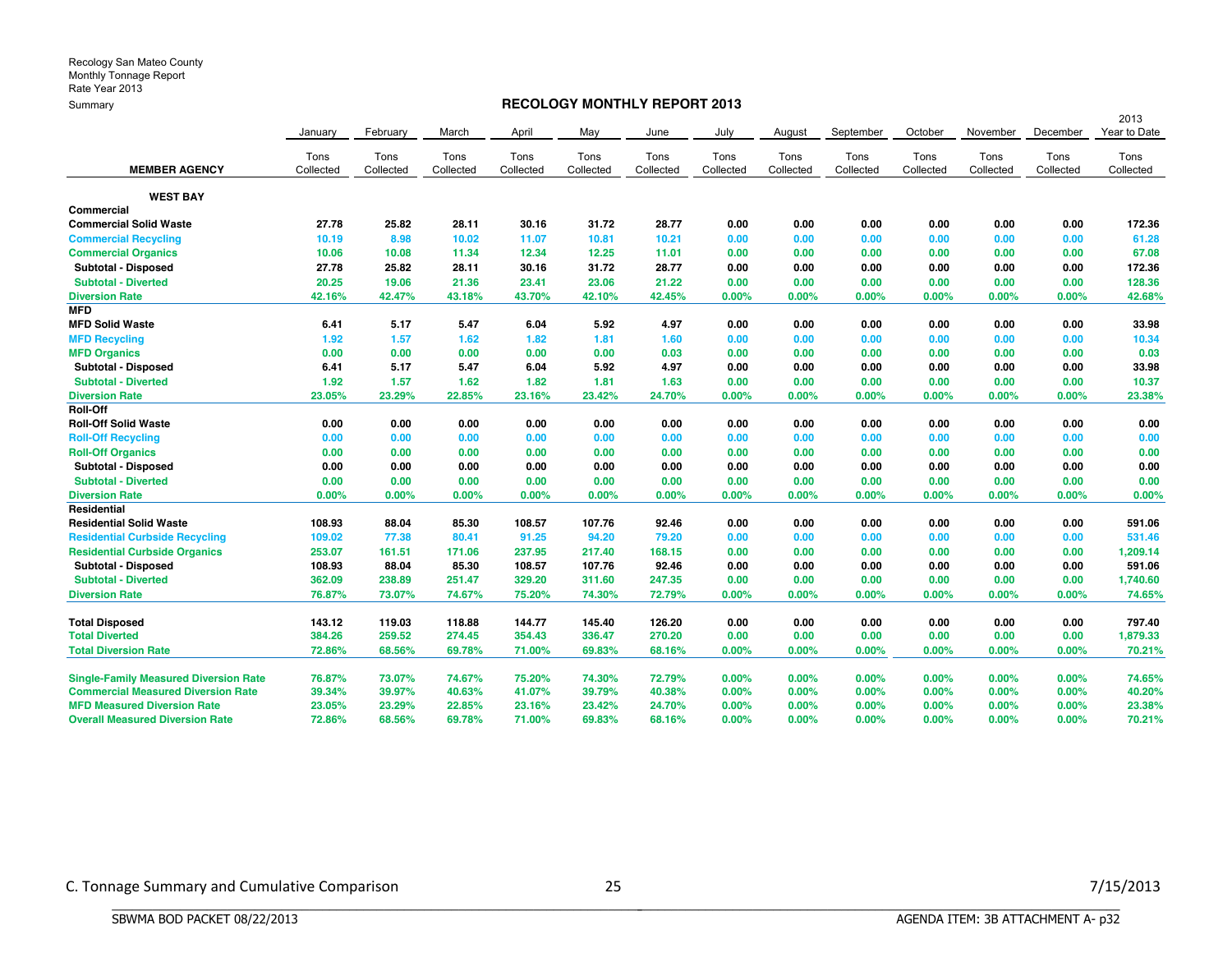## **CUMULATIVE ANNUAL COMPARISON OF TONNAGE**

**Period: JUNE 2013**

|                                       | <b>Year to Date</b> | <b>Year to Date</b> | <b>Year to Date</b> | 2012 - 2013      | 2012 - 2013 |
|---------------------------------------|---------------------|---------------------|---------------------|------------------|-------------|
| <b>MEMBER AGENCY</b>                  | 2011 Tons           | <b>2012 Tons</b>    | 2013 Tons           | Tons Incr/(Decr) | % Change    |
| <b>West Bay Sanitary</b>              |                     |                     |                     |                  |             |
| Commercial <sup>1</sup> and MFD       |                     |                     |                     |                  |             |
| <b>Commercial Solid Waste</b>         | 203.87              | 191.59              | 172.36              | (19.23)          | $-10.04%$   |
| <b>MFD Solid Waste</b>                | 37.70               | 24.59               | 33.98               | 9.39             | 38.19%      |
| <b>Roll-Off Solid Waste</b>           | 0.00                | 0.00                | 0.00                | 0.00             | 0.00%       |
| <b>Commercial Recycling</b>           | 47.50               | 63.60               | 61.28               | (2.32)           | $-3.65%$    |
| <b>MFD Recycling</b>                  | 7.71                | 7.60                | 10.34               | 2.74             | 36.05%      |
| <b>Roll-Off Recycling</b>             | 0.00                | 0.00                | 0.00                | 0.00             | 0.00%       |
| <b>Commercial Organics</b>            | 19.82               | 49.42               | 67.08               | 17.66            | 35.73%      |
| <b>MFD Organics</b>                   | 0.00                | 0.00                | 0.03                | 0.03             | 100.00%     |
| <b>Roll-Off Organics</b>              | 0.00                | 0.00                | 0.00                | 0.00             | 0.00%       |
| <b>SUBTOTAL - Disposed Tons</b>       | 241.57              | 216.18              | 206.34              | (9.84)           | $-4.55%$    |
| <b>SUBTOTAL - Diverted Tons</b>       | 75.03               | 120.62              | 138.73              | 18.11            | 15.01%      |
| Residential                           |                     |                     |                     |                  |             |
| <b>Residential Solid Waste</b>        | 521.51              | 570.60              | 591.06              | 20.46            | 3.59%       |
| <b>Residential Curbside Recycling</b> | 535.71              | 565.63              | 531.46              | (34.17)          | $-6.04%$    |
| <b>Residential Curbside Organics</b>  | 1,161.94            | 1,162.30            | 1,209.14            | 46.84            | 4.03%       |
| <b>SUBTOTAL - Disposed Tons</b>       | 521.51              | 570.60              | 591.06              | 20.46            | 3.59%       |
| <b>SUBTOTAL - Diverted Tons</b>       | 1,697.65            | 1,727.93            | 1,740.60            | 12.67            | 0.73%       |
| <b>Commercial/MFD and Residential</b> |                     |                     |                     |                  |             |
| <b>TOTAL TONS DISPOSED</b>            | 763.08              | 786.78              | 797.40              |                  |             |
| <b>TOTAL TONS DIVERTED</b>            | 1,772.68            | 1,848.55            | 1,879.33            |                  |             |
| <b>COMMERCIAL DIVERSION RATE</b>      | 23.70%              | 35.81%              | 40.20%              |                  |             |
| <b>MFD DIVERSION RATE</b>             | 16.98%              | 23.61%              | 23.38%              |                  |             |
| <b>RESIDENTIAL DIVERSION RATE</b>     | 76.50%              | 75.18%              | 74.65%              |                  |             |
| <b>TOTAL DIVERSION RATE</b>           | 69.91%              | 70.14%              | 70.21%              |                  |             |

<sup>1</sup> Includes Agency facilities tonnage

BBBBBBBBBBBBBBBBBBBBBBBBBBBBBBBBBBBBBBBBBBBBBBBBBBBBBBBBBBBBBBBBBBBBBBBBBBBBBB

C. Tonnage Summary and Cumulative Comparison 26 26 7/15/2013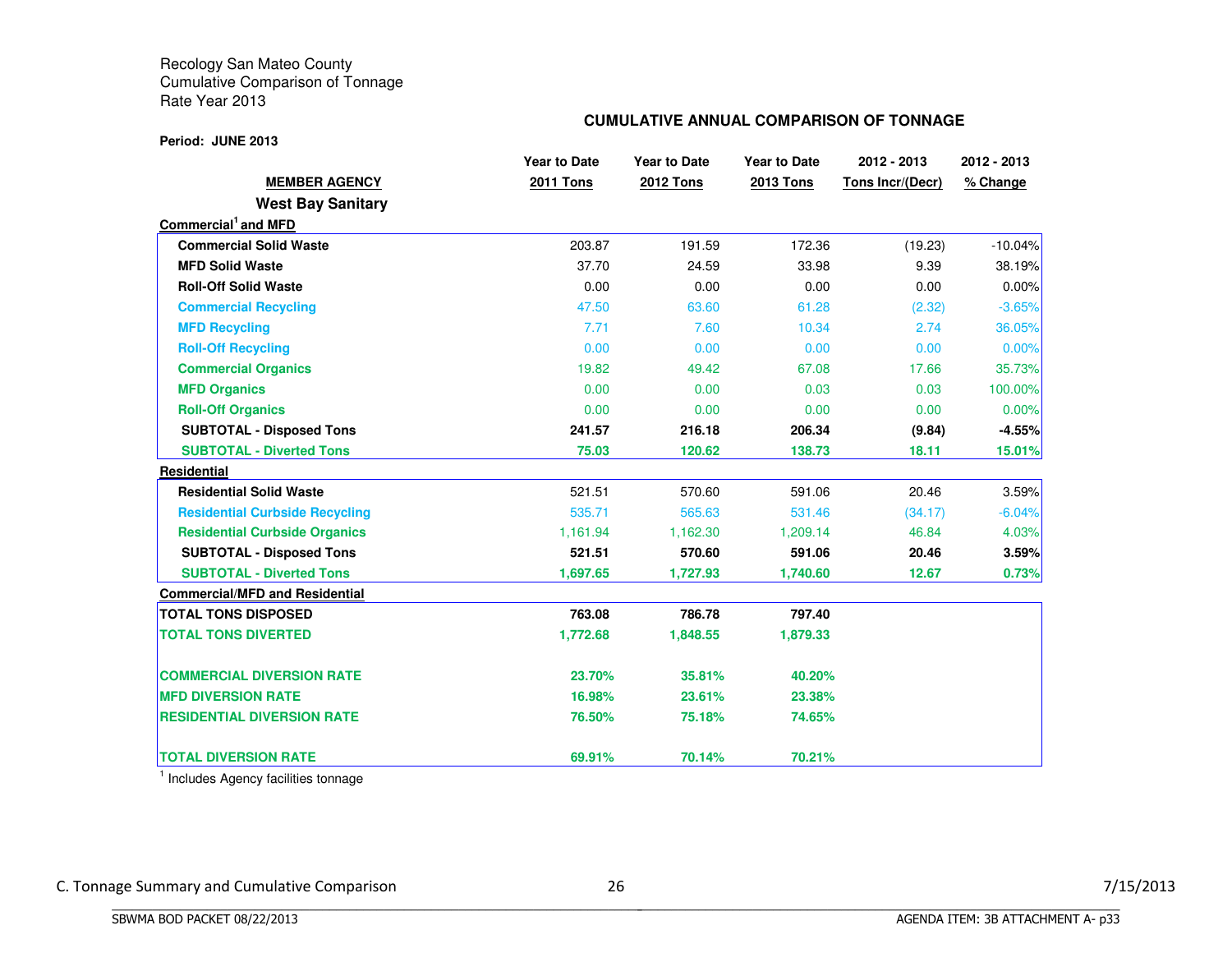## **RECOLOGY MONTHLY REPORT 2013**

|                                              |           |           |           |           |           |           |           |           |           |           |           |           | 2013         |
|----------------------------------------------|-----------|-----------|-----------|-----------|-----------|-----------|-----------|-----------|-----------|-----------|-----------|-----------|--------------|
|                                              | January   | February  | March     | April     | May       | June      | July      | August    | September | October   | November  | December  | Year to Date |
|                                              | Tons      | Tons      | Tons      | Tons      | Tons      | Tons      | Tons      | Tons      | Tons      | Tons      | Tons      | Tons      | Tons         |
| <b>MEMBER AGENCY</b>                         | Collected | Collected | Collected | Collected | Collected | Collected | Collected | Collected | Collected | Collected | Collected | Collected | Collected    |
| <b>TOTAL SBWMA</b>                           |           |           |           |           |           |           |           |           |           |           |           |           |              |
| Commercial                                   |           |           |           |           |           |           |           |           |           |           |           |           |              |
| <b>Commercial Solid Waste</b>                | 5,389.78  | 4,732.11  | 5,164.83  | 5,421.96  | 5,470.44  | 5,003.68  | 0.00      | 0.00      | 0.00      | 0.00      | 0.00      | 0.00      | 31,182.80    |
| <b>Commercial Recycling</b>                  | 1,603.14  | 1,352.83  | 1,625.90  | 1,603.58  | 1,667.60  | 1,656.78  | 0.00      | 0.00      | 0.00      | 0.00      | 0.00      | 0.00      | 9,509.83     |
| <b>Commercial Organics</b>                   | 1,451.08  | 1,360.16  | 1,432.36  | 1,557.41  | 1,609.46  | 1,453.04  | 0.00      | 0.00      | 0.00      | 0.00      | 0.00      | 0.00      | 8,863.51     |
| Subtotal - Disposed                          | 5,389.78  | 4,732.11  | 5,164.83  | 5,421.96  | 5,470.44  | 5,003.68  | 0.00      | 0.00      | 0.00      | 0.00      | 0.00      | 0.00      | 31,182.80    |
| <b>Subtotal - Diverted</b>                   | 3,054.22  | 2,712.99  | 3,058.26  | 3,160.99  | 3,277.06  | 3,109.82  | 0.00      | 0.00      | 0.00      | 0.00      | 0.00      | 0.00      | 18,373.34    |
| <b>Diversion Rate</b>                        | 36.17%    | 36.44%    | 37.19%    | 36.83%    | 37.46%    | 38.33%    | 0.00%     | $0.00\%$  | 0.00%     | 0.00%     | 0.00%     | 0.00%     | 37.08%       |
| <b>MFD</b>                                   |           |           |           |           |           |           |           |           |           |           |           |           |              |
| <b>MFD Solid Waste</b>                       | 2,985.23  | 2,643.89  | 2,836.46  | 3,063.91  | 3,072.79  | 2,779.73  | 0.00      | 0.00      | 0.00      | 0.00      | 0.00      | 0.00      | 17,382.01    |
| <b>MFD Recycling</b>                         | 665.27    | 559.41    | 601.64    | 641.80    | 652.84    | 604.10    | 0.00      | 0.00      | 0.00      | 0.00      | 0.00      | 0.00      | 3,725.06     |
| <b>MFD Organics</b>                          | 81.80     | 70.69     | 77.63     | 89.38     | 90.04     | 77.02     | 0.00      | 0.00      | 0.00      | 0.00      | 0.00      | 0.00      | 486.56       |
| Subtotal - Disposed                          | 2,985.23  | 2,643.89  | 2,836.46  | 3,063.91  | 3,072.79  | 2,779.73  | 0.00      | 0.00      | 0.00      | 0.00      | 0.00      | 0.00      | 17,382.01    |
| <b>Subtotal - Diverted</b>                   | 747.07    | 630.10    | 679.27    | 731.18    | 742.88    | 681.12    | 0.00      | 0.00      | 0.00      | 0.00      | 0.00      | 0.00      | 4,211.62     |
| <b>Diversion Rate</b>                        | 20.02%    | 19.25%    | 19.32%    | 19.27%    | 19.47%    | 19.68%    | 0.00%     | 0.00%     | 0.00%     | 0.00%     | 0.00%     | 0.00%     | 19.50%       |
| Roll-Off                                     |           |           |           |           |           |           |           |           |           |           |           |           |              |
| <b>Roll-Off Solid Waste</b>                  | 1,753.27  | 1,521.42  | 1,597.43  | 1,591.34  | 1,749.05  | 1,581.73  | 0.00      | 0.00      | 0.00      | 0.00      | 0.00      | 0.00      | 9,794.24     |
| <b>Roll-Off Recycling</b>                    | 97.97     | 85.37     | 107.87    | 110.46    | 119.39    | 103.65    | 0.00      | 0.00      | 0.00      | 0.00      | 0.00      | 0.00      | 624.71       |
| <b>Roll-Off Organics</b>                     | 136.39    | 104.41    | 102.46    | 136.84    | 124.39    | 99.70     | 0.00      | 0.00      | 0.00      | 0.00      | 0.00      | 0.00      | 704.19       |
| Subtotal - Disposed                          | 1,753.27  | 1,521.42  | 1,597.43  | 1,591.34  | 1,749.05  | 1,581.73  | 0.00      | 0.00      | 0.00      | 0.00      | 0.00      | 0.00      | 9,794.24     |
| <b>Subtotal - Diverted</b>                   | 234.36    | 189.78    | 210.33    | 247.30    | 243.78    | 203.35    | 0.00      | 0.00      | 0.00      | 0.00      | 0.00      | 0.00      | 1,328.90     |
| <b>Diversion Rate</b>                        | 11.79%    | 11.09%    | 11.63%    | 13.45%    | 12.23%    | 11.39%    | 0.00%     | 0.00%     | 0.00%     | 0.00%     | 0.00%     | 0.00%     | 11.95%       |
| Residential                                  |           |           |           |           |           |           |           |           |           |           |           |           |              |
| <b>Residential Solid Waste</b>               | 5,073.89  | 4,452.86  | 4,614.26  | 4,944.35  | 5,136.81  | 4,618.57  | 0.00      | 0.00      | 0.00      | 0.00      | 0.00      | 0.00      | 28,840.74    |
| <b>Residential Curbside Recycling</b>        | 3,741.00  | 3,008.90  | 3,186.33  | 3,399.88  | 3,585.90  | 3,184.30  | 0.00      | 0.00      | 0.00      | 0.00      | 0.00      | 0.00      | 20,106.31    |
| <b>Residential Curbside Organics</b>         | 6,662.79  | 4,841.93  | 5,933.37  | 7,828.24  | 7,443.14  | 5,924.03  | 0.00      | 0.00      | 0.00      | 0.00      | 0.00      | 0.00      | 38,633.50    |
| Subtotal - Disposed                          | 5,073.89  | 4,452.86  | 4,614.26  | 4,944.35  | 5,136.81  | 4,618.57  | 0.00      | 0.00      | 0.00      | 0.00      | 0.00      | 0.00      | 28,840.74    |
| <b>Subtotal - Diverted</b>                   | 10,403.79 | 7,850.83  | 9,119.70  | 11,228.12 | 11,029.04 | 9,108.33  | 0.00      | 0.00      | 0.00      | 0.00      | 0.00      | 0.00      | 58,739.81    |
| <b>Diversion Rate</b>                        | 67.22%    | 63.81%    | 66.40%    | 69.43%    | 68.22%    | 66.35%    | 0.00%     | $0.00\%$  | 0.00%     | 0.00%     | 0.00%     | 0.00%     | 67.07%       |
| <b>Total Disposed</b>                        | 15,202.17 | 13,350.28 | 14,212.98 | 15,021.56 | 15,429.09 | 13,983.71 | 0.00      | 0.00      | 0.00      | 0.00      | 0.00      | 0.00      | 87,199.79    |
| <b>Total Diverted</b>                        | 14,439.44 | 11,383.70 | 13,067.56 | 15,367.59 | 15,292.76 | 13,102.62 | 0.00      | 0.00      | 0.00      | 0.00      | 0.00      | 0.00      | 82,653.67    |
| <b>Total Diversion Rate</b>                  | 48.71%    | 46.02%    | 47.90%    | 50.57%    | 49.78%    | 48.37%    | 0.00%     | $0.00\%$  | 0.00%     | 0.00%     | 0.00%     | 0.00%     | 48.66%       |
| <b>Single-Family Measured Diversion Rate</b> | 67.22%    | 63.81%    | 66.40%    | 69.43%    | 68.22%    | 66.35%    | 0.00%     | 0.00%     | 0.00%     | $0.00\%$  | 0.00%     | 0.00%     | 67.07%       |
| <b>Commercial Measured Diversion Rate</b>    | 28.49%    | 28.42%    | 29.14%    | 29.12%    | 29.29%    | 29.90%    | 0.00%     | 0.00%     | 0.00%     | 0.00%     | 0.00%     | 0.00%     | 29.07%       |
| <b>MFD Measured Diversion Rate</b>           | 20.02%    | 19.25%    | 19.32%    | 19.27%    | 19.47%    | 19.68%    | 0.00%     | $0.00\%$  | 0.00%     | $0.00\%$  | 0.00%     | 0.00%     | 19.50%       |
| <b>Overall Measured Diversion Rate</b>       | 48.71%    | 46.02%    | 47.90%    | 50.57%    | 49.78%    | 48.37%    | $0.00\%$  | $0.00\%$  | 0.00%     | $0.00\%$  | 0.00%     | $0.00\%$  | 48.66%       |
|                                              |           |           |           |           |           |           |           |           |           |           |           |           |              |

BBBBBBBBBBBBBBBBBBBBBBBBBBBBBBBBBBBBBBBBBBBBBBBBBBBBBBBBBBBBBBBBBBBBBBBBBBBBBB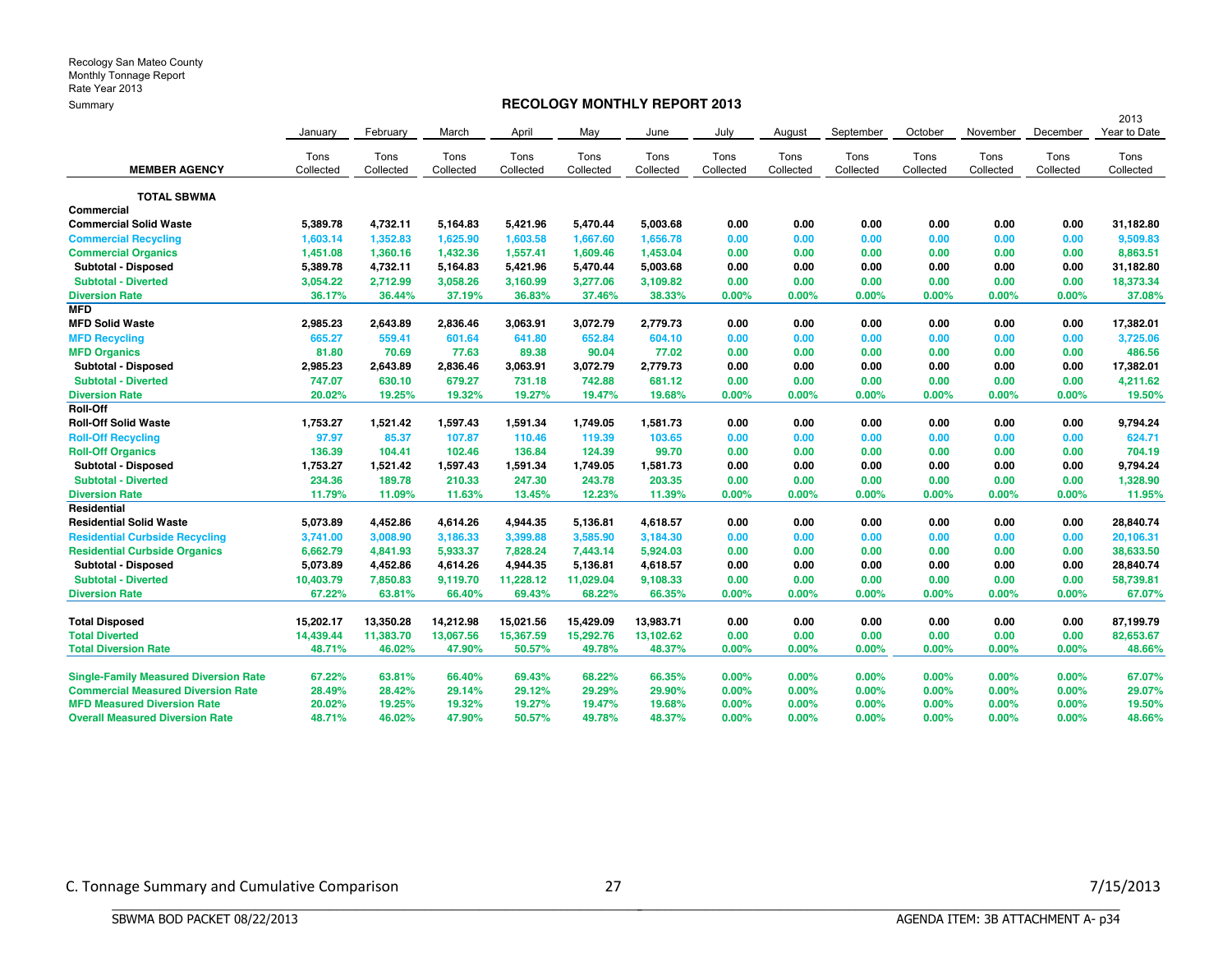#### **Period: JUNE 2013**

## **CUMULATIVE ANNUAL COMPARISON OF TONNAGE**

|                                       | <b>Year to Date</b> | <b>Year to Date</b> | <b>Year to Date</b> | 2012 - 2013             | 2012 - 2013 |
|---------------------------------------|---------------------|---------------------|---------------------|-------------------------|-------------|
| <b>MEMBER AGENCY</b>                  | <b>2011 Tons</b>    | <b>2012 Tons</b>    | <b>2013 Tons</b>    | <b>Tons Incr/(Decr)</b> | % Change    |
| <b>TOTAL SBWMA</b>                    |                     |                     |                     |                         |             |
| Commercial and MFD                    |                     |                     |                     |                         |             |
| <b>Commercial Solid Waste</b>         | 32,106.86           | 34, 177. 16         | 31,182.80           | (2,994.36)              | $-8.76%$    |
| <b>MFD Solid Waste</b>                | 18,496.02           | 15,887.55           | 17,382.01           | 1,494.46                | 9.41%       |
| <b>Roll-Off Solid Waste</b>           | 11,015.71           | 11,023.76           | 9,794.24            | (1,229.52)              | $-11.15%$   |
| <b>Commercial Recycling</b>           | 7,955.00            | 9,594.13            | 9,509.83            | (84.30)                 | $-0.88%$    |
| <b>MFD Recycling</b>                  | 3.135.24            | 2,997.61            | 3,725.06            | 727.45                  | 24.27%      |
| <b>Roll-Off Recycling</b>             | 856.46              | 750.21              | 624.71              | (125.50)                | $-16.73%$   |
| <b>Commercial Organics</b>            | 7,301.96            | 7,944.79            | 8,863.51            | 918.72                  | 11.56%      |
| <b>MFD Organics</b>                   | 447.39              | 381.28              | 486.56              | 105.28                  | 27.61%      |
| <b>Roll-Off Organics</b>              | 758.07              | 1,236.65            | 704.19              | (532.46)                | $-43.06\%$  |
| <b>SUBTOTAL - Disposed Tons</b>       | 61,618.59           | 61,088.47           | 58,359.05           | (2,729.42)              | $-4.47\%$   |
| <b>SUBTOTAL - Diverted Tons</b>       | 20,454.12           | 22,904.67           | 23,913.86           | 1,009.19                | 4.41%       |
| Residential                           |                     |                     |                     |                         |             |
| <b>Residential Solid Waste</b>        | 29,332.85           | 29,213.43           | 28,840.74           | (372.69)                | $-1.28%$    |
| <b>Residential Curbside Recycling</b> | 20,396.79           | 19,912.44           | 20,106.31           | 193.87                  | 0.97%       |
| <b>Residential Curbside Organics</b>  | 37,102.51           | 37,848.46           | 38,633.50           | 785.04                  | 2.07%       |
| <b>SUBTOTAL - Disposed Tons</b>       | 29,332.85           | 29,213.43           | 28,840.74           | (372.69)                | $-1.28%$    |
| <b>SUBTOTAL - Diverted Tons</b>       | 57,499.30           | 57,760.90           | 58,739.81           | 978.91                  | 1.69%       |
| <b>Commercial/MFD and Residential</b> |                     |                     |                     |                         |             |
| <b>TOTAL TONS DISPOSED</b>            | 90,951.44           | 90,301.90           | 87,199.79           |                         |             |
| <b>TOTAL TONS DIVERTED</b>            | 77,953.42           | 80,665.57           | 82,653.67           |                         |             |
| <b>COMMERCIAL DIVERSION RATE</b>      | 24.92%              | 27.27%              | 29.07%              |                         |             |
| <b>MFD DIVERSION RATE</b>             | 16.23%              | 17.54%              | 19.50%              |                         |             |
| <b>RESIDENTIAL DIVERSION RATE</b>     | 66.22%              | 66.41%              | 67.07%              |                         |             |
| <b>TOTAL DIVERSION RATE</b>           | 46.15%              | 47.18%              | 48.66%              |                         |             |

<sup>1</sup> Includes Agency facilities tonnage

BBBBBBBBBBBBBBBBBBBBBBBBBBBBBBBBBBBBBBBBBBBBBBBBBBBBBBBBBBBBBBBBBBBBBBBBBBBBBB

C. Tonnage Summary and Cumulative Comparison 28 28 28 7/15/2013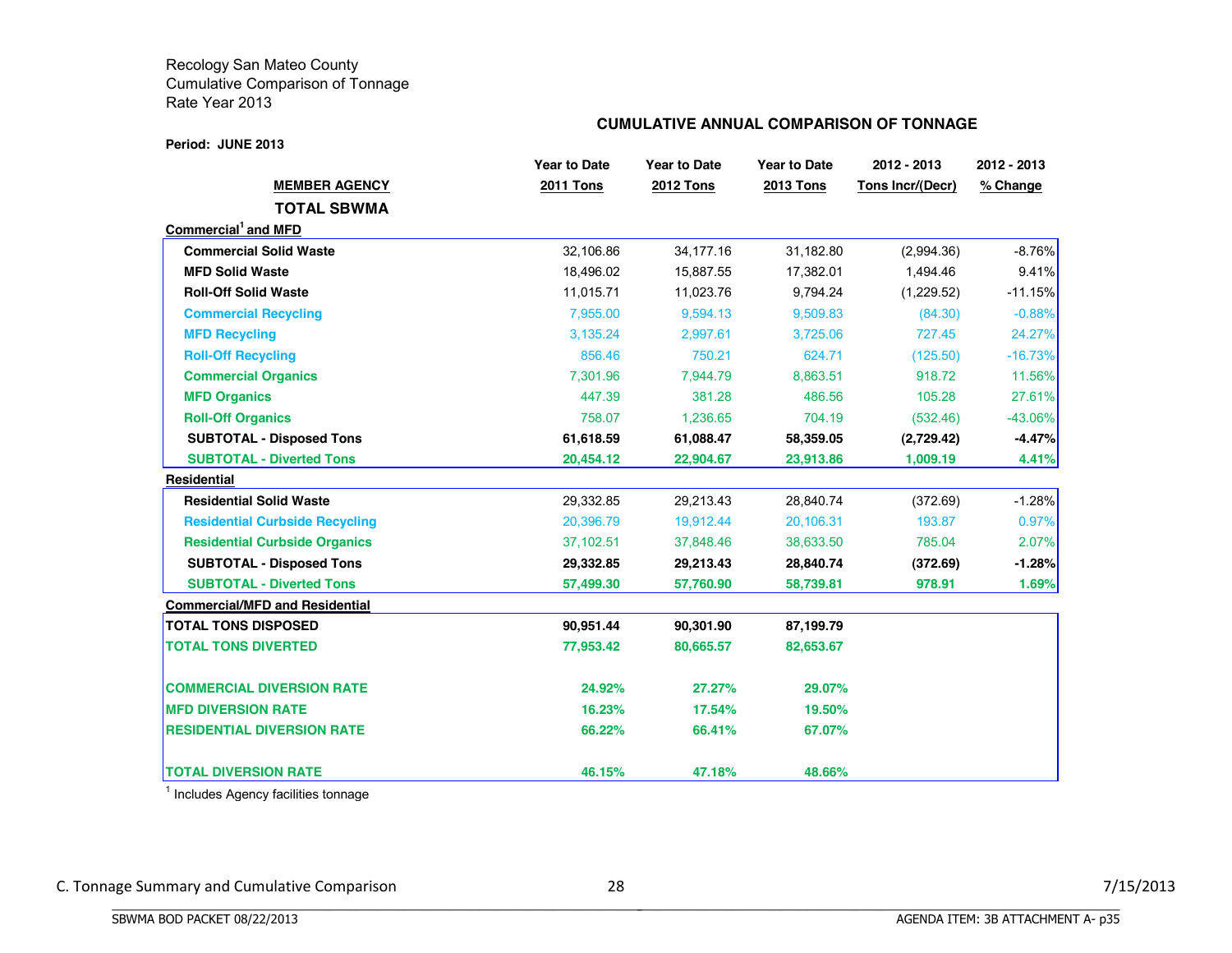Recology San Mateo County Inquiry, Service Request and Complaint Summary Rate Year 2013

|                    |     | Single-Family Missed Pick-Up |     |       |     | Single-Family Missed Pick-Up |     |       |     |                        |     |       |     |     |                              |       |     |                        |     |       |     |               |     |       |
|--------------------|-----|------------------------------|-----|-------|-----|------------------------------|-----|-------|-----|------------------------|-----|-------|-----|-----|------------------------------|-------|-----|------------------------|-----|-------|-----|---------------|-----|-------|
|                    |     | Initial Complaints 8.02.B.2  |     |       |     | Collection Events 8.02.B.2   |     |       |     | Excessive Noise 8.02.J |     |       |     |     | Discourteous Behavior 8.06.J |       |     | Property Damage 8.02.H |     |       |     | Spills 8.02.1 |     |       |
|                    | Apr | May                          | Jun | Qrt 2 | Apr | Mav                          | Jun | Qrt 2 | Apr | Mav                    | Jun | Qrt 2 | Apr | Mav | Jun                          | Qrt 2 | Apr | Mav                    | Jun | Qrt 2 | Apr | May           | Jun | Qrt 2 |
| Atherton           | 19  | 15                           | 20  | 54    |     |                              |     |       |     |                        |     |       |     |     |                              |       |     |                        |     |       |     |               |     |       |
| Belmont            | 34  | 15                           | 15  | 64    |     |                              | 0   |       |     |                        |     |       |     |     |                              |       |     |                        |     |       |     |               |     |       |
| Burlingame         | 34  | 41                           | 38  | 113   |     |                              |     |       |     |                        |     |       |     |     |                              |       |     |                        |     |       |     |               |     |       |
| East Palo Alto     |     |                              |     | 23    |     |                              |     |       |     |                        |     |       |     |     |                              |       |     |                        |     |       |     |               |     |       |
| <b>Foster City</b> | 14  | 19                           |     | 44    |     |                              |     |       |     |                        |     |       |     |     |                              |       |     |                        |     |       |     |               |     |       |
| Hillsborough       | 32  | 39                           | 43  | 114   |     |                              |     |       |     |                        |     |       |     |     |                              |       |     |                        |     |       |     |               |     |       |
| Menlo Park         | 37  | 20                           | 14  | 71    |     |                              |     |       |     |                        |     |       |     |     |                              |       |     |                        |     |       |     |               |     |       |
| North Fair Oaks    |     |                              |     | 25    |     |                              |     |       |     |                        |     |       |     |     |                              |       |     |                        |     |       |     |               |     |       |
| Redwood City       | 71  | 59                           | 69  | 199   |     |                              |     |       |     |                        |     |       |     |     |                              |       |     |                        |     |       |     |               |     |       |
| San Carlos         | 32  | 44                           | 18  | 94    |     |                              |     |       |     |                        |     |       |     |     |                              |       |     |                        |     |       |     |               |     |       |
| San Mateo          | 72  | 78                           | 84  | 234   |     |                              |     |       |     |                        |     |       |     |     |                              |       |     |                        |     | c     |     |               |     |       |
| San Mateo County   | 18  | 12                           | 28  | 58    |     |                              |     |       |     |                        |     |       |     |     |                              |       |     |                        |     |       |     |               |     |       |
| West Bay           |     |                              |     | 21    |     |                              |     |       |     |                        |     |       |     |     |                              |       |     |                        |     |       |     |               |     |       |
| Totals             | 382 | 365                          | 367 | 1,114 |     |                              |     | 19    |     |                        |     | 3     |     |     |                              |       | 12  | 12                     | 16  | 40    |     |               | 18  | 37    |

|                  |       |       |                                                                  |       |     |     |        |       |     |              | Recycling Tote-Bag Request |       |       |                             |       |       |     |     |                         |       |
|------------------|-------|-------|------------------------------------------------------------------|-------|-----|-----|--------|-------|-----|--------------|----------------------------|-------|-------|-----------------------------|-------|-------|-----|-----|-------------------------|-------|
|                  |       |       | On-call Bulky Item Collection 5.05 Extra/Overage Requests 8.02.G |       |     |     |        |       |     |              | 5.03.B.2                   |       |       | Information requests 7.02.A |       |       |     |     | <b>Billing Concerns</b> |       |
|                  | Apr   | Mav   | Jun                                                              | Qrt 2 | Apr | Mav | Jun    | Qrt 2 | Apr | May          | Jun                        | Qrt 2 | Apr   | Mav                         | Jun   | Qrt 2 | Apr | May | Jun                     | Qrt 2 |
| Atherton         | 56    | 59    | 49                                                               | 164   | 10  | 13  | 6      | 29    | U   | 0            | $\Omega$                   |       | 39    | 61                          | 34    | 134   | 13  | 45  | 14                      | 72    |
| Belmont          | 167   | 179   | 209                                                              | 555   | 19  | 17  | 12     | 48    |     | 0            | 0                          |       | 93    | 81                          | 117   | 291   | 38  | 32  | 89                      | 159   |
| Burlingame       | 182   | 211   | 175                                                              | 568   | 23  | 19  | 26     | 68    |     | 0            | 0                          |       | 116   | 133                         | 145   | 394   | 49  | 94  | 34                      | 177   |
| East Palo Alto   | 104   | 68    | 81                                                               | 253   |     | 6   |        | 14    |     |              |                            |       | 50    | 55                          | 41    | 146   |     |     | ◠                       | 16    |
| Foster City      | 157   | 162   | 179                                                              | 498   |     |     | 6      | 19    |     | 0            |                            |       | 72    | 70                          | 68    | 210   | 28  | 31  | 64                      | 123   |
| Hillsborough     | 94    | 71    | 100                                                              | 265   |     | 15  | 14     | 37    | 0   | 0            | 0                          |       | 46    | 57                          | 70    | 173   | 16  | 11  | 60                      | 87    |
| Menlo Park       | 208   | 156   | 196                                                              | 560   | 23  | 17  | 24     | 64    |     | 0            | 0                          |       | 133   | 144                         | 92    | 369   | 73  | 45  | 39                      | 157   |
| North Fair Oaks  | 63    | 56    | 47                                                               | 166   |     | 13  |        | 24    |     | 0            | 0                          |       | 37    | 35                          | 40    | 112   | 6   | 11  | 12                      | 29    |
| Redwood City     | 407   | 377   | 368                                                              | 1152  | 53  | 53  | 38     | 144   |     |              |                            |       | 226   | 266                         | 190   | 682   | 24  | 14  | 12                      | 50    |
| San Carlos       | 244   | 269   | 247                                                              | 760   | 26  | 23  | 23     | 72    |     | 0            |                            |       | 395   | 495                         | 432   | 1322  | 47  | 91  | 50                      | 188   |
| San Mateo        | 542   | 540   | 542                                                              | 1624  | 52  | 43  | 64     | 159   |     | 0            | 0                          |       | 353   | 313                         | 288   | 954   | 239 | 142 | 112                     | 493   |
| San Mateo County | 102   | 92    | 139                                                              | 333   |     | 44  | 10     | 30    |     | $\Omega$     | O                          |       | 59    | 59                          | 69    | 187   | 20  | 27  | 53                      | 100   |
| West Bay         | 52    | 57    | 46                                                               | 155   |     |     | $\sim$ | 11    |     |              |                            |       | 31    | 29                          | 18    | 78    | 26  | 12  | 14                      | 52    |
| Totals           | 2,378 | 2,297 | 2,378                                                            | 7,053 | 244 | 240 | 235    | 719   |     | <sup>0</sup> |                            |       | 1,650 | 798.ا                       | 1,604 | 5,052 | 590 | 557 | 556                     | 1,703 |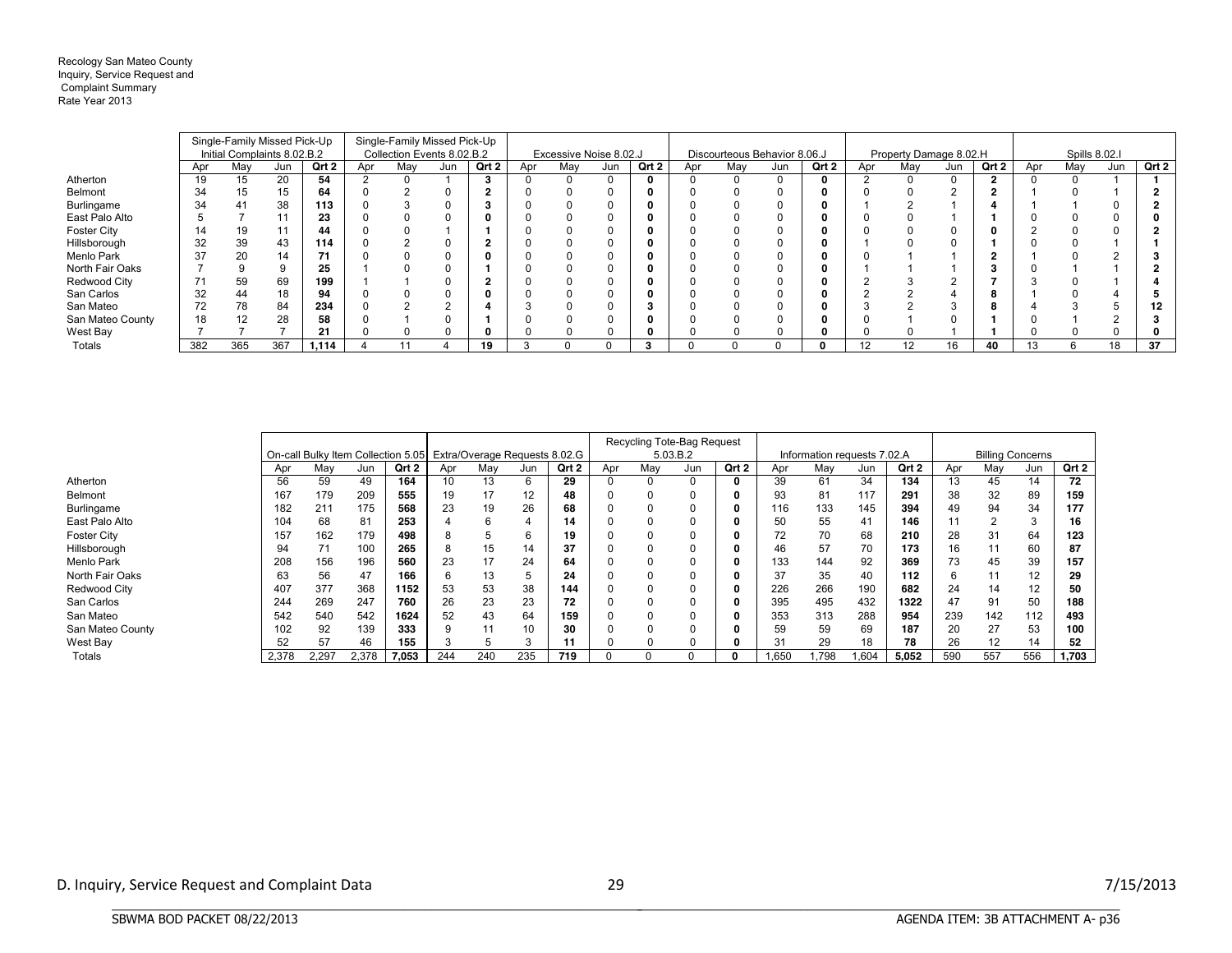## Recology San Mateo County Call Center Data and Quality Assurance Calls Rate Year 2013

| <b>SBWMA Service Area</b> | Number of<br>Calls<br>Received | Number of<br>Calls<br>Answered | Number of<br>Calls<br><b>Dropped</b> | Percentage<br>of Calls<br><b>Dropped</b> | Average<br><b>Hold Time</b><br>in Seconds | Percentage<br>of Calls<br>Answered in<br>Thirty<br>Seconds | Number of<br>Quality<br>Assurance<br>Calls Made |
|---------------------------|--------------------------------|--------------------------------|--------------------------------------|------------------------------------------|-------------------------------------------|------------------------------------------------------------|-------------------------------------------------|
| April<br>May              | 13,914<br>13,658               | 13,641<br>13,448               | 273<br>210                           | 1.96%<br>1.54%                           | 14.83<br>13.23                            | 93.14%<br>98.88%                                           | 208<br>217                                      |
| June                      | 13,072                         | 12,858                         | 214                                  | 1.64%                                    | 14.19                                     | 93.81%                                                     | 205                                             |

BBBBBBBBBBBBBBBBBBBBBBBBBBBBBBBBBBBBBBBBBBBBBBBBBBBBBBBBBBBBBBBBBBBBBBBBBBBBBB